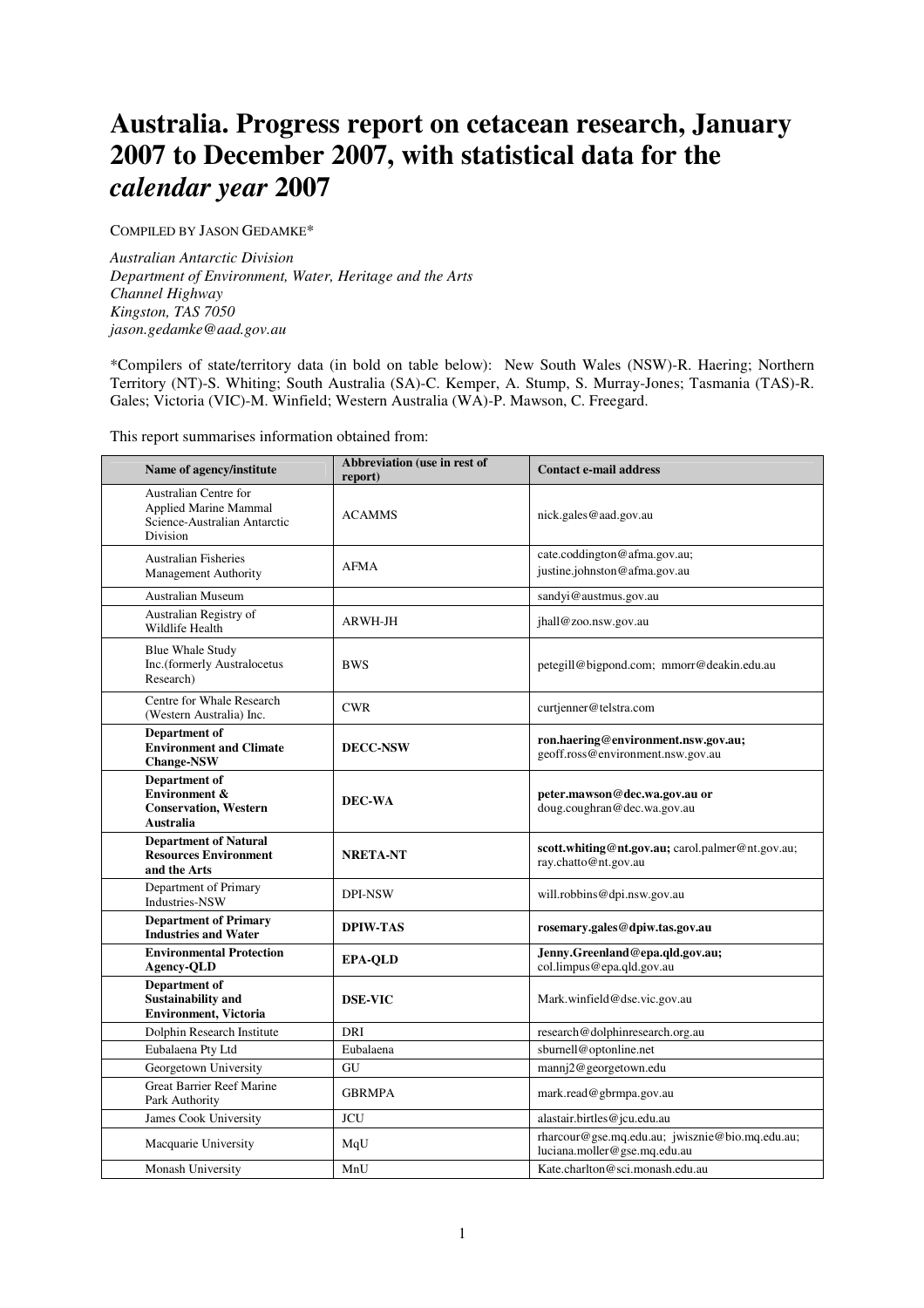| Murdoch University<br>Cetacean Research<br>University                                          | <b>MU-CRU</b>    | l.bejder@murdoch.edu.au; h.smith@murdoch.edu.au                           |
|------------------------------------------------------------------------------------------------|------------------|---------------------------------------------------------------------------|
| Museum Victoria                                                                                | <b>NMV</b>       | robrien@museum.vic.gov.au                                                 |
| Norfolk Island Whale<br>Survey                                                                 | <b>NIWS</b>      | carmel adrian@hotmail.com                                                 |
| Organisation for the Rescue<br>and Research of Cetaceans-<br><b>NSW</b>                        | ORRCA            | ronaldling@optusnet.com.au                                                |
| Pacific Whale Foundation                                                                       | <b>PWF</b>       | quincy@pacificwhale.org                                                   |
| <b>Oueensland Museum</b>                                                                       | QM               | Heather.J@qm.qld.gov.au                                                   |
| <b>Oueensland Parks and</b><br><b>Wildlife Service</b>                                         | <b>OPWS</b>      | kristy.currie@epa.qld.gov.au                                              |
| <b>South Australian Museum</b>                                                                 | S.A. Museum      | Kemper.Cath@saugov.sa.gov.au                                              |
| Southern Cross University,<br><b>Whale Research Centre</b>                                     | <b>SCU-WRC</b>   | cfury10@scu.edu.au; Peter.Harrison@scu.edu.au                             |
| University of Auckland,<br>Molecular Ecology &<br><b>Evolution Lab</b>                         | U <sub>0</sub> A | r.constantine@auckland.ac.nz                                              |
| University of New South<br>Wales                                                               | <b>UNSW</b>      | k.stamation@optusnet.com.au; .dalebout@unsw.edu.au                        |
| University of Queensland-<br>Cetacean Ecology and<br>Acoustics Laboratory,                     | <b>UQCEAL</b>    | Mike Noad mnoad@uq.edu.au                                                 |
| University of Queensland<br><b>National Research Centre</b><br>for Environmental<br>Toxicology | UQ-EnTox         | cwaugh@entox.uq.edu.au                                                    |
| University of Tasmania                                                                         | <b>UTAS</b>      | Karen.evans@csiro.au                                                      |
| University of Zurich                                                                           | UZ.              | michael.kruetzen@aim.unizh.ch                                             |
| WA Museum                                                                                      | <b>WAM</b>       | bannisj@bigpond.com                                                       |
| <b>Western Whale Research</b><br>Pty Ltd                                                       | <b>WWR</b>       | ch@it.net.au                                                              |
| Whale & Dolphin<br><b>Conservation Society</b>                                                 | <b>WDCS</b>      | Mike.bossley@wdcs.org                                                     |
| Whale Ecology Group,<br>Deakin University                                                      | WEG              | petegill@bigpond.com; mmorr@deakin.edu.au;<br>shannon.mckay@deakin.edu.au |

# **1. SPECIES AND STOCKS STUDIED**

| <b>IWC</b> common name                       | <b>IWC</b> recommended scientific name | Area/stock(s)                                                                 | Items referred to                                                                    |
|----------------------------------------------|----------------------------------------|-------------------------------------------------------------------------------|--------------------------------------------------------------------------------------|
| <b>Mysticetes</b>                            |                                        |                                                                               |                                                                                      |
| Blue whale (Antarctic<br>and/or pygmy forms) | Balaenoptera musculus<br>(brevicauda)  | Australia/Antarctica:<br>Geographe Bay, WA; S.A.;<br>Scott Reef/Browse Island | 2.1.1; 2.1.2; 3.1.1; 3.1.3; 4.1;<br>4.3:8:9                                          |
| Bryde's whale                                | Balaenoptera edeni                     |                                                                               | 8                                                                                    |
| Humpback whale                               | Megaptera novaeangilae                 | Groups D, E; F Area IV & V                                                    | 2.1.1; 2.1.2; 2.2; 3.1.1; 3.1.3;<br>4.1; 4.3; 4.4; 6.3.1; 6.3.2; 8; 9;<br>11.1; 11.2 |
| Minke whale, Antarctic                       | Balaenoptera bonaerensis               | S.A.                                                                          | 8                                                                                    |
| Minke whale, likely Dwarf<br>form            | Balaenoptera acutorostrata             | Southern Hemisphere; NSW -<br>Cape Solander; S.A.                             | 2.1.1; 2.1.2; 3.1.1; 4.3; 6.3.2; 8;<br>9                                             |
| Right whale, pygmy                           | Caperea marginata                      | Southern Hemisphere; TAS; SA                                                  | 4.3; 8; 9                                                                            |
| Right whale, Southern                        | Eubalaena australis                    | Southern Coastline; NSW; VIC;<br>TAS: SA                                      | 2.1.1; 2.1.2; 3.1.1; 4.1; 6.3.2;<br>11.1; 11.2                                       |
| <b>Odontocetes</b>                           |                                        |                                                                               |                                                                                      |
| Atlantic humpback dolphin                    | Sousa teuszii                          | Mauritania                                                                    | 9; 10; 11                                                                            |
| Australian snubfin dolphin                   | Orcaella heinsohni                     | Australia                                                                     | $2.1.1$ ; $2.2$ ; $3.1.1$ ; $4.1$ ; $9$ ; $11.1$                                     |
| Blainville's beaked whale                    | Mesoplodon densirostris                | <b>NSW</b>                                                                    | 4.3:8                                                                                |
| Bottlenose dolphin,<br>common or unid. sp.   | Tursiops truncatus or Tursiops sp      | Australia, SW Australia; Shark<br>Bay; WA; VIC; SA; NSW;                      | 2.11; 2.2; 3.1.1; 4.1; 4.3; 4.4;<br>7.3.2; 8; 9; 10; 11.1                            |
| Bottlenose dolphin, Indo-<br>Pacific         | Tursiops aduncus                       | Australia, NSW, SA                                                            | 2.1.1; 3.1.1; 4.1; 4.2; 4.3; 4.4;<br>5: 7.3.2: 8: 9                                  |
| Common dolphin                               | Delphinus delphis                      | Australia; NSW; TAS; VIC; SA                                                  | 2.1.1; 2.1.2; 2.2; 3.1.1; 3.1.2;<br>4.1; 4.2; 4.3; 4.4; 5; 7.3.2; 8;<br>11.1         |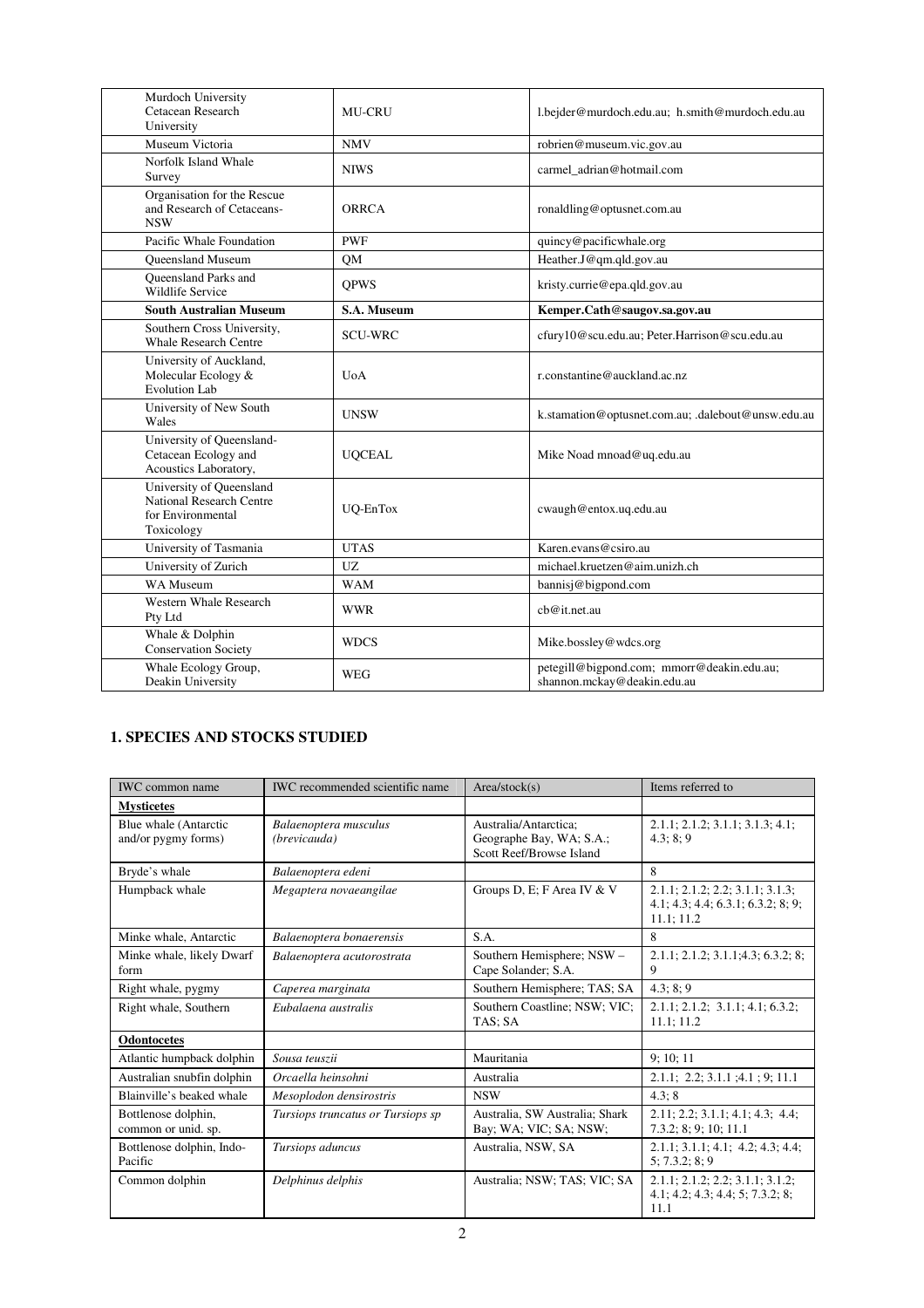| Cuvier's beaked whale            | Ziphius cavirostris            | worldwide                                     | 9:10                                                                 |
|----------------------------------|--------------------------------|-----------------------------------------------|----------------------------------------------------------------------|
| False killer whale               | Pseudorca crassidens           | Southern hemisphere                           | 2.1.2; 7.3.2; 8                                                      |
| Ginkgo-toothed beaked<br>whale   | Mesoplodon ginkgodens          | Indo-Pacific                                  | 9:10:11                                                              |
| Indo-Pacific humpback<br>dolphin | Sousa chinensis and S. plumbea | Australia, China (Hong Kong),<br>South Africa | 2.1.1; 2.2; 3.1.1; 4.1; 7.3.2; 8; 9;<br>10:11.1                      |
| Irrawaddy dolphin                | Orcaella brevirostris          | Australia                                     | 7.3.2; 8                                                             |
| Spinner dolphin                  | Stenella longirostris          | Australia                                     | 7.3.2; 9                                                             |
| Melon-headed whale               | Peponocephala electra          | Australia                                     | 8                                                                    |
| Pilot whale                      | Globicephla sp.                | S.A.                                          | 2.1.2; 7.3.2; 8                                                      |
| Pilot whale, long-finned         | Globicephala melas             | Southern hemisphere, Tasmania                 | 2.1.1; 2.2; 4.3; 4.4; 7.3.2; 8; 9;<br>11.2                           |
| Sperm whale                      | Physeter macrocephalus         | Australia; SA; VIC; TAS;                      | 2.1.1; 2.1.2; 2.2; 3.1.2; 4.2;<br>4.3; 4.4; 6.3.1; 6.3.2; 8; 9; 11.1 |
| Sperm whale, pygmy               | Kogia breviceps                | S.A.                                          | 4.2; 7.3.2; 8                                                        |
| Unid. beaked whale               | Mesoplodon sp.                 | S.A.                                          | 8; 9; 10; 11.1                                                       |
| Unid. dolphin                    |                                | Australia; S.A.                               | 4.3; 7.3.2; 8                                                        |
| Unid. whale                      | Cetacea                        | S.A.                                          | 2.1.2; 6.3.2; 8                                                      |
| Unid. Ziphiid                    | Ziphiidae                      | Tasmania                                      | 4.3;8;10                                                             |

# **2. SIGHTINGS DATA**

# **2.1 Field work**

# *2.1.1 Systematic*

# Summary Table:

| Target species                                 | Date                                             | Area                                                           | No. of sightings                                                                       | Contact person/institute and references                                                               |
|------------------------------------------------|--------------------------------------------------|----------------------------------------------------------------|----------------------------------------------------------------------------------------|-------------------------------------------------------------------------------------------------------|
| Australian<br>snubfin dolphin<br>$(*1)$        | 01/05/2007-<br>31/08/2007                        | NE OLD- Cardwell-<br>Townsville                                | 70                                                                                     | Guido J. Parra, UOCEAL                                                                                |
| Australian<br>snubfin dolphin                  | March 2007<br>monthly<br>(ongoing)               | NT- Alligator Rivers<br>Region, Kakadu<br><b>National Park</b> | 43                                                                                     | Carol Palmer, NRETA, internal report                                                                  |
| Blue whale                                     | 26/3-12/4/07;<br>20/4/07;<br>30/4/07;<br>16/5/07 | VIC-Bonney<br>Upwelling                                        | $5(9 \text{ ind.})$ ;<br>$4(6 \text{ ind.})$ ;<br>$4(5 \text{ ind.})$ ;<br>$1(1$ ind.) | M. Morrice & P. Gill /BWS&DU/Gill and<br>Morrice 2007a, Morrice 2007, Morrice et al.<br>$2007a$ and b |
| Blue whale                                     | 1/9/07-19/12/07                                  | WA-Geographe Bay                                               | Approx 150                                                                             | C. Burton /WWR -land & small vessel surveys                                                           |
| Blue whale.<br>pygmy (*2)                      | $15/05 -$<br>04/06,2007                          | Browse Island, WA                                              | $\Omega$                                                                               | C.Jenner/CWR, Jenner and Jenner 2007a                                                                 |
| <b>Bottlenose</b><br>dolphin                   | 14/10/07                                         | NSW- Off Sydney                                                | 1                                                                                      | MqU Luciana Moller                                                                                    |
| <b>Bottlenose</b><br>dolphin                   | 13/03/07-<br>29/12/07                            | WA-Bunbury                                                     | 218 (animals identified<br>off Bunbury during<br>transect surveys)                     | Holly Smith/MU-CRU                                                                                    |
| <b>Bottlenose</b><br>dolphin                   | Regularly<br>through 2007                        | <b>SA-Gulf St Vincent</b>                                      | numerous                                                                               | M. Bossley/WDCS                                                                                       |
| <b>Bottlenose</b><br>dolphin $(*3)$            | 20/03/2007-<br>10/12/2007                        | VIC- Gippsland<br>Lakes                                        | 16                                                                                     | Sue Mason/DRI                                                                                         |
| <b>Bottlenose</b><br>dolphin $(*3)$            | 10/05/2007-<br>08/10/2007                        | VIC- Port Philip<br>Bay                                        | 35                                                                                     | Sue Mason /DRI                                                                                        |
| <b>Bottlenose</b><br>dolphin $(*1)$            | 01/05/2007-<br>31/08/2007                        | NE QLD- Cardwell-<br>Townsville                                | 20                                                                                     | Guido J. Parra, UQCEAL                                                                                |
| <b>Bottlenose</b><br>dolphin, Indo-<br>pacific | $5/2 - 3/3/07$<br>31/5-28/6/07<br>23/8-29/8/07   | NSW-Port Stephens                                              | 115<br>91<br>47                                                                        | MqU J. Wiszniewski                                                                                    |
| Common<br>dolphin                              | $24/5/07 -$<br>31/07/07                          | NSW-Cape<br>Solander, Sydney                                   | 722                                                                                    | <b>DECC-NSW Geoff Ross</b>                                                                            |
| Common<br>dolphin                              | 14/10/07                                         | NSW- Off Sydney                                                | $\mathbf{1}$                                                                           | MqU Luciana Moller                                                                                    |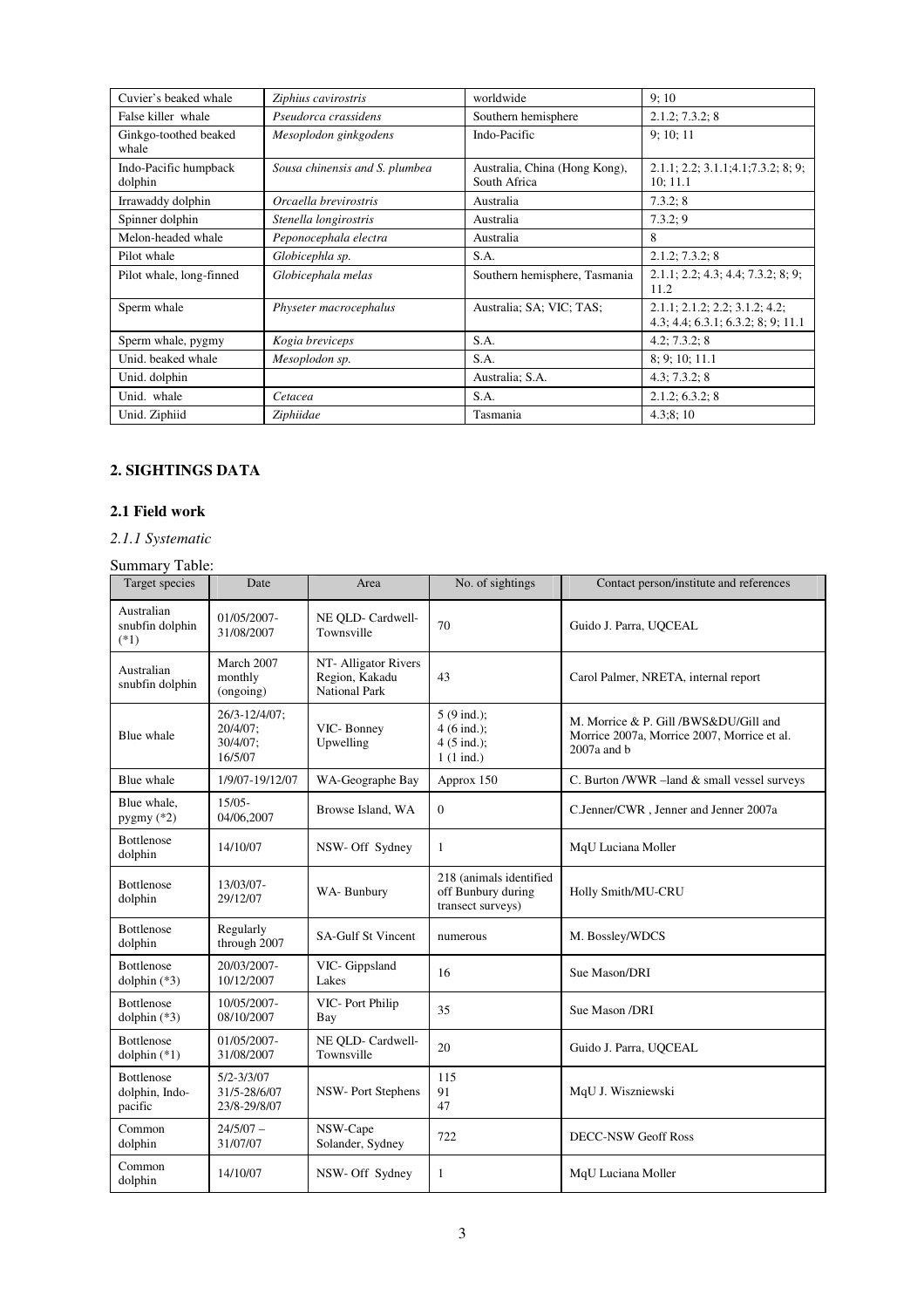| Common<br>dolphin $(*4)$                    | 2007                               | Western TAS                                                                | 12                                                                                              | K.Evans (UTAS)                                                                      |
|---------------------------------------------|------------------------------------|----------------------------------------------------------------------------|-------------------------------------------------------------------------------------------------|-------------------------------------------------------------------------------------|
| Common<br>dolphin $(*3)$                    | 15/05/2007-<br>08/10/2007          | VIC-Port Philip Bay                                                        | 23                                                                                              | Sue Mason /DRI                                                                      |
| Common<br>dolphin                           | Regularly<br>through 2007          | <b>SA-Gulf St Vincent</b>                                                  | numerous                                                                                        | M. Bossley/WDCS                                                                     |
| Humpback<br>whale                           | 01/07-28/07/07                     | Norfolk Is.                                                                | 9                                                                                               | A. Oosterman (NIWS); Oosterman & Whicker<br>(2008)                                  |
| Humpback<br>whale                           | $24/5/07 -$<br>31/07/07            | NSW-Cape<br>Solander, Sydney                                               | 1295                                                                                            | <b>DECC-NSW Geoff Ross</b>                                                          |
| Humpback<br>whale                           | 1/9/07-19/12/07                    | WA-Geographe Bay                                                           | Approx 750                                                                                      | C. Burton/WWR - land and small vessel surveys                                       |
| Humpback<br>whale                           | 16/07/07-<br>24/07/07              | WA-Shark Bay                                                               | Approx 100                                                                                      | C. Burton/WWR - aerial surveys                                                      |
| Humpback<br>whale                           | 29/07/07-<br>04/09/07              | WA Pender Bay                                                              | 377 pods/783 whales<br>tracked by theodolite.<br>45 pods/117 whales w/<br>hydrophone recordings | S. McKay/WEG - Unpublished data (part of PhD<br>thesis to be submitted by mid-2009) |
| Humpback<br>whale $(*5)$                    | 2007                               | Eastern TAS                                                                | 159                                                                                             | R.Gales/DPIW-TAS                                                                    |
| Humpback<br>whale $(*6)$                    | 17/6/07-28/7/07                    | SE QLD-Pt Lookout                                                          | 1824                                                                                            | Mike Noad, UQCEAL                                                                   |
| Humpback<br>whale, Aerial<br>surveys (*2)   | 02/08-30/09,<br>2007               | WA-<br>Browse/Kimberley                                                    | 1150                                                                                            | C.Jenner/CWR, Jenner and Jenner 2007b                                               |
| Humpback<br>whale, Aerial<br>surveys $(*2)$ | $24/06 - 25/10$ ,<br>2007          | WA-NW Cape                                                                 | 789                                                                                             | C.Jenner/CWR, Jenner et al. unpubl.                                                 |
| Humpback<br>whale, vessel<br>surveys $(*2)$ | $15/08 - 29/10$ ,<br>2006          | $WA -$<br>Browse/Kimberley                                                 | 534                                                                                             | C.Jenner/CWR, Jenner and Jenner 2006                                                |
| Humpback<br>whale, Vessel<br>surveys $(*2)$ | $04/07 - 17/08$ ,<br>2007          | WA-<br>Browse/Kimberley                                                    | 1128                                                                                            | C.Jenner/CWR, Jenner and Jenner 2007b                                               |
| Indo-Pacific<br>humpback<br>dolphin         | March 2007<br>monthly<br>(ongoing) | NT- Alligator Rivers<br>Region, Kakadu<br><b>National Park</b>             | 69                                                                                              | Carol Palmer, NRETA, internal report                                                |
| Indo-Pacific<br>humpback<br>dolphin $(*1)$  | 01/05/2007-<br>31/08/2007          | NE QLD- Cardwell-<br>Townsville                                            | 60                                                                                              | Guido J. Parra, UQCEAL                                                              |
| Long finned<br>pilot whale (*4)             | 2007                               | Western TAS                                                                | 3                                                                                               | K.Evans (UTAS)                                                                      |
| Minke whale                                 | $24/5/07 -$<br>31/07/07            | NSW-Cape<br>Solander, Sydney                                               | 29                                                                                              | <b>DECC-NSW Geoff Ross</b>                                                          |
| Right whale,<br>Southern                    | 16-30/8/07                         | SA-Head of Bight                                                           | Max. single day: 68<br>(19/8/06)                                                                | Dr. S Burnell (Eubalaena); Burnell 2007                                             |
| Right whale,<br>Southern                    | 1/9/07-19/12/07                    | Geographe Bay                                                              | Approx 10                                                                                       | C. Burton /WWR-land and small vessel surveys                                        |
| Right whale,<br>Southern                    | $31$ Aug – 6 Sept<br>2007          | Southern coast of<br>Australia between C<br>Leeuwin (WA) and<br>Ceduna, SA | 286 animals including<br>57 cow-calf pairs.                                                     | J Bannister, WAM                                                                    |
| Right whale,<br>Southern $(*5)$             | 2007                               | Eastern TAS                                                                | $\boldsymbol{0}$                                                                                | R.Gales/DPIW-TAS                                                                    |
| Sperm<br>whale $(*4)$                       | 2007                               | Western TAS                                                                | 8                                                                                               | K.Evans (UTAS)                                                                      |

**Notes** 

*(\*1) Conservation genetics of Australian snubfin and humpback dolphins.* This study, led by Guido J. Parra, is using molecular techniques together with behavioural observations of individual animals to provide new insights into the population structure, social organization and dispersal behaviour of Australian Snubfin and humpback dolphins. This is the first study to look at the population genetics of these two rare dolphin species in Australia. This information coupled with concurrent studies on their ecology will greatly enhance our ability to manage local populations and ensure the long-term survival of snubfin and humpback dolphins in Australian waters.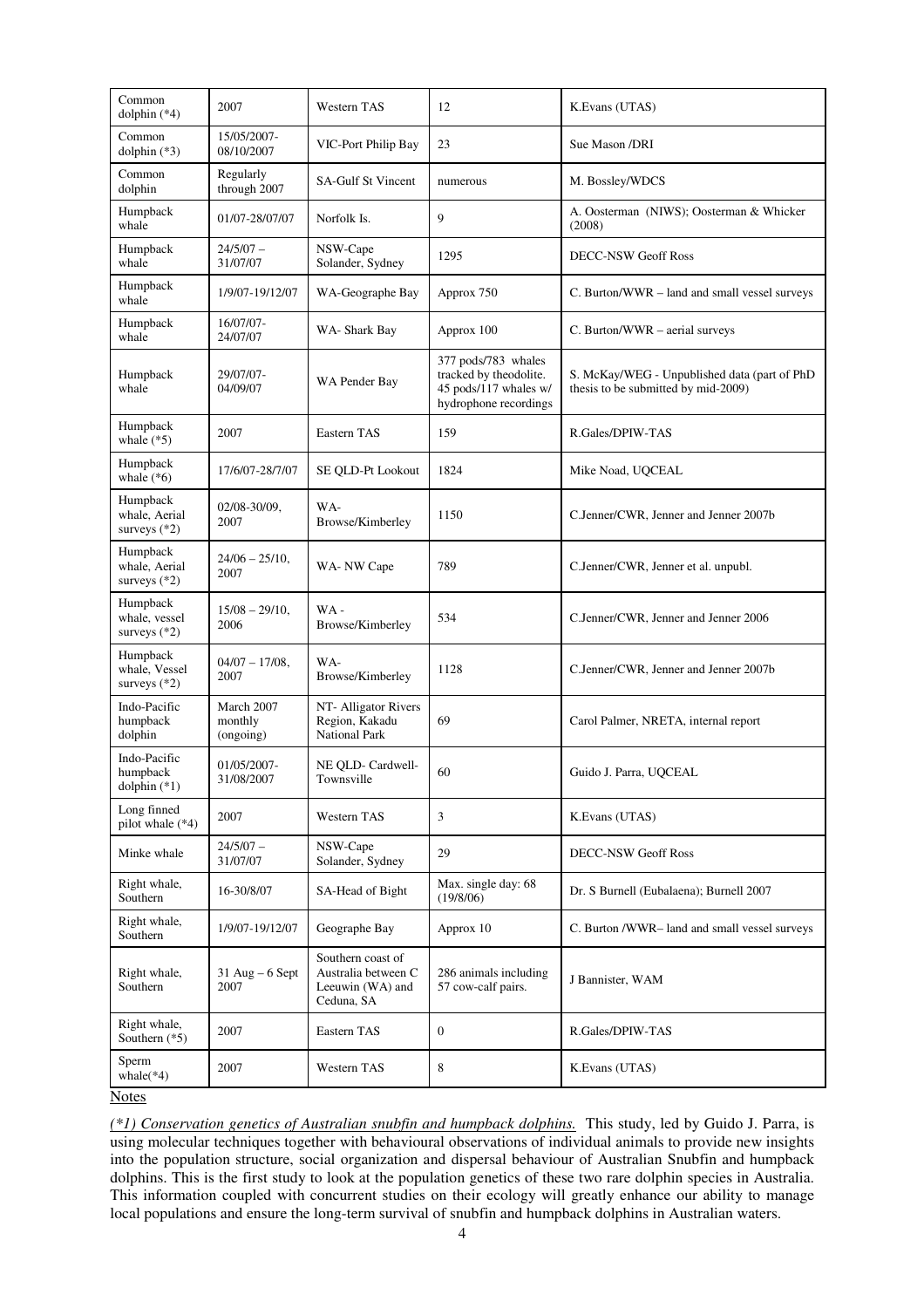#### *(\*2) Centre for Whale Research – Pygmy blue and humpback whale surveys.*

The Browse Basin region in NW Australia was systematically searched for evidence of a pygmy blue whale feeding ground during May, 2007. No large whales were sighted during this month, although this species has now been identified from acoustic records in this area during July and November (R. McCauley *pers.comm*.)

Further systematic vessel surveys during the July/August period detailed migratory patterns of humpback whales throughout the Kimberley, as far north as the Maret Islands and off-shore to Browse Island. This survey, in combination with an identical series of transects conducted during 2006 from mid August to end October, identified the main humpback whale calving grounds along the Kimberley coast and highlighted the high species diversity found near Browse Island where 15 species of cetacean were sighted.

Aerial surveys were used to further confirm the spatial and temporal high density areas of humpback whales in the Kimberley region, as well as to calculate abundance estimates. Aerial surveys off NW Cape were carried out as part of a "before and after" experimental design aimed at determining the reaction of migrating humpback whales to increasing oil and gas activity. Identical surveys in 2006/2007 were compared to pre-impact surveys in 2000/2001 (Jenner *et al*., in press) in an ongoing study that has suggested that pregnant females may be negatively impacted by seismic and other oil and gas related noise (data presented at 2007 Marine Mammal Conference).

 *(\*3) Common and bottlenose dolphin populations surveys.* The Dolphin Research Institute and Monash University conducted surveys on common and bottlenose dolphin populations in Port Phillip from May to December 2007, and on the bottlenose dolphin population in the Gippsland Lakes from March to December 2007. During 2007, the Institute collected dorsal fin photographs for use in photo-identification of individuals, and collected behavioural data, Monash University researcher collected biopsy samples and acoustic recordings. Researchers conducted 82 surveys from the Institute's vessel. A total of 74 sightings of dolphins were made over this period.

 *(\*4) The distribution and habitat preferences of cetaceans along the west coast of Tasmania.* The results presented are the preliminary results from this project. A final report for this project is due to be complete in May 2008. This project involves regular aerial surveys across an area bounding the west coast of Tasmania from 41°S to 43°S.

*(\*5) Aerial line transect surveys off Tasmania.* The results presented are the yearly results resulting from aerial line transect surveys conducted along Tasmania's east coast. Sightings represent number sighted from flights during the calender year. The project report will be completed during 2008.

*(\*6) East coast humpback whale population abundance.* In 2007, UQCEAL conducted a 6 week land-based survey of humpback whales at Pt Lookout, SE Old, Australia. When compared with previous surveys at this study site, there is a continuation of the long-term rapid rate of increase of this population. The rate of increase between 1984 and 1997 is calculated as 11.1% per annum (95% CI 10.5-11.6%). Aerial surveys were also conducted to compare with the land-based sightings. Analyses are on-going.

#### *2.1.2 Opportunistic, platforms of opportunity*

Summary Table:

| Primary<br>species       | Area                                            | Data<br>type/method                | Collected<br>by                 | Platform                           | Location of archive (if<br>applicable) | Contact person/institute<br>and refs                                               |
|--------------------------|-------------------------------------------------|------------------------------------|---------------------------------|------------------------------------|----------------------------------------|------------------------------------------------------------------------------------|
| Blue whale               | <b>Southern</b><br>Australia                    | 14/3/07<br>13/4/07                 | D.<br>Levings<br>P. Gill        | Fixed-wing aircraft                |                                        | P. Gill/BWS/ Gill and<br>Morrice 2007a, Gill et al<br>2007 <sub>b</sub>            |
| Common<br>dolphin        | $VIC -$<br>Off<br>Portland                      | 20/04/07<br>Tissue/<br>biopsy      | Luciana<br>Moller/<br>Pete Gill | Blue whale research<br><b>boat</b> |                                        | Luciana Moller, MqU;<br>Peter Gill and Margie<br>Morrice, Blue Whale<br>Study Inc. |
| Humpback<br>whale        | QLD-<br><b>Byron</b><br>Bay/<br>NSW-<br>Ballina | Sightings $\&$<br>photo-ID<br>data | <b>Scientists</b>               | University research<br>vessel      |                                        | D.Burns, SCU-WRC                                                                   |
| Humpback<br>whale $(*1)$ | $NSW -$<br>Eden                                 | Photo-id;<br>sightings             | <b>Scientists</b>               | Whale watching vessel              |                                        | Dr. Quincy Gibson, PWF                                                             |
| Humpback<br>whale $(*1)$ | QLD-<br>Hervey<br>Bay                           | Photo-id;<br>sightings             | <b>Scientists</b>               | Research vessel                    |                                        | Dr. Quincy Gibson, PWF                                                             |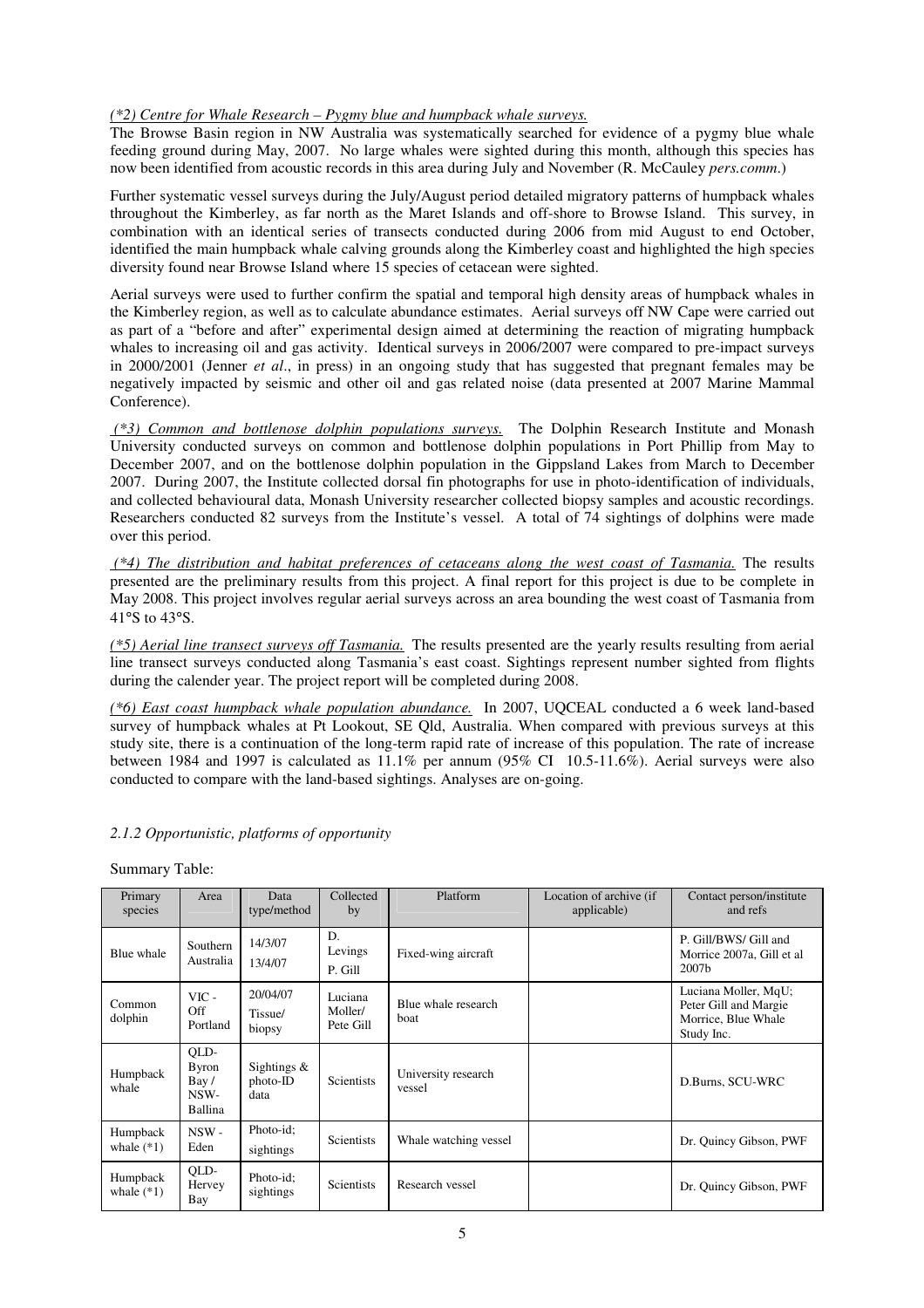| Humpback<br>whale $&$<br>Southern<br>right whales       | Eastern<br><b>TAS</b>                       | Photo-id:<br>sightings                                           | DPIW-<br><b>TAS</b>                         | <b>Biopsy Vessel</b>                 | R.Gales/DPIW-TAS                              |
|---------------------------------------------------------|---------------------------------------------|------------------------------------------------------------------|---------------------------------------------|--------------------------------------|-----------------------------------------------|
| Humpback<br>whale;<br>Southern<br>Right whale<br>$(*2)$ | VIC-<br>Port<br>Philip<br>Bay               | Photo<br>Identificatio<br>n &<br>behavioural<br>observation<br>S | scientists                                  | <b>DRI</b> Research Vessel           | Sue Mason/DRI                                 |
| Humpback<br>whales $(*3)$                               | WA-<br>NW<br>Shelf                          | Visual<br>sightings<br>with effort                               | crew                                        | FPSO vessel                          | C.Jenner/CWR, CWR<br>website oil and gas link |
| Minke<br>whale,<br>dwarf                                | N GBR                                       | Photo-id:<br>behavioural<br>observation;<br>sightings            | Primarily<br>scientists<br>+ vessel<br>crew | whalewatching vessel                 | Dr A. Birtles; JCU                            |
| Southern<br>right whale                                 |                                             | $n = 94$<br>sightings                                            |                                             |                                      |                                               |
| Humpback<br>whale                                       |                                             | $n=8$<br>$n = 3-4$                                               |                                             |                                      |                                               |
| Blue whale                                              | <b>SA</b>                                   |                                                                  | Various                                     | Various                              |                                               |
| Pilot whale                                             |                                             | $n = 6-8$                                                        |                                             |                                      | C. Kemper/S.A. Museum                         |
| Sperm<br>whale                                          |                                             | $n \geq 1$                                                       |                                             |                                      |                                               |
| Unid. Large<br>cetacean                                 |                                             | $n = 3$                                                          |                                             |                                      |                                               |
| Southern<br>right whale<br>&<br>Humpback<br>whale       | VIC-<br>Logans<br>Beach,<br>Warrna<br>mbool | Sightings                                                        | $M_{\cdot}$<br>Watson<br>and<br>volunteers  | Whale watching<br>platform           | Mandy Watson, DSE,<br>Victoria                |
| Various<br>$(*4)$                                       | Australi<br>a-wide                          | Sightings                                                        | Fisheries<br>observers<br>& fishers         | <b>Commercial Fishing</b><br>Vessels | Cate Coddington, AFMA                         |
| Various<br>$(*5)$                                       | <b>NSW</b>                                  | Sightings                                                        | Public                                      | Land-based                           | Ronald Ling, ORRCA                            |

### Notes

*(\*1) Pacific Whale Foundation-Eden, NSW & Hervey Bay, QLD.* Vessel-based research activities were conducted by PWF onboard the Cat Balou, Eden, NSW from 5 October to 26 October 2007. Vessel-based research activities were also conducted by PWF under Hervey Bay Marine Park Permit (MP2004/005) to document the use of Hervey Bay Marine Park by humpback whale mothers with calf. Observations were conducted from 2 August - 11 October 2007. 572.8 hours were spent on the water in Hervey Bay during 62 days of field effort. A total of 638 groups (including affiliations and disaffiliations) of whales were observed comprised of 1,729 animals (984 adults, 478 sub-adults, 218 calves, and 49 undetermined). Mean pod size was 2.7 whales. 245.1 hours were spent observing whales (43% of field effort), with approximately 28 (total) animals observed each day. Using photographic identifications techniques, 753 unique whales were identified.

*(\*2)Dolphin Research Institute*. DRI continued building its community dolphin-sighting network which has resulted in the recording of regular dolphin sightings within most of Victoria's coastal waters including Port Phillip, Western Port and the Gippsland Lakes, resulting in approximately 218 sightings of cetaceans being reported throughout the year. During routine surveys within Port Phillip Bay, DRI and Monash University researchers opportunistically collected data on animals not regularly observed in PPB.

*(\*3) Centre for Whale Research*. This is the 3rd year of this programme involving BHP Billiton employees on their FPSO Griffin Venture near NW Cape, Western Australia. The programme aims to stimulate interest in the environment for oil and gas workers and won an industry award last year. CWR will extend this programme to at least two other FPSO's in 2008. For details see www.cwr.org.au/research/fpso.html

 *(\*4) Australian Fisheries Management Authority.* Opportunistic sightings made by AFMA fisheries observers and fishers, from commercial fishing vessels between 1 January 2007 and 31 December 2007 included blue, humpback, Southern right, unidentified, killer, false killer, and pilot whales, and dolphins. In 2007, AFMA fisheries observers were present on board a total of 246 trips to a variety of fisheries including: the Great Australian Bight Trawl Fishery (8), South East Trawl Fishery (44), Torres Strait Prawn Fishery (5), Northern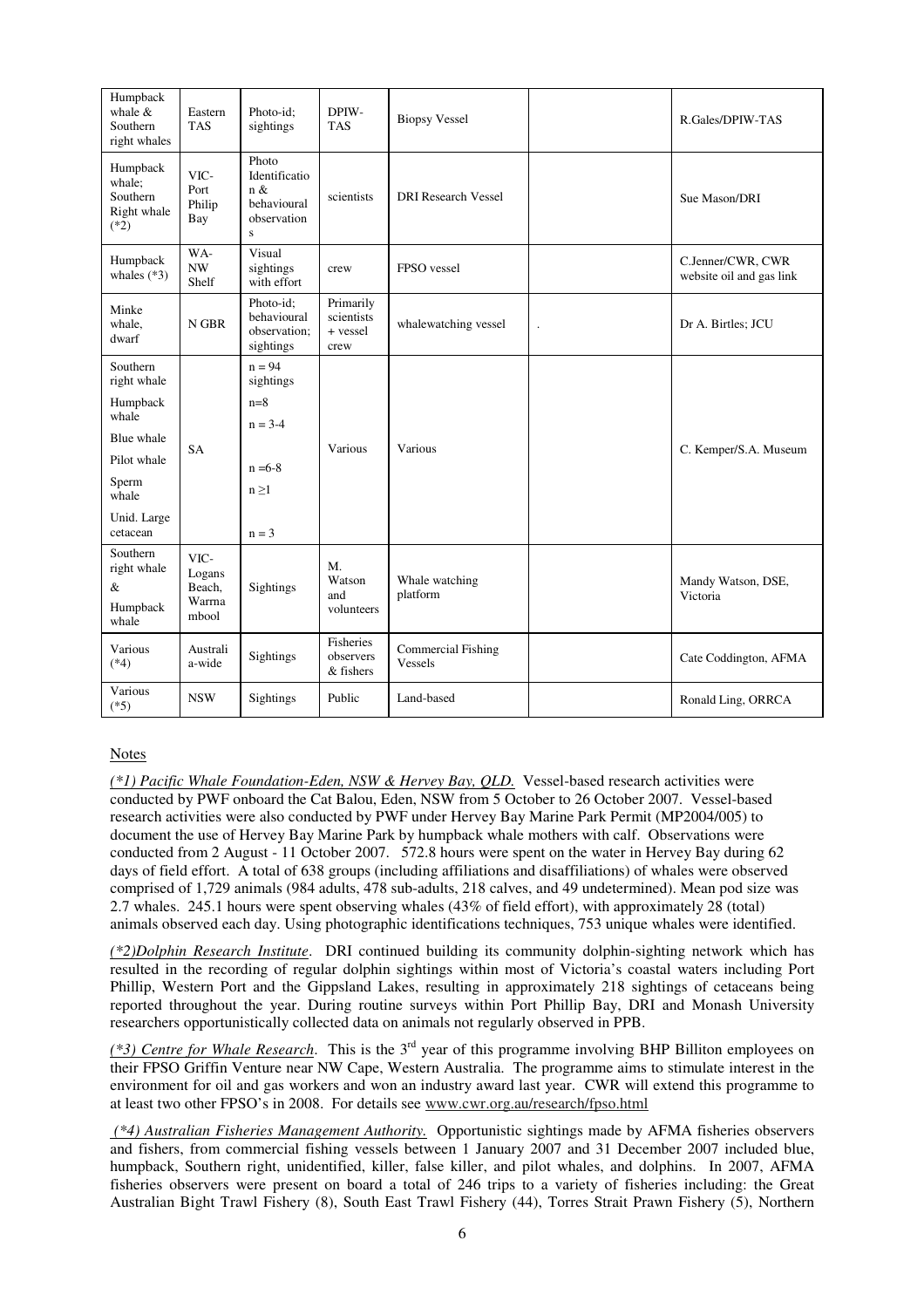Prawn Fishery (7), Eastern Tuna and Billfish Fishery (148), Southern and Western Tuna and Billfish Fishery (1), Gillnet Hook and Trap fishery (longline) (11), Gillnet Hook and Trap Fishery (gillnet) (3), Coral Sea Fishery (trap & Autoline) (4), Coral Sea Fishery (trawl) (1), North West Slope Trawl Fishery (2), Western Deepwater Fishery (1), East Coast Deepwater Fishery (2), Macquarie Island Fishery (2), and Heard and McDonald Island Fisheries (7).

*(\*5) Annual Whale Census (ORRCA).* On June 24 2007, ORRCA conducted their annual whale census. Members of the public were encouraged to count the number of whales they see along the east coast of New South Whales. A total of 453 whales were sighted on the day.

| Target species                      | Date                                 | Area                               | Methods/effort                                             | Parameters/ factors<br>measured                                                                                                           | Contact<br>person/institute; refs                                       |
|-------------------------------------|--------------------------------------|------------------------------------|------------------------------------------------------------|-------------------------------------------------------------------------------------------------------------------------------------------|-------------------------------------------------------------------------|
| Australian<br>Snubfin<br>dolphin    | 01/05/20<br>$07 -$<br>31/08/20<br>07 | Cardwell-<br>Townsville, NE<br>QLD | Boat based photo-<br>identification and biopsy<br>surveys  | School size and age<br>composition, behaviour,<br>spatial distribution,<br>habitat preferences,<br>movement patterns,<br>social structure | Guido J. Parra,<br><b>UOCEAL</b>                                        |
| Bottlenose<br>dolphin               | 2007                                 | <b>SA-Gulf St Vincent</b>          | Photo ID, strip transect                                   | Distribution; sighting<br>frequency                                                                                                       | M. Bossley/WDCS                                                         |
| Bottlenose<br>dolphin               | 13/03/20<br>$07 -$<br>29/12/20<br>07 | WA-Bunbury                         | Line transect method                                       | Frequency of sighting<br>and distribution/habitat<br>use                                                                                  | <b>Holly Smith MU-CRU</b><br>(thesis in prep)                           |
| <b>Bottlenose</b><br>dolphin        | 01/05/20<br>$07 -$<br>31/08/20<br>07 | Cardwell-<br>Townsville, NE<br>QLD | Boat based photo-<br>identification and biopsy<br>surveys  | School size and age<br>composition, behaviour,<br>spatial distribution,<br>habitat preferences,<br>movement patterns,<br>social structure | Guido J. Parra,<br><b>UQCEAL</b>                                        |
| Common<br>dolphin                   | 2007                                 | Western TAS                        | Line transect survey                                       | Distribution; sighting<br>frequency                                                                                                       | K.Evans (UTAS)                                                          |
| Common<br>dolphin                   | 2007                                 | Gulf St Vincent                    | Photo ID, strip transect                                   | Distribution; sighting<br>frequency                                                                                                       | M. Bossley/WDCS                                                         |
| Humpback<br>whale                   | 2007                                 | Eastern TAS                        | Line transect survey                                       | Distribution; sighting<br>frequency                                                                                                       | R.Gales/DPIW-TAS                                                        |
| Humpback<br>whale                   | 5/10/07                              | Eden, NSW                          | Photo-ID                                                   | Distribution; population<br>estimate, calving rates                                                                                       | Dr. Quincy Gibson,<br><b>PWF</b>                                        |
| Humpback<br>whale                   | $2/8/07 -$<br>11/10/07               | Hervey Bay, QLD                    | Photo-ID                                                   | Distribution; population<br>estimate, calving rates                                                                                       | Dr. Quincy Gibson,<br><b>PWF</b>                                        |
| Humpback<br>whale $(*1)$            | $02/08 -$<br>30/09,<br>2007          | WA-<br>Browse/Kimberley            | Aerial Line transect survey<br>Distance modelling          | Distribution; sighting<br>frequency, abundance<br>estimate                                                                                | C.Jenner/CWR, Jenner<br>and Jenner 2007b                                |
| Humpback<br>whale $(*2)$            | 17/6/07-<br>28/7/07                  | Pt Lookout, SE<br>QLD              | Land-based relative<br>abundance survey; aerial<br>surveys | Daily counts with<br>distribution; some aerial<br>surveys to compare with<br>land-based counts                                            | Mike Noad, UQCEAL                                                       |
| Humpback<br>whale $(*3)$            | $01/07 -$<br>28/07/07                | Norfolk Island                     | Replica survey of Dawbin's<br>July 1956 work               | Numbers observed,<br>weather statistics,<br>additional spp. observed                                                                      | A. Oosterman and M.<br>Whicker (NIWS);<br>Oosterman & Whicker<br>(2008) |
| Indo-Pacific<br>humpback<br>dolphin | 01/05/20<br>$07 -$<br>31/08/20<br>07 | Cardwell-<br>Townsville, NE<br>QLD | Boat based photo-<br>identification and biopsy<br>surveys  | School size and age<br>composition, behaviour,<br>spatial distribution,<br>habitat preferences,<br>movement patterns,<br>social structure | Guido J. Parra,<br><b>UQCEAL</b>                                        |
| Long finned<br>pilot whale          | 2007                                 | Western TAS                        | Line transect survey                                       | Distribution; sighting<br>frequency                                                                                                       | K.Evans (UTAS)                                                          |
| Right whale,<br>Southern            | 2007                                 | Eastern TAS                        | Line transect survey                                       | Distribution; sighting<br>frequency                                                                                                       | R.Gales/DPIW-TAS                                                        |
| Sperm whale                         | 2007                                 | Western TAS                        | Line transect survey                                       | Distribution; sighting<br>frequency                                                                                                       | K. Evans (UTAS)                                                         |

**2.2 Analyses/development of techniques**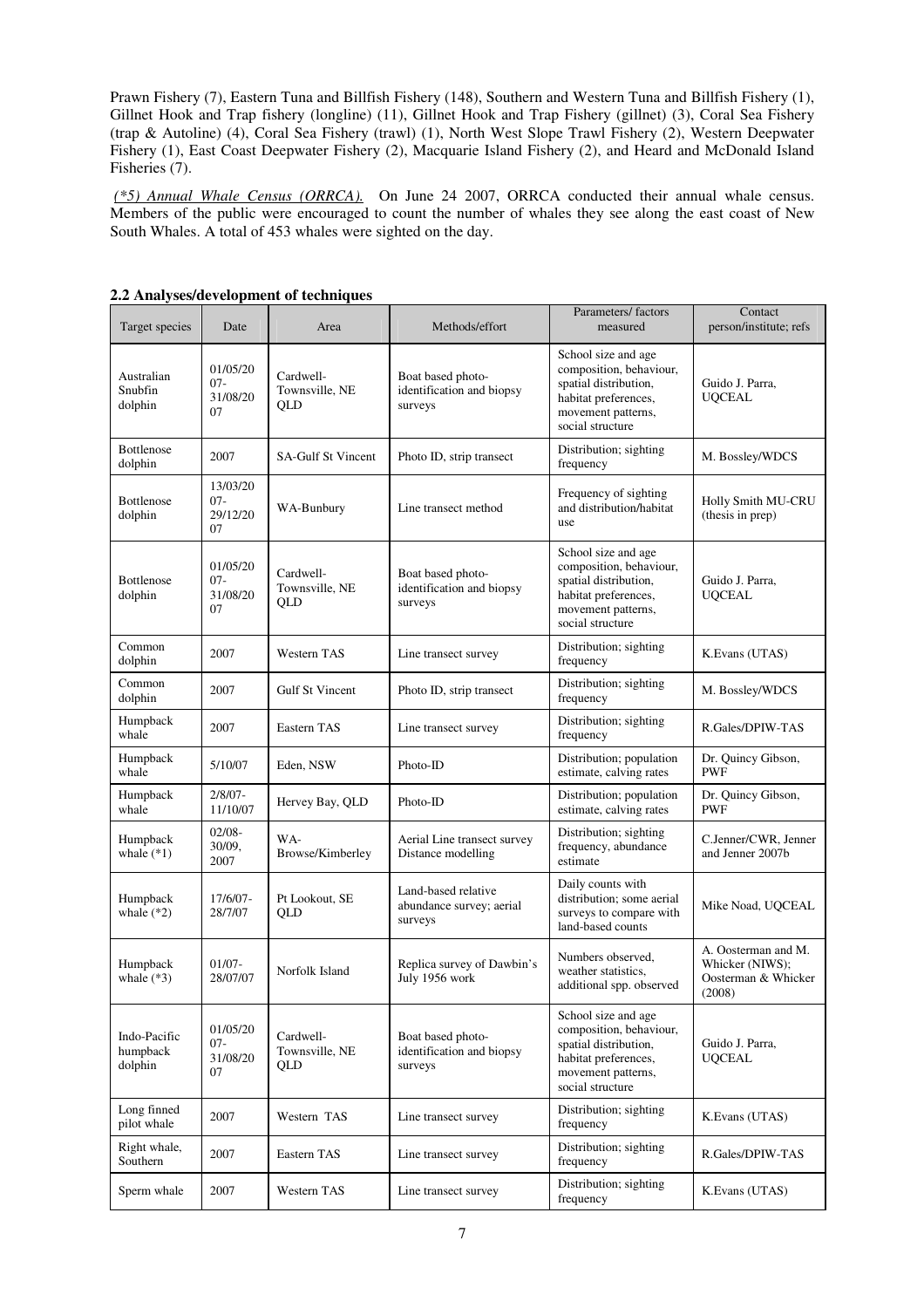Notes:

*(\*1) Centre for Whale Research – Humpback whale aerial surveys*. Humpback whale aerial survey data collected during 2007 for the Kimberley region were analysed using Distance 5.0 software. The Kimberly surveys yielded a preliminary population estimate of 16,345 whales across the August to October peak of season although issues of residency time and resulting correction factors remain to be more thoroughly addressed during the 2008 season.

*(\*2) UQCEAL Humpback whale aerial survey data.* Aerial survey data collected at Pt Lookout (see 2.1.1) will allow some of the underlying assumptions of the land-base to be tested. It will also allow  $g(0)$  to be calculated for aerial flights by comparison with the land-based counts. Analyses are on-going.

*(\*3) Norfolk Island humpback whale survey.* A replica survey of Dawbin's July 1956 survey was conducted by NIWS during July 2007 (351x humpbacks recorded for July 1956 / 9x humpbacks recorded for July 2007) (Oosterman and Whicker 2008).

# **3. MARKING DATA**

# **3.1 Field work**

*3.1.1 Natural marking data* 

| <b>Species</b>                                 | Feature                        | Area/stock                | No. photo-<br>id'd   | Catalogue<br>(Y/N) | Catalogue total      | Contact person/institute;<br>refs                                                         |
|------------------------------------------------|--------------------------------|---------------------------|----------------------|--------------------|----------------------|-------------------------------------------------------------------------------------------|
| Australian<br>Snubfin dolphin                  | Dorsal fin                     | NE OLD                    | To be<br>estimated   | Y                  | >70                  | Guido J. Parra,<br><b>UQCEAL</b>                                                          |
| Blue whale                                     | Dorsal<br>fin/flank<br>pigment | Southern coastline        | 19                   | Y                  | 74                   | M. Morrice & P.<br>Gill/BWS&DU/ Gill and<br>Morrice 20071, Gill et al.<br>$2007a$ and $b$ |
| Blue whale                                     | lateral                        | WA-Geographe Bay          | 15                   | Y                  | 150                  | Chris Burton - land and<br>small vessel surveys                                           |
| <b>Bottlenose</b><br>dolphin                   | Dorsal                         | <b>SA-Gulf St Vincent</b> | Approx 20            | Y                  | Approx 300           | M. Bossley/WDCS                                                                           |
| <b>Bottlenose</b><br>dolphin                   | Dorsal,<br>body<br>scarring    | <b>WA</b>                 | 100                  | Y                  | 100                  | Holly Smith/MU-CRU                                                                        |
| Bottlenose<br>dolphin                          | Dorsal fin                     | VIC-Port Phillip<br>Bay   | Analysis<br>underway | Y                  | 110                  | Sue Mason/DRI & Kate<br>Charlton/MnU                                                      |
| <b>Bottlenose</b><br>dolphin                   | Dorsal fin                     | Northeast<br>Oueensland   | To be<br>estimated   | Y                  | $>30$                | Guido J. Parra.<br><b>UQCEAL</b>                                                          |
| <b>Bottlenose</b><br>dolphin, Indo-<br>pacific | Dorsal fin                     | NSW coast                 | 158                  | Y                  | 257                  | J. Wiszniewski/MqU                                                                        |
| Common dolphin                                 | Dorsal fin                     | VIC-Port Phillip<br>Bay   | 35                   | Y                  | 35                   | Sue Mason/DRI                                                                             |
| Common dolphin                                 | Dorsal                         | <b>SA-Gulf St Vincent</b> | Approx 60            | Y                  | Approx 60            | Nicole Filby<br>(M. Bossley/WDCS)                                                         |
| Humpback whale                                 | Fluke                          | Norfolk Island            | $\mathfrak{2}$       | Y                  | 5                    | A. Oosterman and M.<br>Whicker (NIWS);<br>Oosterman & Whicker<br>(2008)                   |
| Humpback whale                                 | Fluke<br>Dorsal fin            | Tasmania (Group V)        | 41<br>42             | Y                  | 44<br>42             | R.Gales/DPIW-TAS                                                                          |
| Humpback whale                                 | Flukes,<br>lateral body        | Eden/EA                   | 134                  | Y                  | 3,211 (thru<br>06    | Dr. Quincy Gibson,<br><b>PWF</b>                                                          |
| Humpback whale                                 | Fluke                          | S Pacific                 | $100+$               | Y                  | $\ddot{\phantom{0}}$ | R.Harcourt MqU                                                                            |
| Humpback whale                                 | Fluke                          | Group E (i)               | 15                   | Y                  | 630                  | D.Burns, SCU-WRC                                                                          |
| Humpback whale                                 | Flukes,<br>Lateral<br>Body     | E Australia-Hervey<br>Bay | 753                  | Y                  | 3,211 (thru<br>06    | Dr. Quincy Gibson, PWF                                                                    |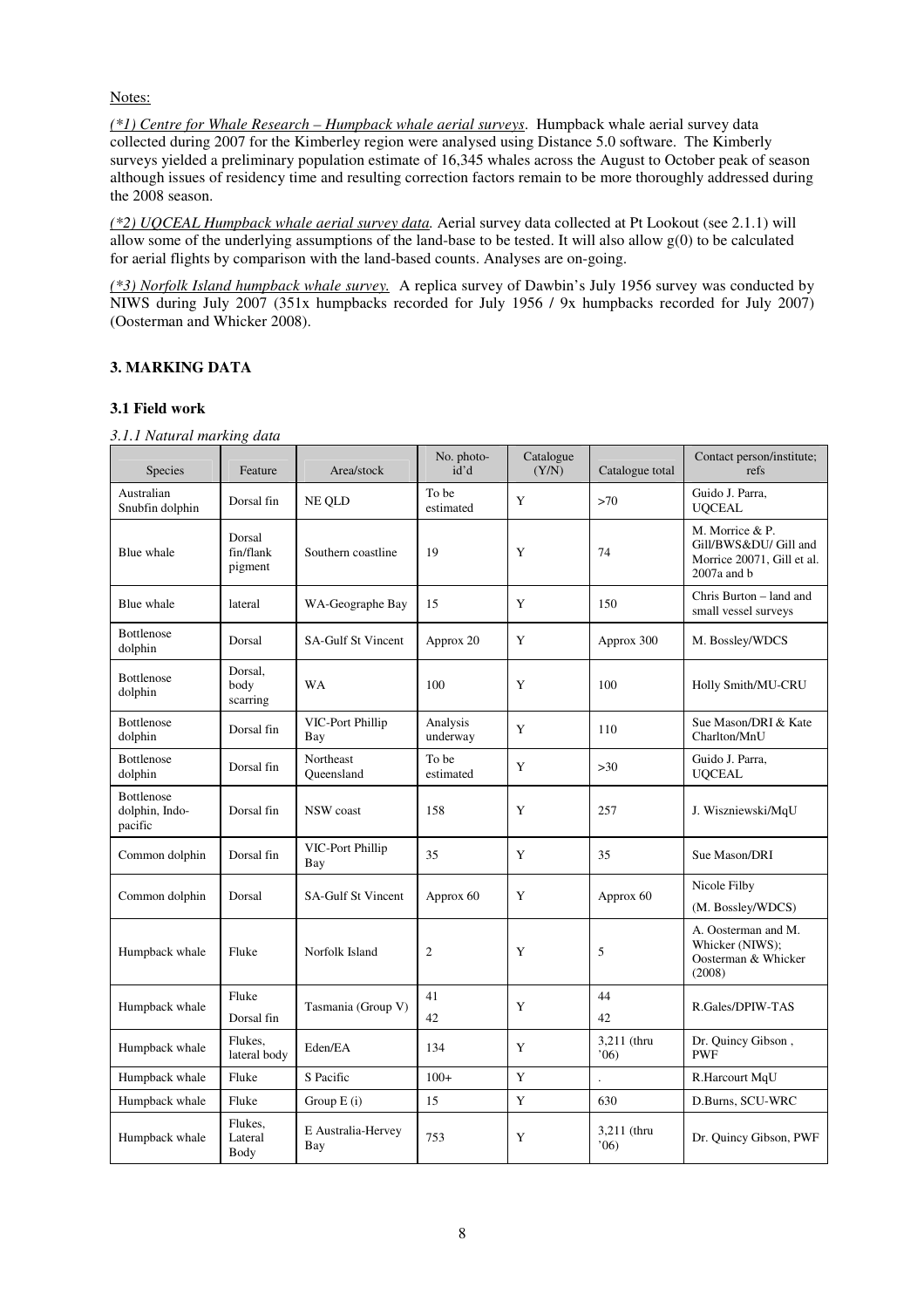| Humpback whale                   | Dorsal fin,<br>fluke $&$<br>body<br>markings                    | VIC-Port Phillip<br>Bay                                                    | 5                                                                                                                  | Y       | 6                                                                                                                     | Sue Mason/DRI<br>Kate Charlton/MnU                     |
|----------------------------------|-----------------------------------------------------------------|----------------------------------------------------------------------------|--------------------------------------------------------------------------------------------------------------------|---------|-----------------------------------------------------------------------------------------------------------------------|--------------------------------------------------------|
| Humpback whale                   | Fluke<br>Dorsal fin                                             | <b>WA-Exmouth Gulf</b>                                                     | 221<br>918                                                                                                         | Y       | 1774<br>4951                                                                                                          | C.Jenner/CWR                                           |
| Humpback whale                   | Fluke<br>Lateral                                                | WA-Geographe Bay                                                           | 30<br>30                                                                                                           | Y       | 2000<br>2500                                                                                                          | Chris Burton/WWR -<br>land and small vessel<br>surveys |
| Humpback whale                   | Fluke<br>Dorsal fin                                             | Group D                                                                    | 41<br>76                                                                                                           | Pending | Pending                                                                                                               | S. McKay/WEG                                           |
| Indo-Pacific<br>humpback dolphin | Dorsal fin                                                      | Northeast<br>Oueensland                                                    | To be<br>estimated                                                                                                 | Y       | $>50$                                                                                                                 | Guido J. Parra/UOCEAL                                  |
| Minke whale,<br>dwarf            | $L/R$ thorax<br>primarily;<br>plus scar &<br>unique<br>features | QLD-Northern<br><b>GBR</b>                                                 |                                                                                                                    | Y       |                                                                                                                       | Dr A. Birtles/JCU.                                     |
| Right whale,<br>Southern         | Callosities                                                     | Tasmania                                                                   | 5                                                                                                                  | y       | 75                                                                                                                    | R.Gales/DPIW-TAS                                       |
| Right whale,<br>Southern         | callosities                                                     | Southern NSW and<br>southern Australia                                     | 1                                                                                                                  | Y       | $30+$                                                                                                                 | R.Harcourt and N.<br>Patenaude/MqU                     |
| Right whale,<br>Southern         | Callosities                                                     | Hervey Bay/EA                                                              | $\mathbf{1}$                                                                                                       | Y       | 5                                                                                                                     | Dr. Quincy Gibson/PWF                                  |
| Right whale,<br>Southern         | Callosity                                                       | Head of Bight                                                              | 69                                                                                                                 | Y       | 789                                                                                                                   | S. Burnell/Eubalaena                                   |
| Right whale,<br>Southern         | Callosity<br>pattern                                            | <b>SE</b> Australia                                                        | 10                                                                                                                 | Y       | 39                                                                                                                    | Mandy Watson/DSE,<br>Victoria                          |
| Right whale,<br>Southern         | Dorsal fin.<br>fluke &<br>body<br>markings                      | VIC-Port Phillip<br>Bay                                                    | 1                                                                                                                  | Y       | 1                                                                                                                     | Sue Mason/DRI                                          |
| Right whale,<br>Southern         | Head<br>callosity<br>photos                                     | Southern coast of<br>Australia between C<br>Leeuwin (WA) and<br>Ceduna, SA | 376 digital<br>photos<br>selected for<br>further<br>analysis<br>('matching' to<br>catalogue, for<br>individual id) | N       | Currently 5069<br>photographs<br>representing<br>1214<br>individuals<br>identified from<br>1976 (mainly<br>1980-2004) | J Bannister/WAM                                        |

# *3.1.2. Artificial marking data*

The Department of Primary Industries and Water (TAS) use green floy tags when releasing stranded cetaceans. The have a return address GPO Box 8, Canberra. ACT 2601. Australia. These tags are used to re-identify stranded animals and for tracking individual animals throughout the stranding and rescue process.

|                           |           |            |                |                                                                                                          | Date       |                           |                             |
|---------------------------|-----------|------------|----------------|----------------------------------------------------------------------------------------------------------|------------|---------------------------|-----------------------------|
| <b>Species</b>            | Age class | <b>Sex</b> | Tag Type       | Tag ID                                                                                                   | deployed   | Location                  | <b>Notes</b>                |
| Sperm whale<br>$(n=7)$    | Subadult  | Male       | Floy/Spaghetti | $W00-543$ ;<br>$W00-542$ ;<br>$W00-529:531$ ;<br>W00-534:533;<br>W00-537:538:<br>W00-541:540:<br>W00-523 | 9/03/2007  | Western Tasmania          | Stranded animal<br>released |
| Common<br>dolphin $(n=6)$ | Adult     | Male       | Floy/Spaghetti | W00-500:<br>$W00-501$ ;<br>$W00-502$ ;<br>$W00-503$ ;<br>W00-504:<br>W00-506                             | 24/12/2007 | South Eastern<br>Tasmania | Stranded animal<br>released |
| Common<br>dolphin $(n=3)$ | Adult     | Female     | Floy/Spaghetti | $W00-505$ ;<br>W00-507:<br>W00-508;                                                                      | 24/12/2007 | South Eastern<br>Tasmania | Stranded animal<br>released |
| Common<br>dolphin $(n=2)$ | Subadult  | Female     | Floy/Spaghetti | W00-510;<br>W00-511                                                                                      | 24/12/2007 | South Eastern<br>Tasmania | Stranded animal<br>released |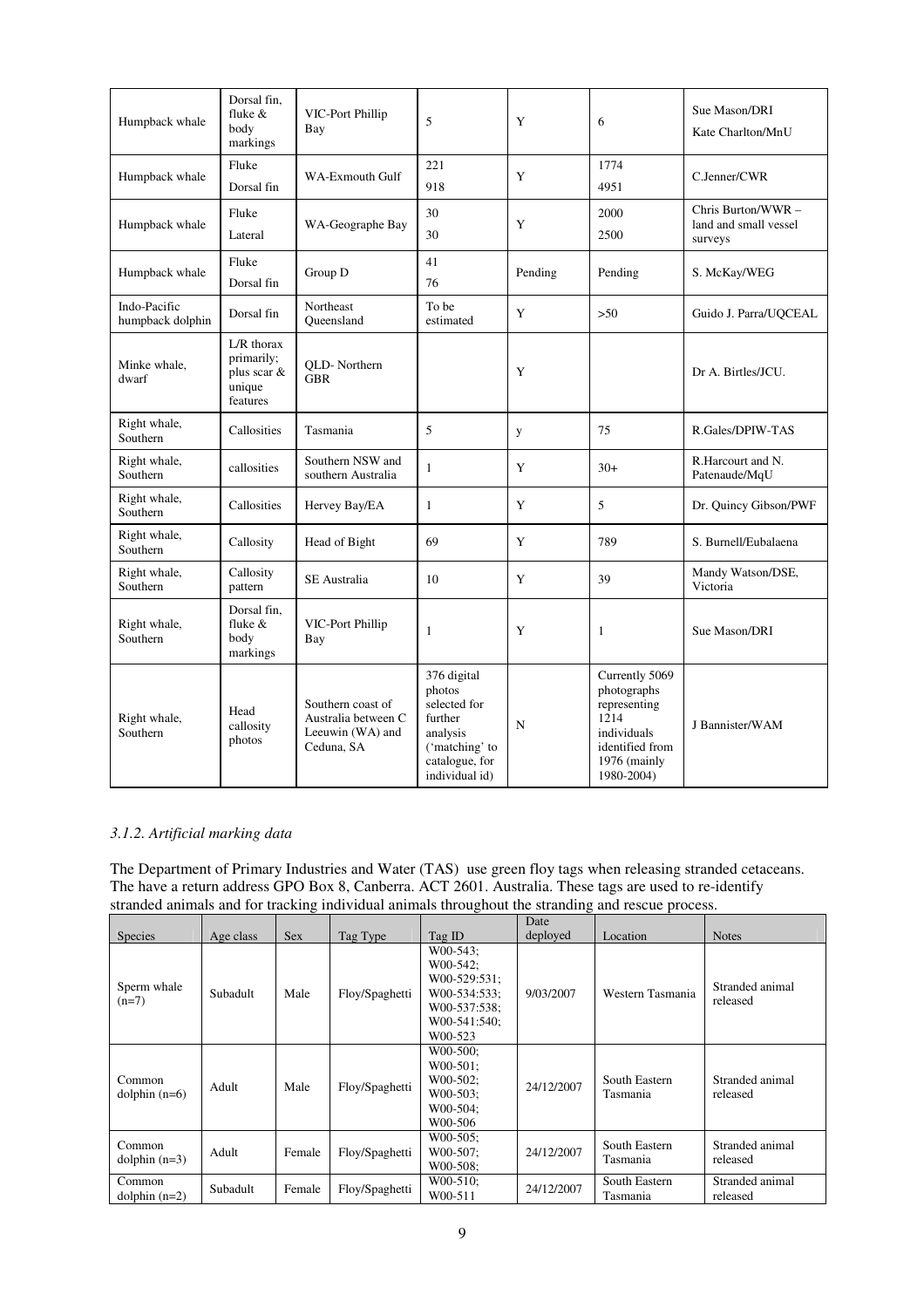# *3.1.3 Telemetry data*

| Species              | Tag type             | No. successfully<br>deployed | Maximum time<br>transmitting | Contact person/institute; refs                                                                                                |
|----------------------|----------------------|------------------------------|------------------------------|-------------------------------------------------------------------------------------------------------------------------------|
| Blue whale           | Suction-cup<br>radio |                              | $10.62$ hrs                  | M. Morrice/DU/ Gill and Morrice 2007a,<br>Morrice 2007, Morrice et al. 2007a and b, Attard<br>et al. 2007, Moller et al. 2007 |
| Humpback<br>whale    | <b>Satellite</b>     | 10                           | 8 days                       | N.Gales/ACAMMS, C.Jenner/CWR                                                                                                  |
| Blue whale,<br>pygmy | Satellite            |                              | 10 days                      | N.Gales/ACAMMS, C.Jenner/CWR                                                                                                  |

# **3.2 Analyses/development of techniques**

NA

# **4. TISSUE/BIOLOGICAL SAMPLES COLLECTED**

# **4.1 Biopsy samples (summary only)**

| Species                             | Area/stock                                                       | Calendar year/<br>season - no.<br>collected           | Archived<br>(Y/N)    | No.<br>analysed              | Total holdings                   | Contact person/institute                                                                                              |
|-------------------------------------|------------------------------------------------------------------|-------------------------------------------------------|----------------------|------------------------------|----------------------------------|-----------------------------------------------------------------------------------------------------------------------|
| Australian Snubfin<br>dolphin       | Northeast<br>Queensland                                          | 2007-14                                               | Y                    | $\mathbf{0}$                 |                                  | Guido J. Parra/UQCEAL                                                                                                 |
| Blue whale                          | Southern<br>coastline                                            | 5 (biopsy)                                            | Y                    | 5                            | 5                                | P. Gill/BWS & L.<br>Moller/Macquarie University/<br>Attard et al. 2007, Gill and<br>Morrice 2007a, Moller et al. 2007 |
| Blue whale                          | Southern<br>coastline                                            | 7 (sloughed<br>skin)                                  | Y                    | $\mathbf{0}$                 | 7                                | P. Gill/BWS & L.<br>Moller/Macquarie University                                                                       |
| Bottlenose dolphin                  | <b>SE</b> Aust                                                   | 8                                                     | Y                    | 22                           | 30                               | Luciana Moller/MqU                                                                                                    |
| Bottlenose dolphin                  | Northeast<br>Queensland                                          | 2007                                                  | Y                    | $\overline{0}$               |                                  | Guido J. Parra/ UQCEAL                                                                                                |
| Bottlenose dolphin                  | <b>Bunbury</b><br><b>Busselton</b><br>Cockburn<br>Sound<br>Sound | 21 days<br>77 samples<br>$(+21$ samples<br>from 2006) | Y<br>$(Y -$<br>2006) | $\Omega$<br>$(21 -$<br>2006) | 77<br>$(21 - 2006)$<br>TOTAL: 98 | Dr Lars Bejder/MU-CRU                                                                                                 |
| Bottlenose dolphin                  |                                                                  | 21 Sep 2006 to<br>21 Sep 2007 -<br>76 biopsies        | Y                    |                              |                                  | M Krutzen/University of Zurich                                                                                        |
| Bottlenose dolphin                  | <b>PPB</b><br>Gippsland<br>Lakes                                 | 19<br>16                                              | Y                    | 30<br>$\overline{7}$         | 49<br>23                         | Kate Charlton/MnU                                                                                                     |
| Bottlenose dolphin,<br>Indo-pacific | NSW coast                                                        | 2007/24                                               | N                    | 24                           | 269                              | J. Wiszniewski MqU                                                                                                    |
| Common dolphin                      | SE Aust.<br>Southern<br>Australia                                | $\overline{2}$<br>3                                   | Y<br>Y               | 113<br>$\theta$              | 115<br>3                         | Luciana Moller/MqU<br>Luciana Moller/ MqU, Peter Gill<br>and Margie Morrice/ Blue Whale<br>Study Inc.                 |
| Humpback whale                      | Norfolk Is.<br>Group V<br><b>Breeding</b><br>Stock E(ii)         | $2007 - 4$                                            | N                    | $\Omega$<br>(6)<br>pending)  | 6                                | W. Franklin/SCU-WRC                                                                                                   |
| Humpback whale                      | Group E                                                          | 2007/59                                               | Y                    | $\mathbf{0}$                 | 62                               | R.Gales/DPIW-TAS                                                                                                      |
| Humpback whale                      | Group E<br>(east coast)                                          | 10                                                    | Y                    | $\mathbf{0}$                 | 10                               | UQ-EnTox                                                                                                              |
| Humpback whale                      | WA-<br>Exmouth<br>Gulf                                           | 2007/220                                              | Y                    | $\mathbf{0}$                 | 220                              | Mike Double/ACAMMS                                                                                                    |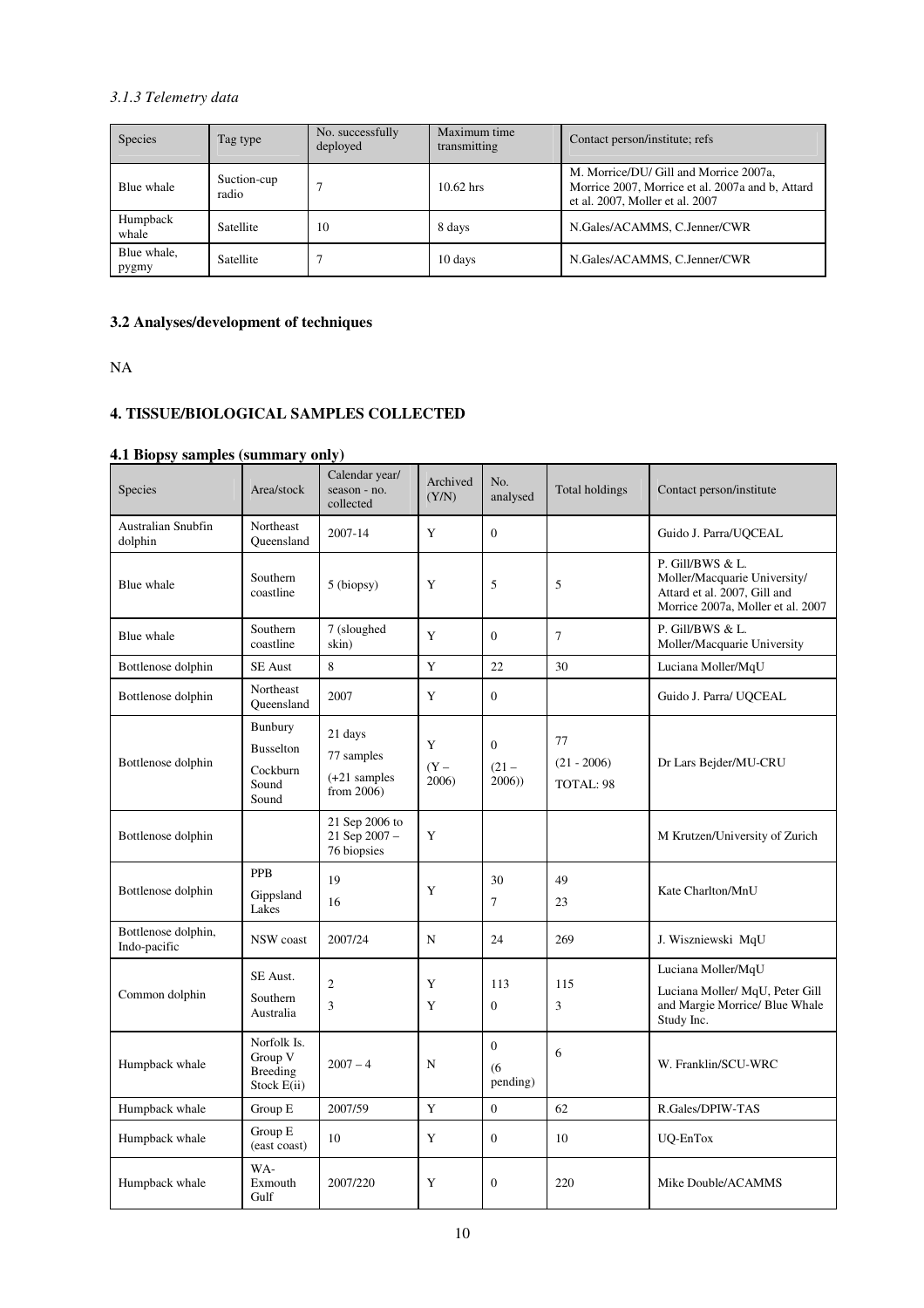| Indo-Pacific<br>humpback dolphin | Northeast<br>Oueensland | 2007-12 |    |     | Guido J. Parra, UOCEAL             |
|----------------------------------|-------------------------|---------|----|-----|------------------------------------|
| Right whale, Southern            | Tasmania                | 2007/2  |    |     | R.Gales/DPIW-TAS                   |
| Right whale, Southern            | S. Australia            |         | 87 | -88 | R. Harcourt & N. Patenaude.<br>MqU |

# **4.2 Samples from directed catches (commercial, aboriginal and scientific permits) or bycatches**

| Species $(*1)$                      | Area/stock | Tissue type $(s)^*$       | No.<br>collected | Archived<br>(Y/N) | No.<br>analysed | Contact person/institute                                                                                                                                                                                                                                                                                                                                                                                                              |
|-------------------------------------|------------|---------------------------|------------------|-------------------|-----------------|---------------------------------------------------------------------------------------------------------------------------------------------------------------------------------------------------------------------------------------------------------------------------------------------------------------------------------------------------------------------------------------------------------------------------------------|
| Bottlenose dolphin,<br>Indo-pacific | S.A.       | Genetic<br>tissues $(*2)$ | 3                | 3Y                |                 | C. Kemper/S.A. Museum                                                                                                                                                                                                                                                                                                                                                                                                                 |
| Common dolphin                      | S.A.       | Genetic<br>tissues $(*2)$ | 9                | 9Y                |                 | C. Kemper/S.A. Museum                                                                                                                                                                                                                                                                                                                                                                                                                 |
| Sperm whale                         | S.A.       | Genetic<br>tissues $(*2)$ |                  | 1Y                |                 | C. Kemper/S.A. Museum                                                                                                                                                                                                                                                                                                                                                                                                                 |
| Sperm whale, pygmy                  | S.A.       | Genetic<br>tissues $(*2)$ |                  | 1Y                |                 | C. Kemper/S.A. Museum                                                                                                                                                                                                                                                                                                                                                                                                                 |
| inappropriate.                      |            |                           |                  |                   |                 | (*1) This list includes: Entanglement in net or line, or entanglement probable, or accidental or intentional anthropogenic injury probable<br>(*2)Genetic tissues, (blood, liver, kidney, muscle, skin) reproductives, stomach and intestines, toxic contaminants (liver, kidney, muscle,<br>blubber). Complete sets of tissue samples were not collected from all animals because in some cases the state of decomposition made this |

# **4.3 Samples from stranded animals**

| Species                             | Area/stock                   | Tissue type( $s$ )*                                                                 | No.<br>collected                             | Archived<br>(Y/N) | No.<br>analysed | Contact person/institute            |
|-------------------------------------|------------------------------|-------------------------------------------------------------------------------------|----------------------------------------------|-------------------|-----------------|-------------------------------------|
| Blainville's Beaked<br>whale        | Bundeena, NSW                | Full tissue set                                                                     | 1                                            | Y                 | 1               | ARWH-JH                             |
| Blainville's Beaked<br>whale        | <b>NSW</b>                   | Muscle tissue<br>and skull                                                          | 1                                            | Y                 | 1               | Sandy Ingleby, Australian<br>Museum |
| Blue whale                          | S.A.                         | Genetic tissues<br>$(*1)$                                                           | $\mathbf{1}$                                 | 1Y                |                 | C. Kemper/S.A. Museum (*2)          |
| Bottlenose dolphin                  | East Coast.<br>Australia     | skin                                                                                | 1                                            | Y                 |                 | Col Limpus-EPA-QLD                  |
| Bottlenose dolphin                  | WA-Mandurah.<br>Bunbury      | Skin, blubber,<br>tooth, organs<br>(liver, kidneys,<br>lung, heart,<br>stomach lung | 2                                            | Y                 | $\Omega$        | Dr Lars Bejder MU-CRU               |
| Bottlenose dolphin                  | <b>SE</b> Australia          | Skin, blubber,<br>liver, kidney,<br>melon                                           | 7                                            | Y                 | $\Omega$        | Kate Charlton/MnU                   |
| Bottlenose dolphin                  | <b>VIC</b>                   | skull                                                                               | $\overline{c}$                               | Y                 | $\overline{c}$  | Rory O'Brien, Museum Victoria       |
| Bottlenose dolphin                  | S.A.                         | Genetic tissues<br>$(*1)$                                                           | $\overline{c}$                               | 2Y                |                 | C. Kemper/S.A. Museum (*2)          |
| Bottlenose dolphin,<br>Indo-pacific | Port Stephens,<br><b>NSW</b> | Skin and<br>blubber                                                                 | 1                                            | N                 | 1               | MqU J. Wiszniewski                  |
| Bottlenose dolphin,<br>Indo-pacific | S.A.                         | Genetic tissues<br>$(*1)$                                                           | 6                                            | 6Y                |                 | C. Kemper/S.A. Museum (*2)          |
| Common dolphin                      | VIC-Portland                 | Skin, blubber,<br>whole foetus,<br>skeleton                                         | 2 (each<br>with near<br>full-term<br>foetus) | Y                 | $\mathfrak{2}$  | Rory O'Brien, Museum Victoria       |
| Bottlenose dolphin,<br>common       | S.A.                         | Genetic tissues<br>$(*1)$                                                           | $\overline{c}$                               | 2Y                |                 | C. Kemper/S.A. Museum (*2)          |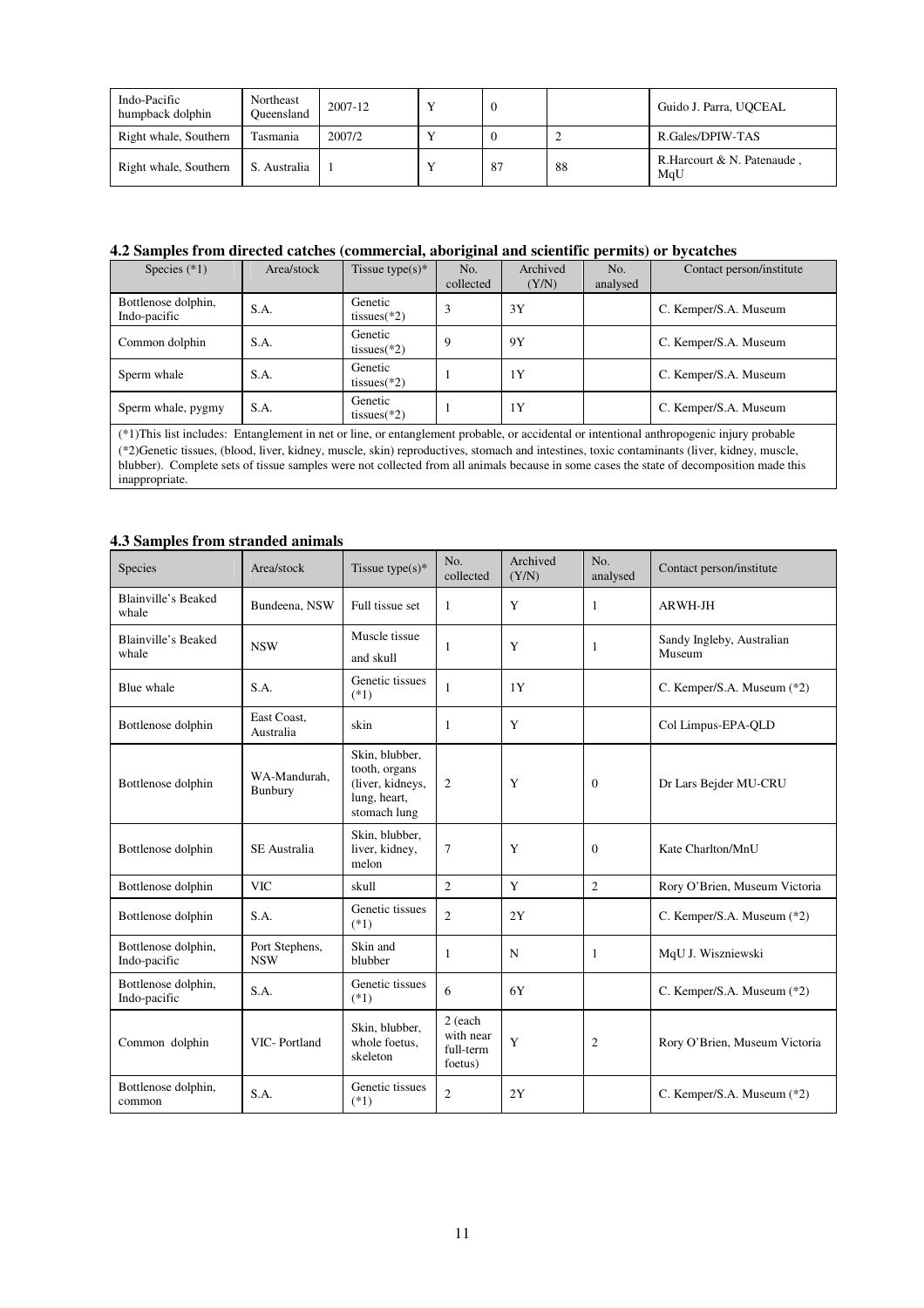| Common dolphin                | <b>TAS</b>                         | $\text{Skin}(9)$ ,<br>blubber $(5)$ ,<br>Foetus(1), Mus<br>cle(5),<br>Kidney $(5)$ ,<br>$Liver(5)$ ,<br>Stomach<br>Contents (1). | 9              | Y           | $\theta$         | R.Gales/DPIW-TAS (*3)                          |
|-------------------------------|------------------------------------|----------------------------------------------------------------------------------------------------------------------------------|----------------|-------------|------------------|------------------------------------------------|
| Common dolphin                | Cronulla, NSW                      | Full tissue set                                                                                                                  | $\mathbf{1}$   | Y           | 1                | <b>ARWH-JH</b>                                 |
| Common dolphin                | East Coast,<br>Australia           | skin                                                                                                                             | $\mathbf{1}$   | Y           |                  | Col Limpus-EPA-QLD                             |
| Common dolphin                | <b>SE</b> Australia                | Skin, blubber,<br>liver, kidney,<br>melon                                                                                        | 11             | Y           | $\theta$         | Kate Charlton/MnU                              |
| Common dolphin                | S.A.                               | Genetic tissues<br>$(*1)$                                                                                                        | $\overline{4}$ | 4Y          |                  | C. Kemper/S.A. Museum (*2)                     |
| Delphinus sp.                 | Northern NSW                       | Skin, blubber,<br>lung, liver,<br>ovary, brain,<br>kidney                                                                        | 1              | Y           | $\mathbf{0}$     | Christine Fury SCU-WRC                         |
| Humpback whale                | Area 5                             | Skin, blubber,<br>lung                                                                                                           | 1              | Y           | $\mathbf{1}$     | Christine Fury SCU-WRC                         |
| Humpback whale,               | Port Hurd,<br>Bathurst Is, NT      | Skin and flesh                                                                                                                   | 2              | Y           | $\boldsymbol{0}$ | Paul Horner, Museum and Art<br>Gallery of NT + |
| None                          | 11deg<br>37min/130 deg<br>$11$ min | Stored in<br>DMSO <sub>2</sub>                                                                                                   |                |             |                  | Ray Chatto, NRETA 08<br>89209260               |
| Minke whale                   | East Coast,<br>Australia           | skin                                                                                                                             | $\mathbf{1}$   | Y           |                  | Col Limpus-EPA-QLD                             |
| Pilot whale, long-<br>finned  | Tasmania                           | Skin (1), Tooth<br>(1)                                                                                                           | $\mathbf{1}$   | y           | $\mathbf{0}$     | R.Gales/DPIW-TAS (*3)                          |
| Pilot whale, long-<br>finneds | Tasmania                           | Skin                                                                                                                             | 227            | Y           | 227              | R.Constantine UoA                              |
| Right whale, pygmy            | Tasmania                           | Skin, Muscle,<br>Kidney,<br>Faeces, Liver,<br>Testis,                                                                            | 1              | Y           | $\theta$         | R.Gales/DPIW-TAS (*3)                          |
| Sperm whale                   | Tasmania                           | $Blubber(5)$ ,<br>Muscle(4),<br>$\text{Skin}(5)$ ,<br>$Tooth(5)$ ,<br>Stomach<br>Contents(4)                                     | 5              | Y           | $\boldsymbol{0}$ | R.Gales/DPIW-TAS (*3)                          |
| Sperm whale                   | East Coast,<br>Australia           | skull                                                                                                                            | $\mathbf{1}$   | $\mathbf Y$ |                  | Heather Janetzki                               |
| Sperm whale                   | VIC, Venus Bay                     | Skin, blubber,<br>muscle,<br>flipper, whole<br>jaw & teeth                                                                       | 1              | Y           | $\mathbf{1}$     | Rory O'Brien, Museum Victoria                  |
| Sperm whale                   | S.A.                               | Genetic tissues<br>$(*1)$                                                                                                        | $\mathbf{1}$   | 1Y          |                  | C. Kemper/S.A. Museum (*2)                     |
| Unid. dolphin                 | S.A.                               | Genetic tissues<br>$(*1)$                                                                                                        | $\mathbf{1}$   | 1Y          |                  | C. Kemper/S.A. Museum (*)                      |
| Unid. dolphin                 | East Coast,<br>Australia           | skin                                                                                                                             | $\mathbf{1}$   | $\mathbf Y$ |                  | Col Limpus-EPA-QLD                             |
| Unid. Ziphiid (*4)            | Tasmania                           | Skin, Skull                                                                                                                      | $\mathbf{1}$   | $\mathbf Y$ | $\boldsymbol{0}$ | R.Gales/DPIW-TAS (*3)                          |
| Unid. Ziphiid (*4)            | Tasmania                           | Skin, Skull,<br>Blubber,<br>Stomach                                                                                              | $\mathbf{1}$   | $\mathbf Y$ | $\boldsymbol{0}$ | R.Gales/DPIW-TAS (*3)                          |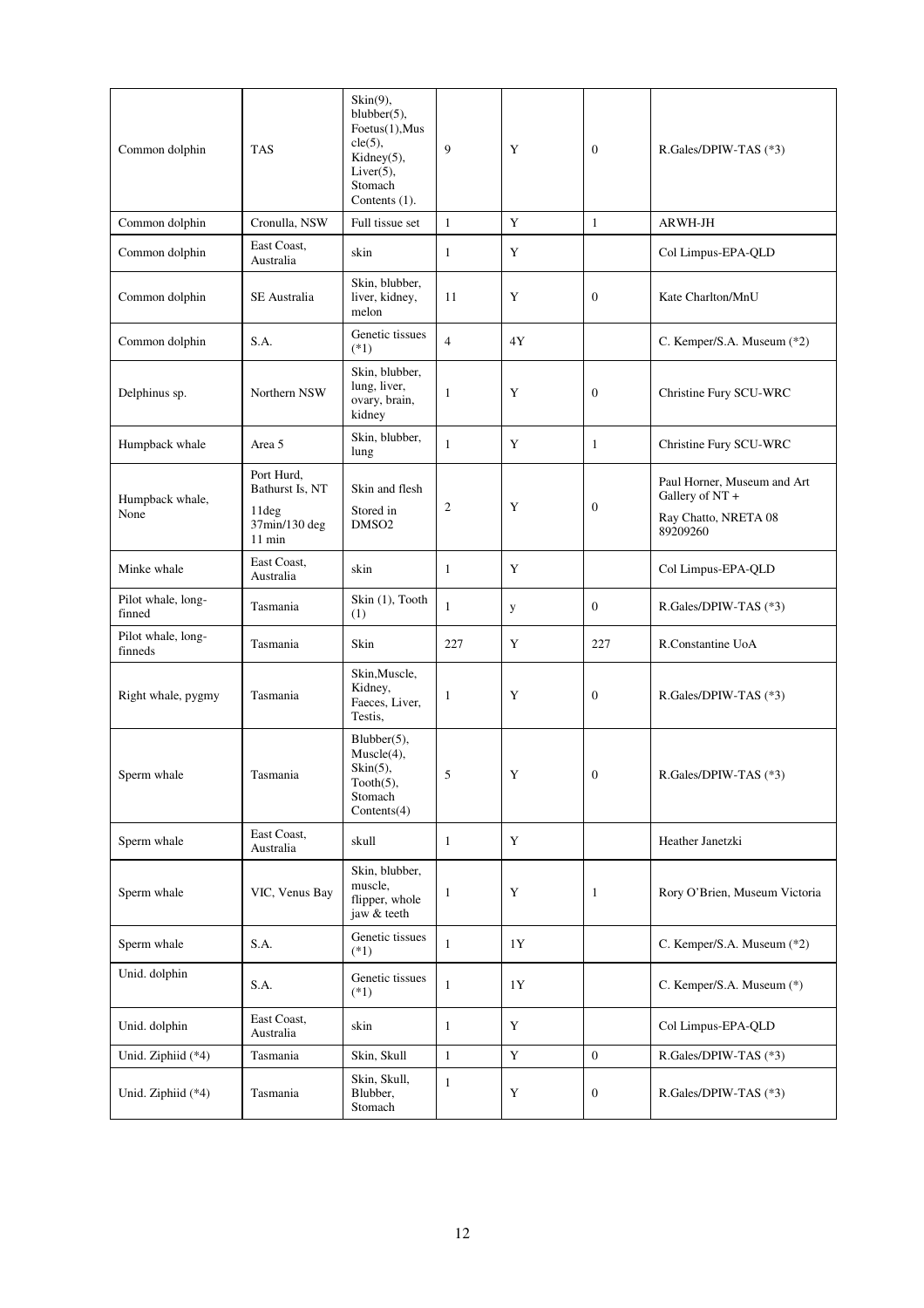(\*1)Genetic tissues, (blood, liver, kidney, muscle, skin) reproductives, stomach and intestines, toxic contaminants (liver, kidney, muscle, blubber). Complete sets of tissue samples were not collected from all animals because in some cases the state of decomposition made this inappropriate.

(\*2) Samples collected by C. Kemper/S.A. Museum includes strandings of the following types: Unknown; Diseased; Live stranding; Other natural causes.

(\*3) The Department of Primary Industries and Water-TAS conducts full necropsies on deceased cetaceans where accessible. Samples taken depend on the freshness of the animal indicated by the carcass code. When the specimen is highly degraded usually only skin is archived for DNA purposes.

(\*4) The two unidentified Ziphiids are currently undergoing genetic identification and species identification will be provided in next year's report

### **4.4 Analyses/development of techniques**

*Humpback whale population structure-ACAMMS.* Through the isolation and characterization of SNPs (Single Nucleotide Polymorphisms), and the application of microsatellite loci, population substructure within breeding stocks  $D \& E$  and also the distribution of these breeding stocks in Antarctic waters will be investigated.

*Bottlenose and common dolphin genetic analyses-MnU.* The samples collected during 2007 are in the process of being genetically processed and analysed. The DNA of these samples will be extracted and analysis will involve the mitochondrial DNA control region and cytochrome *b* will be sequenced and nuclear (microsatellite markers). Genetic data is being processed at Monash University.

*Long finned pilot whale population and social dynamic of mass stranding-UoA.* Oremus et al. (2008) investigated the diversity of mitochondrial (mt) DNA control region sequences (345 bp) and microsatellite alleles ( $n = 16$  loci) of 227 long-finned pilot whale samples from five strandings around Tasmania between 2002 and 2006. In order to investigate regional population structure and social dynamic of mass stranding, these results were combined with previously analysed data from pilot whale mass strandings in New Zealand ( $n =$ 341). Kinship of individual pilot whales in two mass strandings from Tasmania (Marion Bay 2006,  $n = 145$ ; Ocean Beach 2006,  $n = 27$ ), for which position and age/sex class of each stranded whale was mapped along the shore was also investigated. In particular, the assumption commonly made during rescue attempts that social bonds are maintained during these events was tested using mtDNA haplotypes.

# **5. POLLUTION STUDIES**

*Heavy metal and PCB levels in South Australia dolphins.* Trish Lavery and Ikuko Tomo are conducting a study that examines the possible relationship between PCBs, heavy metals, bone structure and lung nematode infections. A total of 14 male dolphins (*T. aduncus* and *D. dephis*) were sampled. Twenty-one PCB 21 congeners, metal concentrations and bone histomorphometry were analysed. Preliminary analyses on the data have shown that there may be a strong correlation between PCBs and bone histomorphometry, such that high PCBs = loss of bone structure. T. Lavery and others have published a paper summarizing heavy metal levels in South Australian *Tursiops truncatus*, *T. aduncus* and *Delphinus delphis* (see published literature).

*Persistent organic pollutants in southern ocean food webs- Dr. Susan Bengtson Nash & Courtney Waugh-UQ/EnTox:* This research aims to examine levels of a persistent and toxic organochlorine (OC) compound found in humpback whales; examine the relationship between OC compound levels and migration-based weight (blubber) loss and; and examine the relationship between OC compound concentrations throughout different layers of blubber. Research methods involve the taking of deep-core biopsy samples from the dorsal surface of humpback whales and tissue and muscle samples (approximately 10cm x cm) from stranded whale carcasses.

*Bottlenose dolphin stranding toxicology analysis-MnU.* Blubber of bottlenose dolphin strandings are being processed at Monash University for toxicology analysis by Ms Alissa Monk (supervisor Dr Ross Thompson). Liver, kidney and blubber samples will be processed and analysed throughout 2008 at Monash University.

# **6. STATISTICS FOR LARGE CETACEANS**

#### **6.1 Corrections to earlier years' statistics for large whales**

N/A

# **6.2 Direct catches of large whales (commercial, aboriginal and scientific permits) for the calendar year 2007**

N/A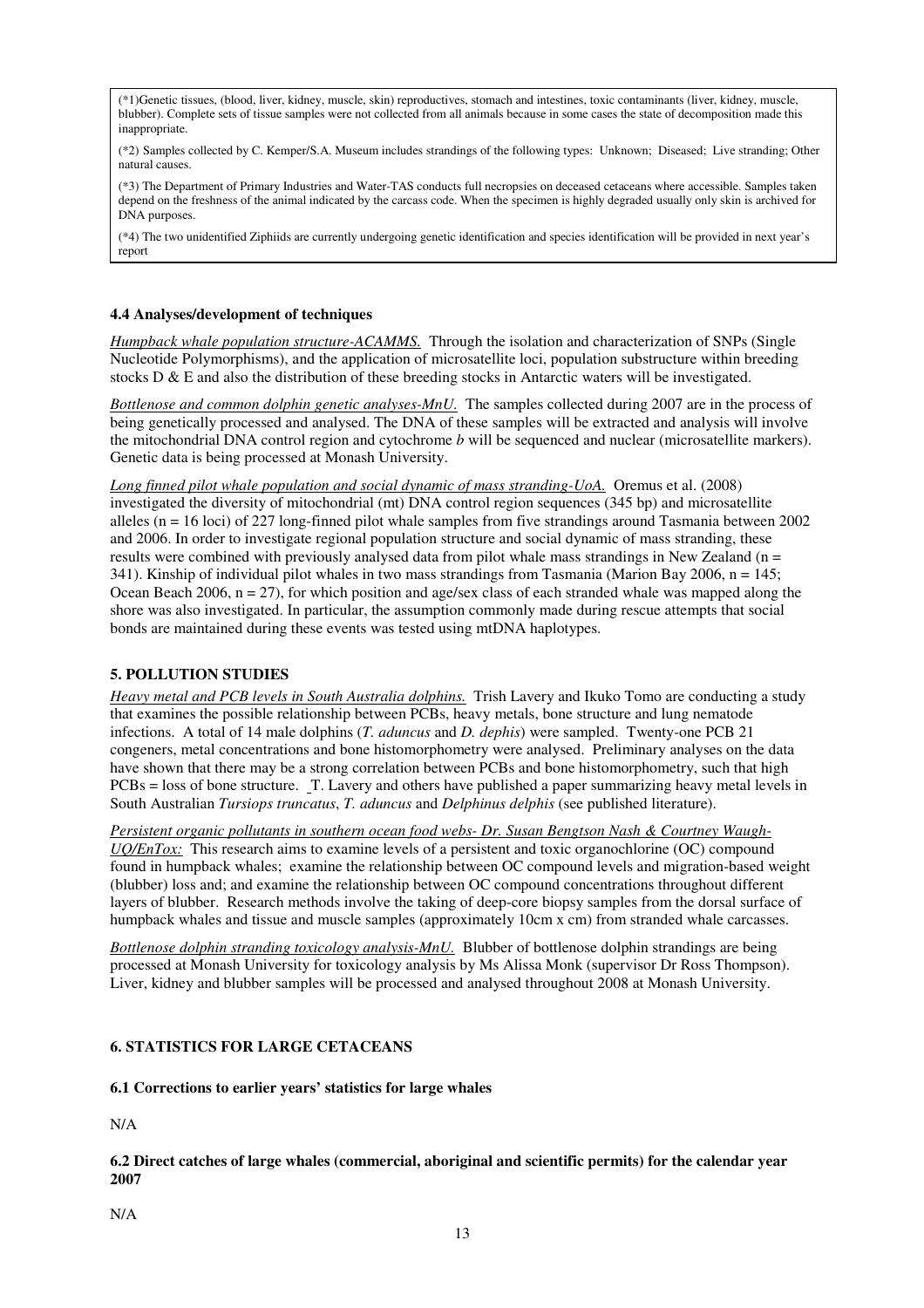#### 6.3 Anthropogenic mortality of large whales for the calendar year 2007

#### *6.3.1 Observed or reported ship strikes of large whales (including non-fatal events)*

Type of vessel: High-speed Ferry (HSF), Large Cargo (LC), Military (M), Fishing Vessel (FV), Passenger Carrying Excursion (PC), Other (O). Fate: Indicate if the whale swam away (X), appeared seriously injured (I), killed (D).

| Whale<br>species                       | <b>Sex</b> | No.            | Date                     | Location                                                | Vessel<br>type | Speed           | Fate | How<br>observed     | Contact person/ institute<br>and refs |
|----------------------------------------|------------|----------------|--------------------------|---------------------------------------------------------|----------------|-----------------|------|---------------------|---------------------------------------|
| Humpback<br>whale $(*1)$               | U          |                | 2007                     | East Coast Tasmania                                     | $\Omega$       | U               | X    | DPIW-<br><b>TAS</b> | R.Gales/DPIW-TAS                      |
| Humpback<br>whale $(*2)$               | U          |                | $29$ Aug<br>2007         | Whitsundays<br>20.3368°S<br>148.966°E                   | Comm           | $\sim$ 20 $kts$ | X    | Tourism<br>operator | Col Limpus/EPA-OLD                    |
| Humpback<br>whale cow<br>& calf $(*3)$ | $F +$<br>U | $\overline{2}$ | 17 Sept<br>2007          | Near Dunk Island -<br>$17.9177 \degree S$<br>146.1497°E |                |                 | X    | Tourism<br>operator | Col Limpus/EPA-QLD                    |
| Sperm<br>whale $(*4)$                  | U          |                | 12/8/07<br>first<br>seen | $37^{\circ} 56' S$<br>$140^{\circ}$ 27' E               | U              | U               | D    | Carcass<br>photos   | C. Kemper/S.A. Museum                 |

This list may include reports of probable ship strikes based on the sighting of scarring or wounds on live or stranded animals, rather than witnesses to the actual ship strike itself.

(\*1) Animal observed to have severe trauma from propeller strike. Unique marking, photos taken housed with R.Gales/DPIW-TAS

(\*2) Vessel operator collided with the whale and then spent ~10 minutes observing the animal. No visible injuries and no changes in behaviour of the animal. Animal observed to swim away displaying normal behaviour after the incident.

(\*3) Both mother and calf observed with propeller cuts. Both whale observed to swim normally irrespective of the injuries.

(\*4) The large gash on the back of this animal strongly suggested that it had been involved in a ship collision.

In addition, one anecdotal report of a fast ferry hitting and killing a humpback whale on the Northern Great Barrier Reef off QLD (near Fitzlin Island), was received. However this has not yet been confirmed and no further details are available at this time**.** 

#### *6.3.2 Fishery bycatch of large whales*

Indicate fate of whale  $(R =$  released alive,  $D =$  discarded dead or seriously injured,  $K =$  kept for sale or specimen), targeted fish species (e.g. tuna, herring, etc.). Please use the internationally recognised standard gear description codes from FAO, although more detail can be supplied if known. More detailed information and illustrations of the different types of fishing gear can be found on the FAO/FIGIS website<sup>1</sup>. Please also include any instances of entanglement in shark exclusion nets, which are another important source of bycatch. Please indicate how observed:  $M$  = records collected as part of a planned cetacean monitoring programme,  $F$  = records collected by onboard fishery monitoring scheme,  $V =$  records collected by fishermen through vessel logbooks, A = anecdotal reports from any reliable source, with a further distinction of DA if the latter were documented (e.g. photos, rescue teams etc.).

| Whale<br>species                     | <b>Sex</b> | No.            | Date         | Location                                          | Fate         | Targeted fish<br>species | Gear       | How<br>observed? | Source or<br>contact             |
|--------------------------------------|------------|----------------|--------------|---------------------------------------------------|--------------|--------------------------|------------|------------------|----------------------------------|
| $(*1)$<br>Humpback<br>whale $&$ calf | $F+U$      | $\overline{2}$ | 14/08/0<br>7 | Mouth of the<br>Russell River, south<br>of Cairns | $\mathbf R$  |                          | <b>GN</b>  | Skipper          | Col<br>Limpus/EPA-<br><b>OLD</b> |
| Humpback<br>whale                    | U          |                | 12/08/0      | Currumbin Beach.<br><b>Gold Coast</b>             | $\mathbb{R}$ | Shark                    | <b>NSC</b> | F                | ODPI&F                           |
| Humpback<br>whale                    | U          |                | 06/07        | 31:37:93: 115:21:66<br><b>Two Rocks</b>           | R            | Western Rock<br>Lobster  | <b>FPO</b> | M                | D. Coughran,<br><b>DEC</b>       |
| Humpback<br>whale                    | U          | 1              | 11/07        | 32:29:727;<br>115:30:086<br>6nm off Mandurah      | $\mathbf{U}$ | Recreational             | <b>MIS</b> | F                | D. Coughran,<br><b>DEC</b>       |

<sup>1</sup> *http://www.fao.org/figis/servlet/static?dom=root&xml=tech/gears\_search.xml*

 $\overline{a}$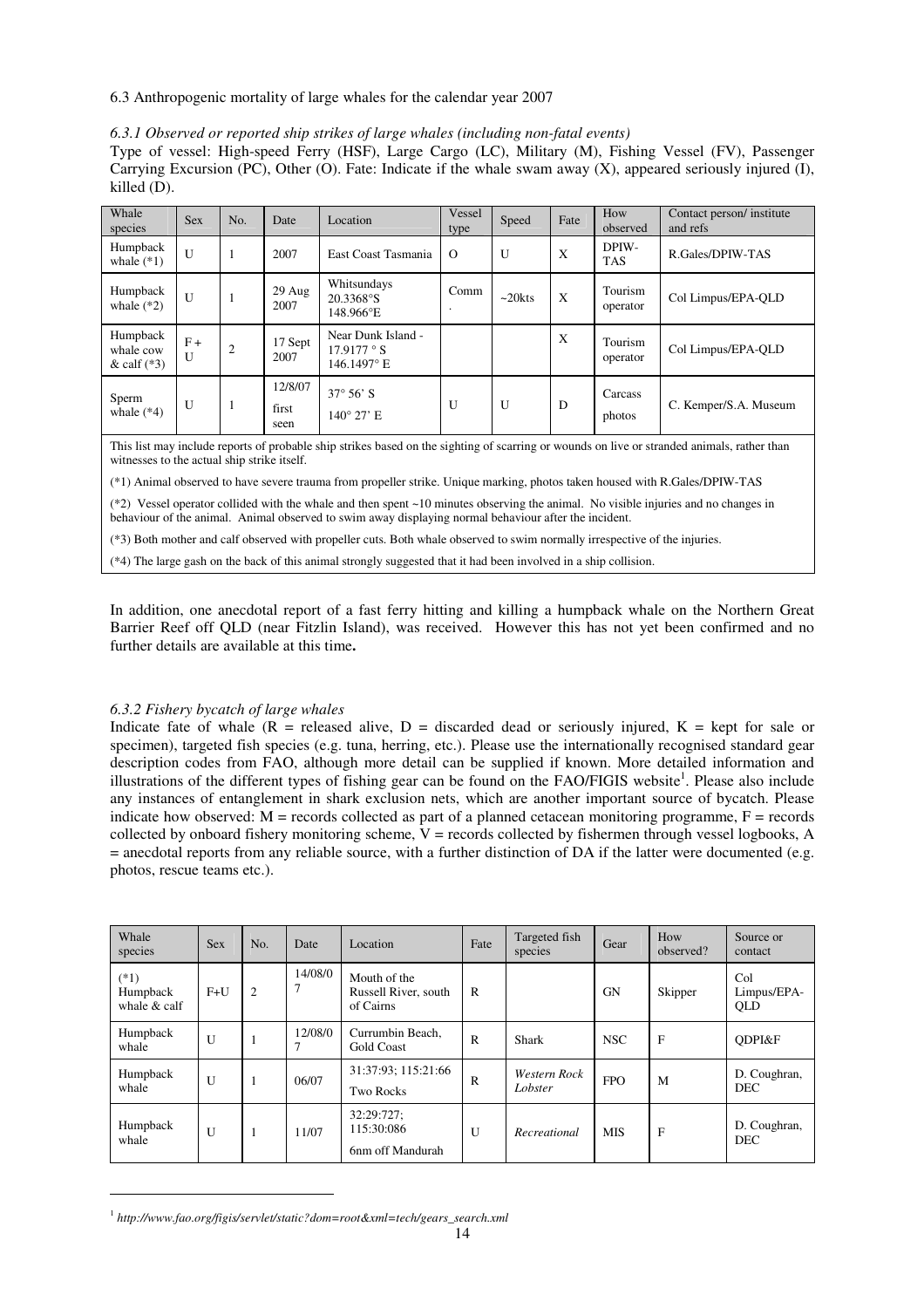| $(*2)$<br>Humpback<br>whale                              | $\mathbf{U}$ | 1              | 20/8/07                   | VIC-Oberon Bay,<br>Wilson's<br>Promontory     | U            | Rock Lobster     | <b>FPO</b>   | DA             | Mandy<br>Watson, DSE,<br>Victoria |
|----------------------------------------------------------|--------------|----------------|---------------------------|-----------------------------------------------|--------------|------------------|--------------|----------------|-----------------------------------|
| Minke whale                                              | M            | 1              | 2/07                      | 33° 34'S 115° 05' E<br>Dunsborough            | I            | $\boldsymbol{U}$ | <b>MIS</b>   | M              | D. Coughran,<br><b>DEC</b>        |
| $(*3)$ Right<br>whale,<br>Southern<br>(with calf)        | $\mathbf{F}$ | 1              | 12/9/07                   | Cape Woolamai,<br>Phillip Island,<br>Victoria | R            | Rock Lobster     | <b>FPO</b>   | DA             | Mandy<br>Watson, DSE,<br>Victoria |
| $(*4)$ Sperm<br>whale                                    | $\mathbf{F}$ | 1              | 9/6/07<br>$1st$ seen      | $34^{\circ} 41' 15'' S$<br>135° 19' 52" E     | K &<br>D     | Unknown          | <b>NK</b>    | post<br>mortem | C. Kemper/<br>S.A. Museum         |
| $(*5)$ Sperm<br>whale                                    | M            | 1              | 13/8/07<br>reporte<br>d   | $35^{\circ} 35' S$<br>$137^{\circ} 26' E$     | K &<br>D     | Unknown          | LL           | post<br>mortem | C. Kemper/<br>S.A. Museum         |
| $(*7)$ Unid.<br>large whale<br>(possible)<br>humpback)   | $\mathbf{U}$ | 1              | 23/06/0<br>7              | Whitsundays<br>19°36'985 S:<br>149°08' 595 E  | $\mathbf{U}$ | U                | $\mathbf{U}$ | Skipper        | Col<br>Limpus/EPA-<br>QLD         |
| $(*8)$ Unid.<br>large whales<br>(possible)<br>humpbacks) | $\mathbf{U}$ | $\mathfrak{2}$ | 30/06/0<br>7              | Cape Upstart area                             | $\mathbf{U}$ | U                | $\mathbf{U}$ | A (Public)     | Col<br>Limpus/EPA-<br>QLD         |
| $(*9)$ Unid.<br>large whale<br>(possible)<br>humpback)   | U            | 1              | 12/07/0<br>$\overline{7}$ | Near Hayman Island                            | U            | U                | U            | A (Public)     | Col<br>Limpus/EPA-<br>QLD         |

Comments:

(\*1) Both mother and calf caught in net but released unharmed.

(\*2) Last seen alive with entanglement

(\*3) Released in New South Wales 4/10/07

(\*4) Tail almost severed, probable entanglement

(\*5) Unknown cause of death - broken/missing mandible suggests longline entanglement

(\*6) Possible humpback whale. Whale observed with line and blue plastic drum attached wrapped around right fluke.

(\*7) Possible humpback whales. 2 whales reported with debris attached. Gear entangled described as "about 2.5-3m of 10-15mm rope (green or blue) trailing from right side of whale, appears to be embedded in back of the whale by about 6-8 inches". The second report (green or blue) trailing from right side of whale, appears to be embedded in back of th also indicated rope embedded "by about 300mm in the back behind the dorsal fin, with a bundle of other rope trailing off the main rope'

(\*8) Possible humpback whale. The whale was entangled with a green nylon rope (diameter approx 13 mm) encircling its body just before the dorsal fin. The rope appeared to be causing the whale to have difficulty swimming.

#### **7. STATISTICS FOR SMALL CETACEANS**

#### **7.1 Corrections to earlier years' statistics for small cetaceans**

The following represent bycatch figures for all of 2006 from the Pilbara trawl fishery. In last year's report, only the 1<sup>st</sup> & 2<sup>nd</sup> quarters of 2006 were presented. Figures for 2007 are given below under 7.3.2 and indicate a continuing reduction in the level of bycatch with the use of exclusion devices.

| <b>Species</b>               | <b>Sex</b>   | No.           | Date       | Location                                  | Fate       | Targeted fish<br>species                                                                                                            | Gear      | How<br>observed? | Source or contact                      |
|------------------------------|--------------|---------------|------------|-------------------------------------------|------------|-------------------------------------------------------------------------------------------------------------------------------------|-----------|------------------|----------------------------------------|
|                              | 10M/<br>3F,  |               |            |                                           | 31D/<br>3A |                                                                                                                                     |           |                  | Commercial<br><b>Fisheries Program</b> |
| <b>Bottlenose</b><br>dolphin | 21           | 34<br>$(40*)$ | $01-12/06$ | $~18-20$ °S,<br>$~116-120$ <sup>o</sup> E | (36D)      | Multiple                                                                                                                            | <b>TX</b> | F/DA             | Department of<br>Fisheries (WA)        |
|                              | $(27*)$<br>U |               |            |                                           | (AA)<br>冰  |                                                                                                                                     |           |                  | 168-170 St<br>Georges Terrace,         |
|                              |              |               |            |                                           |            |                                                                                                                                     |           |                  | Perth, WA, 6000                        |
| footage                      |              |               |            |                                           |            | * An additional 6 dolphins (5 presumed dead/ 1 alive) were observed to exit the net through the grid escape hole observed via video |           |                  |                                        |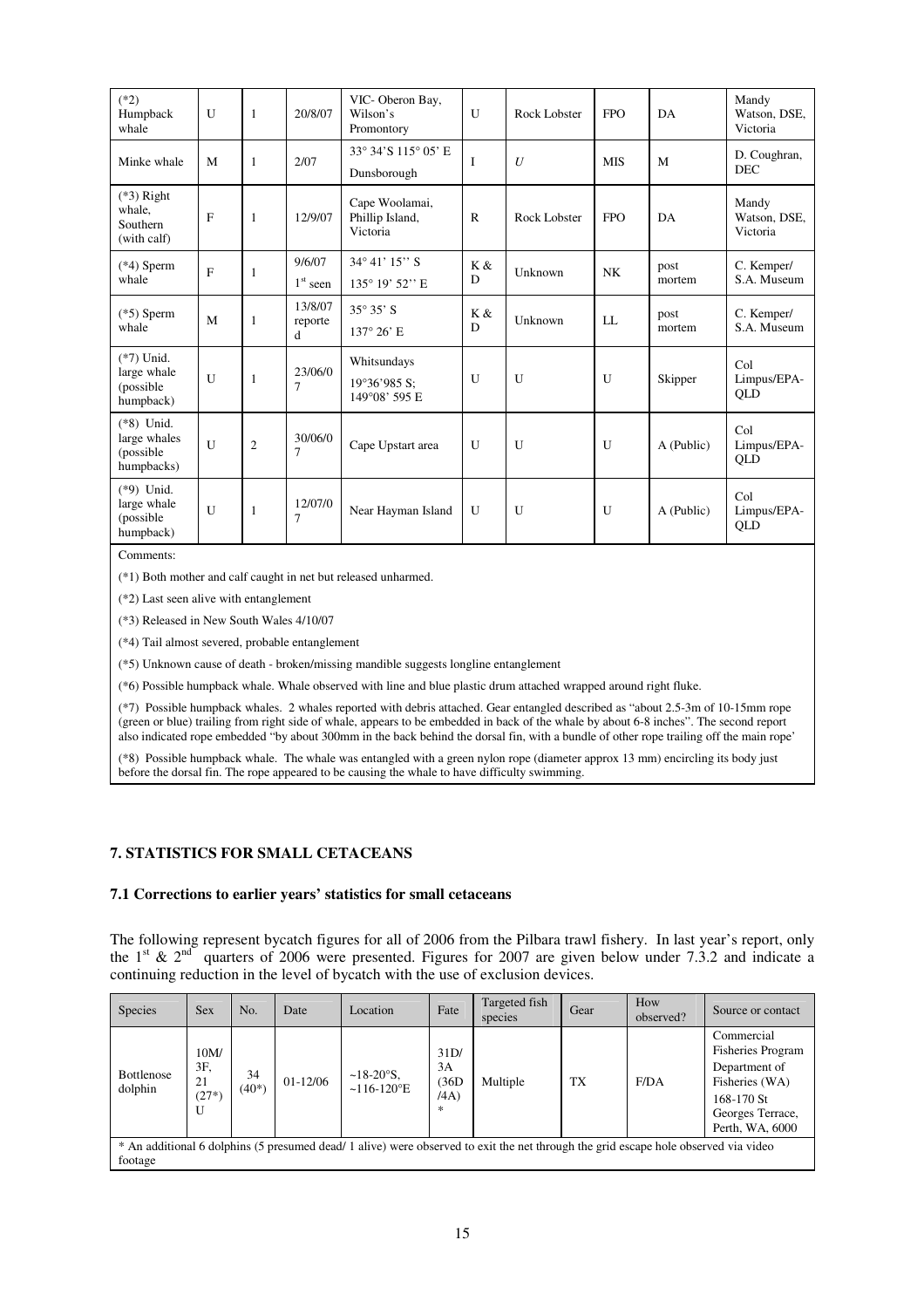# **7.2 Direct catches of small cetaceans for the calendar year 2007**

NA

# **7.3 Anthropogenic mortality of small cetaceans for the calendar year 2007**

*7.3.1 Observed or reported ship strikes of small cetaceans (including non fatal events)* 

# None reported

# *7.3.2 Fishery bycatch of small cetaceans*

| Species                                      | Sex               | No.            | Date                   | Location                                    | Fate       | Targeted fish<br>species          | Gear                                 | How<br>observed?          | Source or contact                                                                                        |
|----------------------------------------------|-------------------|----------------|------------------------|---------------------------------------------|------------|-----------------------------------|--------------------------------------|---------------------------|----------------------------------------------------------------------------------------------------------|
| Bottlenose<br>dolphin                        | M/F               | $\mathfrak{2}$ | 2007                   | Illawarra                                   | Dead       | <b>Sharks</b>                     | <b>NSC</b>                           | Dead in net               | <b>DPI-NSW</b>                                                                                           |
| Bottlenose<br>dolphin                        | M                 | 1              | 27/04/07               | 16.80400°S<br>145.72900°E                   | D          | <b>Shark</b>                      | <b>NSC</b>                           | $\boldsymbol{\mathrm{F}}$ | QDPI&F                                                                                                   |
| Bottlenose<br>dolphin                        | M                 | $\mathbf{1}$   | 01/02/07               | 27.97343°S<br>153.43602°E                   | D          | Shark                             | <b>NSC</b>                           | $\boldsymbol{\mathrm{F}}$ | QDPI&F                                                                                                   |
| Bottlenose<br>dolphin                        | F                 | 1              | 23/06/07               | 26.40090°S<br>153.06860°E                   | D          | Shark                             | <b>NSC</b>                           | $\boldsymbol{\mathrm{F}}$ | QDPI&F                                                                                                   |
| Bottlenose<br>dolphin                        | М                 | 1              | 1/6/07<br>First seen   | 32°58'00"S<br>137°47'00" E                  | D          | Finfish                           | <b>MIS</b><br>(aquacult<br>ure cage) | A                         | C. Kemper/S.A.<br>Museum                                                                                 |
| Bottlenose<br>dolphin                        | F                 | 1              | 7/4/07<br>reported     | 34°43'00" S<br>136°57'00"E                  | K          | Unknown                           | $NK(*1)$                             | post<br>mortem            | C. Kemper/S.A.<br>Museum                                                                                 |
| Bottlenose<br>dolphin                        | 3M/2<br>F,<br>17U | 22             | 01-12/07               | $~18 - 20$ °S,<br>$~116-120$ <sup>o</sup> E | 19D,<br>3A | Multiple in<br>Pilbara<br>fishery | TX                                   | F/DA                      | Comm. Fisheries<br>Prog./Dept. of<br>Fisheries (WA)<br>168-170 St<br>Georges Terrace,<br>Perth, WA, 6000 |
| Bottlenose<br>dolphin,<br>Indopacific        | F                 | 1              | 25/5/07<br>reported    | 35°06'53"S<br>137°45'25"E                   | K          | Unknown                           | NK                                   | post<br>mortem            | C. Kemper/S.A.<br>Museum                                                                                 |
| Bottlenose<br>dolphin,<br>Indopacific        | M                 | 1              | 30/5/07<br>first seen  | 35°08'00"S<br>137°35'00"E                   | K          | Unknown                           | NK                                   | post<br>mortem            | C. Kemper/S.A.<br>Museum                                                                                 |
| Bottlenose<br>dolphin,<br>Indopacific        | M                 | 1              | 23/9/07<br>first seen  | 35°13'25"S<br>138°28'00"E                   | K          | Unknown                           | NK                                   | post<br>mortem            | C. Kemper/S.A.<br>Museum                                                                                 |
| <b>Bottlenose</b><br>dolphin,<br>Indopacific | M                 | $\mathbf{1}$   | 24/12/07<br>first seen | 34°27'52"S<br>138°15'40"E                   | K          | Unknown                           | $NK(*2)$                             | post<br>mortem            | C. Kemper/S.A.<br>Museum                                                                                 |
| Common<br>dolphin                            |                   | $\mathbf{1}$   | 2007                   | <b>Sydney North</b>                         | Dead       | <b>Sharks</b>                     | <b>NSC</b>                           | Dead in net               | DPI-NSW                                                                                                  |
| Common<br>dolphin                            | $\mathbf F$       | $\mathbf{1}$   | 01/12/07               | 16.80400°S<br>145.72900°E                   | D          | Shark                             | <b>NSC</b>                           | $\boldsymbol{\mathrm{F}}$ | QDPI&F                                                                                                   |
| Common<br>dolphin                            | F                 | 1              | 14/02/07               | 27.1600°S<br>153.5017°E                     | D          | Shark                             | <b>NSC</b>                           | $\boldsymbol{\mathrm{F}}$ | ODPI&F                                                                                                   |
| Common<br>dolphin                            |                   | 1              | 29/05/07               | 28.04984°S<br>153.27580°E                   | D          | Shark                             | <b>NSC</b>                           | $\boldsymbol{\mathrm{F}}$ | ODPI&F                                                                                                   |
| Common<br>dolphin                            | М                 | 2              | 08/06/07               | 28.00167°S<br>153.43867°E                   | D          | Shark                             | <b>NSC</b>                           | F                         | QDPI&F                                                                                                   |
| Common<br>dolphin                            | ${\bf F}$         | $\mathbf{1}$   | 15/07/07               | 28.12732°S<br>153.49365°E                   | D          | Shark                             | $_{\rm NSC}$                         | ${\bf F}$                 | QDPI&F                                                                                                   |
| Common<br>dolphin                            |                   | $\mathbf{1}$   | 25/07/07               | 27.96330°S<br>153.43577°E                   | R          | Shark                             | <b>NSC</b>                           | F                         | QDPI&F                                                                                                   |
| Common<br>dolphin                            |                   | $\mathbf{1}$   | 02/10/07               | 28.12732°S<br>153.49365°E                   | D          | Shark                             | <b>NSC</b>                           | F                         | QDPI&F                                                                                                   |
| Common<br>dolphin                            |                   | $\mathbf{1}$   | 15/11/07               | 28.15830°S<br>153.53807°E                   | D          | Shark                             | <b>NSC</b>                           | ${\bf F}$                 | QDPI&F                                                                                                   |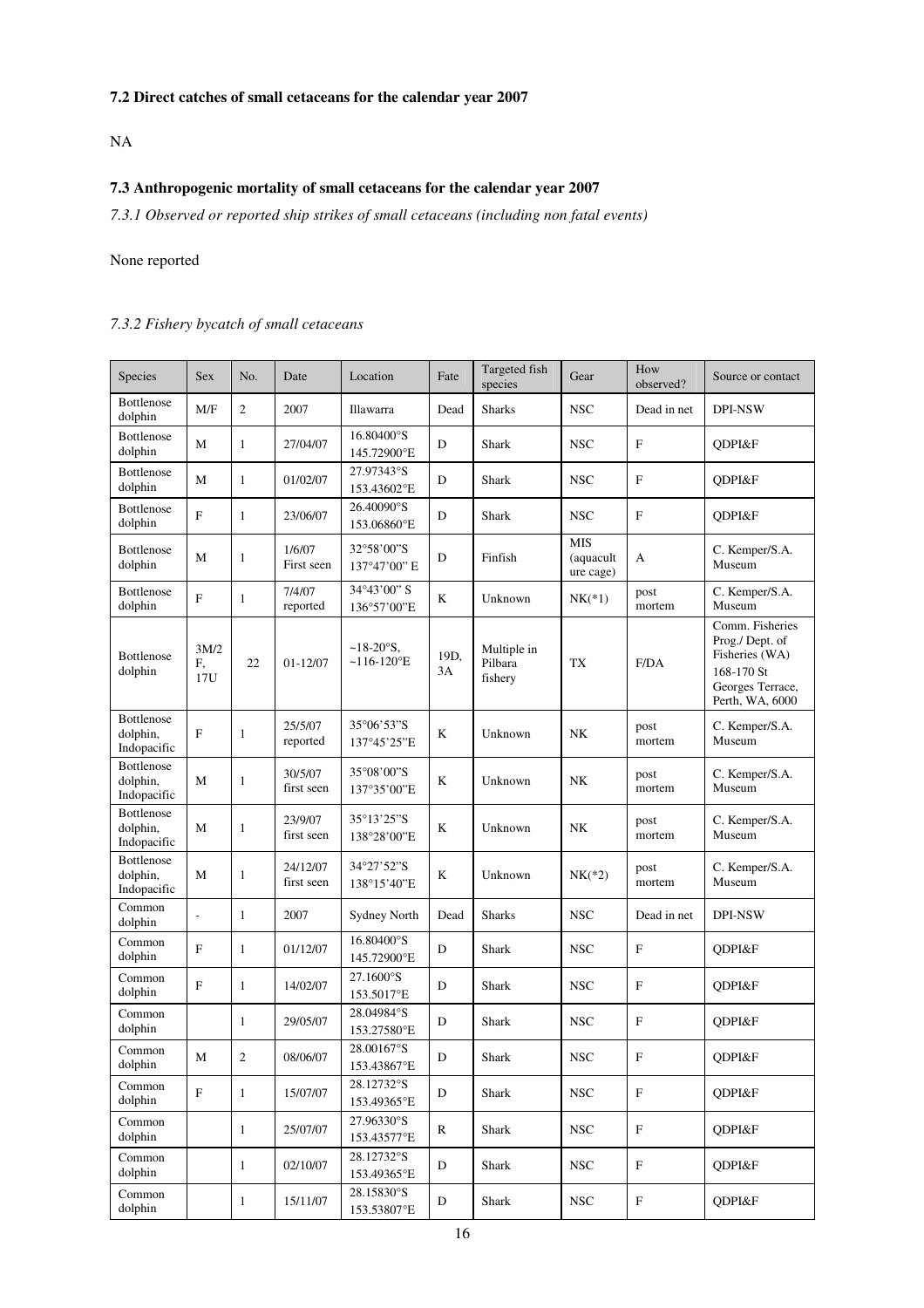| Common<br>dolphin                  |              | $\mathbf{1}$   | 23/03/07              | 25.89492°S<br>153.09541°E                 | D            | Shark                        | <b>NSC</b> | $\mathbf{F}$                  | ODPI&F                      |
|------------------------------------|--------------|----------------|-----------------------|-------------------------------------------|--------------|------------------------------|------------|-------------------------------|-----------------------------|
| Common<br>dolphin                  |              | 1              | 14/10/07              | 25.89492°S<br>153.09541°E                 | D            | Shark                        | <b>NSC</b> | $\mathbf{F}$                  | QDPI&F                      |
| Common<br>dolphin                  | F            | 1              | 16/04/07              | 26.39390°S<br>153.06570°E                 | D            | Shark                        | <b>NSC</b> | $\mathbf{F}$                  | ODPI&F                      |
| Common<br>dolphin                  | F            | $\mathbf{1}$   | 05/10/07              | 26.22860°S<br>153.05710°E                 | D            | Shark                        | <b>NSC</b> | $\mathbf{F}$                  | QDPI&F                      |
| Common<br>dolphin                  | F            | 1              | 07/10/07              | 26.40640°S<br>153.07550°E                 | D            | Shark                        | <b>NSC</b> | $\mathbf{F}$                  | QDPI&F                      |
| Common<br>dolphin                  | F            | 1              | 14/2/07<br>first seen | $34^{\circ}40'$ S<br>$136^{\circ}16$ ' E  | K            | Sardine/<br>Pilchard         | PS1/PS2    | DA (Derek<br>Hamer<br>/SARDI) | C. Kemper/S.A.<br>Museum    |
| Common<br>dolphin                  | М            | 1              | 4/4/07<br>collected   | 34°48'42"S<br>136°19'45"E                 | K            | Sardine/<br>Pilchard         | PS1/PS2    | DA (Derek<br>Hamer<br>/SARDI) | C. Kemper/S.A.<br>Museum    |
| Common<br>dolphin                  | M            | 1              | 10/4/07<br>first seen | $35^{\circ}45'$ S<br>$136^{\circ} 20'$ E  | K            | Sardine/<br>Pilchard         | PS1/PS2    | DA (Derek<br>Hamer<br>/SARDI) | C. Kemper/S.A.<br>Museum    |
| Common<br>dolphin                  | F            | 1              | 10/4/07<br>collected  | $34^{\circ} 46' S$<br>$136^{\circ} 22' E$ | $\bf K$      | Sardine/<br>Pilchard         | PS1/PS2    | DA (Derek<br>Hamer<br>/SARDI) | C. Kemper/S.A.<br>Museum    |
| Common<br>dolphin                  | 1F&8<br>1M   | $\overline{c}$ | 10/5/07<br>collected  | $34^{\circ} 47' S$<br>$136^{\circ} 21' E$ | K            | Sardine/<br>Pilchard         | PS1/PS2    | DA (Derek<br>Hamer<br>/SARDI) | C. Kemper/S.A.<br>Museum    |
| Common<br>dolphin                  | F            | 1              | 15/7/07<br>reported   | South<br>Australia                        | $\bf K$      | Sardine/<br>Pilchard         | PS1/PS2    | DA (Derek<br>Hamer<br>/SARDI) | C. Kemper/S.A.<br>Museum    |
| Common<br>dolphin                  | F            | 1              | 15/7/07<br>reported   | South<br>Australia                        | K            | Sardine/<br>Pilchard         | PS1/PS2    | DA (Derek<br>Hamer<br>/SARDI) | C. Kemper/S.A.<br>Museum    |
| Common<br>dolphin                  | F            | 1              | 15/7/07<br>reported   | South<br>Australia                        | $\bf K$      | Sardine/<br>Pilchard         | PS1/PS2    | DA (Derek<br>Hamer<br>/SARDI) | C. Kemper/S.A.<br>Museum    |
| Common<br>dolphin                  | U<br>Calf    | 1              | 2/04/07               | $35^{\circ}04^{\circ}S$<br>117°58'E       | D            | $U$ (*3)                     | <b>MIS</b> | $\mathbf F$                   | D. Coughran,<br><b>DEC</b>  |
| False Killer<br>whale              | U            | 1              | 11/03                 | $17°25'S$ ;<br>147°50'E                   | $\mathbb{R}$ | Large tuna &<br>billfish sp. | <b>LLD</b> | V                             | J. Johnston/<br><b>AFMA</b> |
| False killer<br>whale              | $\mathbf{F}$ | 1              | 2/04/07               | $35^{\circ}03^{\circ}S$<br>117°55'E       | D            | $U$ (*4)                     | <b>MIS</b> | М                             | D. Coughran,<br>DEC         |
| Indopacific<br>humpback<br>dolphin | F            | 1              | 04/05/07              | 23.15633°S<br>150.77151°E                 | F            | Shark                        | <b>NSC</b> | $\mathbf F$                   | QDPI&F                      |
| Indopacific<br>humpback<br>dolphin | F            | 1              | 04/07/07              | 16.75900°S<br>145.67500°E                 | D            | Shark                        | <b>NSC</b> | $\mathbf F$                   | ODPI&F                      |
| Irrawaddy<br>dolphin               | $\mathbf{F}$ | $\mathbf{1}$   | 12/09/07              | 16.76100°S<br>145.67218°E                 | D            | Shark                        | <b>NSC</b> | $\mathbf F$                   | QDPI&F                      |
| Irrawaddy<br>dolphin               | М            | $\mathbf{1}$   | 06/06/07              | 26.22860°S<br>153.05710°E                 | D            | Shark                        | <b>NSC</b> | $\mathbf F$                   | ODPI&F                      |
| Pilot whale                        | U            | $\mathbf{1}$   | 15/05                 | $14^{\circ}40^{\circ}S$ ;<br>145°56'E     | $\mathbb{R}$ | Large tuna &<br>billfish sp. | <b>LLD</b> | $\mathbf V$                   | J. Johnston/<br>AFMA        |
| Pilot whale                        | U            | $\mathbf{1}$   | 18/07                 | $27^{\circ}16^{\circ}S$ ;<br>156°12'E     | ${\bf R}$    | Large tuna &<br>billfish sp. | <b>LLD</b> | V                             | J. Johnston/<br><b>AFMA</b> |
| Short-<br>finned pilot<br>whale    | U            | 1              | 27/04                 | $26^{\circ}46^{\circ}S$ ;<br>158°33'E     | ${\bf R}$    | Large tuna &<br>billfish sp. | <b>LLD</b> | V, F                          | J. Johnston/<br><b>AFMA</b> |
| Sperm<br>whale,<br>pygmy           | $\mathbf F$  | 1              | 22/8/07<br>first seen | 34°52'18"S<br>135°49'36"E                 | K            | Unknown                      | NK         | post<br>mortem                | C. Kemper/S.A.<br>Museum    |
| Spinner<br>dolphin                 | $\mathbf F$  | 1              | 02/06/07              | 28.02652°S<br>153.44108°E                 | D            | Shark                        | <b>NSC</b> | $\boldsymbol{\mathrm{F}}$     | QDPI&F                      |
| Unid.<br>dolphin                   |              | $\mathbf{1}$   | 26/08/07              | 25.89417°S<br>153.09700°E                 | D            | Shark                        | <b>NSC</b> | $\boldsymbol{\mathrm{F}}$     | QDPI&F                      |
| Unid.                              |              |                |                       | $30^{\circ}10^{\circ}$ S;                 |              |                              |            |                               | J. Johnston/                |
| dolphin<br>Unid.                   | U            | 1              | 21/03                 | 138°23'E<br>33°19'S:                      | D            | Shark                        | <b>GNS</b> | $\mathbf V$                   | <b>AFMA</b><br>J. Johnston/ |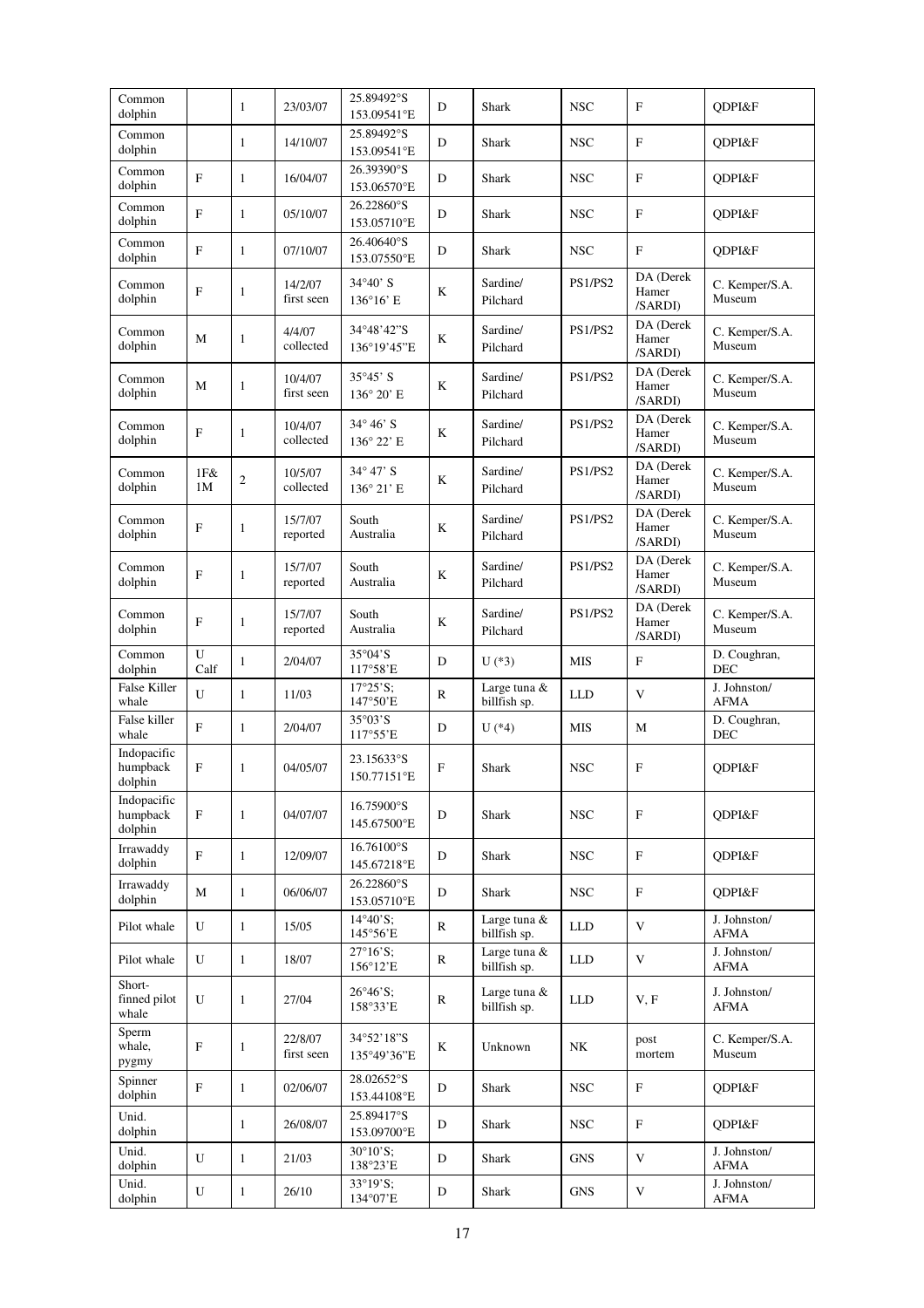| Unid.<br>dolphin                                              | U            |                | 19/11    | $13^{\circ}19^{\circ}S$ :<br>136°41'E | $\mathbb{R}$ | Prawns                          | <b>TBB</b><br>/TMS | V | J. Johnston/<br><b>AFMA</b> |
|---------------------------------------------------------------|--------------|----------------|----------|---------------------------------------|--------------|---------------------------------|--------------------|---|-----------------------------|
| Unid.<br>dolphin                                              |              |                | 23/08/07 | 16.75900°S<br>145.67500°E             | $\mathbb{R}$ | Shark                           | <b>NSC</b>         | F | ODPI&F                      |
| Unid.<br>dolphin                                              | U            |                | 06/02    | $32^{\circ}50^{\circ}S$ :<br>134°10'E | D            | Shark                           | <b>GNS</b>         | V | J. Johnston/<br><b>AFMA</b> |
| Unid.<br>dolphins                                             | U            | $\mathfrak{2}$ | 13/05    | $38°34'$ S:<br>142°07'E               | D            | Shark                           | <b>GNS</b>         | V | J. Johnston/<br><b>AFMA</b> |
| Unid.<br>Odontocete                                           | $\mathbf{U}$ |                | 26/03    | $\overline{\mathcal{L}}$              | $\mathsf{R}$ | Large tuna $\&$<br>billfish sp. | <b>LLD</b>         | V | J. Johnston/<br><b>AFMA</b> |
| Comments:                                                     |              |                |          |                                       |              |                                 |                    |   |                             |
| $(*1)$ Cause of death unknown - trauma, possible entanglement |              |                |          |                                       |              |                                 |                    |   |                             |
| $(*2)$ Cause of death unknown - possible entanglement         |              |                |          |                                       |              |                                 |                    |   |                             |
| $(*3)$ Entangled in fishing net. Drowned                      |              |                |          |                                       |              |                                 |                    |   |                             |

(\*4) Entangled in fishing line. Died

# **8. STRANDINGS**

#### *New South Wales*

NSW: NPWS – Contact Geoff Ross (Acting Manager, Wildlife Licensing and Management Unit, Reserve and Wildlife Conservation Branch, P.O. Box 1967, Hurstville NSW 1481) for information from the NPWS incident database. This includes the date, location, outcome, autopsy detail (when available) and contact personnel for 8 stranding events in NSW during 2006.

NSW: ORRCA - Contact Ronald Ling (ronaldling@optusnet.com.au) for information on stranded cetaceans, entanglements, incidents and carcasses attended to by ORRCA.

NSW: SCUWRC - Contact Christine Fury (Southern Cross University Whale Research Centre, Southern Cross University, PO Box 157, Lismore, NSW, 2480) for information on stranded cetaceans in northern NSW, postmortems are conducted and samples are routinely collected from almost all stranded animals and deposited in the Southern Cross University Museum.

Full necropsy and histopathology reports for all ARWH animals listed can be obtained by contacting the Australian Registry of Wildlife Health.

| <b>Species</b>               | No.<br>strandings | No. post<br>mortems            | Contact person(s)/ Institute(s) | Contact email address(es) |
|------------------------------|-------------------|--------------------------------|---------------------------------|---------------------------|
| Humpback whale               |                   |                                | Alicia Mallo PWF                | aliciamallo@hotmail.com   |
| Blainville's Beaked<br>whale |                   | 1 (conclusion<br>boat strike)  | Jane Hall, ARWH                 | jhall@zoo.nsw.gov.au      |
| Common dolphin               |                   | 1 (conclusion<br>foreign body) | Jane Hall, ARWH                 | jhall@zoo.nsw.gov.au      |

*Northern Territory* Animal Rescue number is 08 89994536 Marine strandings – diverted through from Animal Rescue 08 89209219

#### *Queensland*

The Queensland marine wildlife stranding and mortality database ("StrandNet") summarises all records of sick, injured or dead marine wildlife reported to QPWS.

Most records of individual strandings are supplied by QPWS and Great Barrier Reef Marine Park Authority (GBRMPA) staff, including those reported via the statewide stranding hotline 1300 130 372. Other records are received directly via members of the public and organisations such as Sea World and Underwater World.

| <b>Species</b>              | No.<br>strandings | No. post<br>mortems | Contact person(s)/ Institute(s) | Contact email address(es)                                   |
|-----------------------------|-------------------|---------------------|---------------------------------|-------------------------------------------------------------|
| Humpback whale              | 6                 |                     | Col Limpus/EPA                  | col.limpus@epa.qld.gov.au<br>jenny.greenland@epa.qld.gov.au |
| Unidentified large<br>whale | 5                 |                     | Col Limpus/EPA                  | col.limpus@epa.qld.gov.au<br>jenny.greenland@epa.qld.gov.au |
| Bottlenose dolphin          | 12                |                     | Col Limpus/EPA                  | col.limpus@epa.qld.gov.au<br>jenny.greenland@epa.qld.gov.au |
| Melon-headed whale          | 5                 |                     | Col Limpus/EPA                  | col.limpus@epa.qld.gov.au<br>jenny.greenland@epa.qld.gov.au |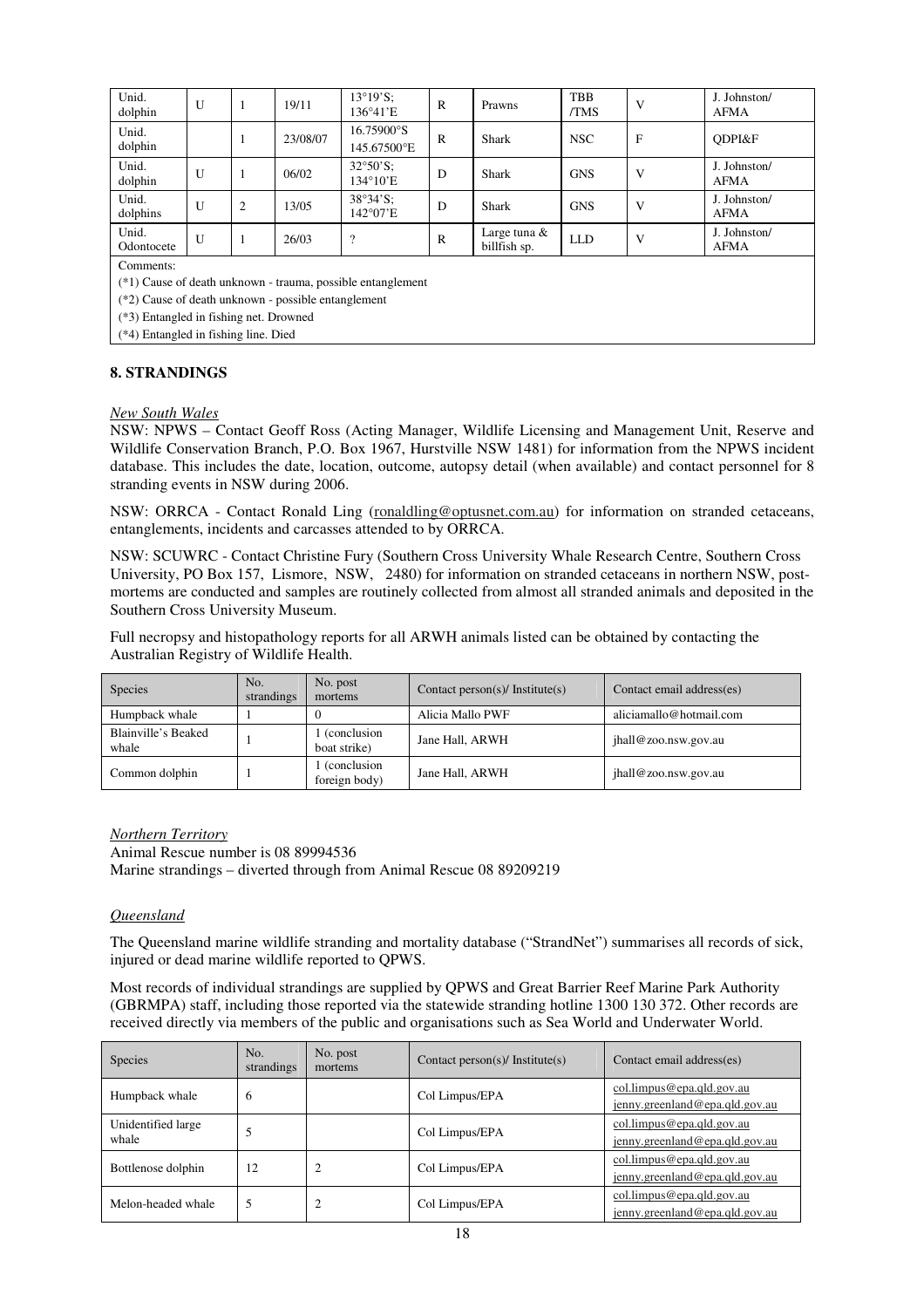| Sperm whale                      | 2 | Col Limpus/EPA         | col.limpus@epa.qld.gov.au<br>jenny.greenland@epa.qld.gov.au |
|----------------------------------|---|------------------------|-------------------------------------------------------------|
| Minke whale                      | 3 | Col Limpus/EPA         | col.limpus@epa.qld.gov.au<br>jenny.greenland@epa.qld.gov.au |
| Indo-Pacific humpback<br>dolphin |   | Col Limpus/EPA         | col.limpus@epa.qld.gov.au<br>jenny.greenland@epa.qld.gov.au |
| Irrawaddy dolphin                | 2 | Col Limpus/EPA         | col.limpus@epa.qld.gov.au<br>jenny.greenland@epa.qld.gov.au |
| Dolphin sp.                      | 9 | Col Limpus/EPA         | col.limpus@epa.qld.gov.au<br>jenny.greenland@epa.qld.gov.au |
| Dwarf Minke whale                |   | Dr. Quincy Gibson, PWF | quincy@pacificwhale.org                                     |

#### *South Australia*

The South Australian Museum and Department for Environment and Heritage SA have a programme of reporting and collecting as many dead cetaceans as possible from South Australia. In the past year or so the effort has been somewhat scaled back (because of lack of resources) to put more emphasis on Gulf St Vincent. However, rare and important specimens are still collected from other parts of the State. The Dolphin Trauma Group, PIRSA Fisheries, volunteers, students, and members of the public are important contributors to the programme.

| Species                             | No.<br>strandings | No. post<br>mortems | Contact person(s)/ Institute(s) | Contact email address(es) |
|-------------------------------------|-------------------|---------------------|---------------------------------|---------------------------|
| Antarctic minke whale               |                   | $\Omega$            | C. Kemper/S.A. Museum           |                           |
| Beaked whale                        | 3                 | $\Omega$            | C. Kemper/S.A. Museum           |                           |
| Blue whale                          |                   | $\Omega$            | C. Kemper/S.A. Museum           |                           |
| Bottlenose dolphin                  | 5                 | $\overline{c}$      | C. Kemper/S.A. Museum           |                           |
| Bottlenose dolphin,<br>common       | $\overline{2}$    | 2                   | C. Kemper/S.A. Museum           |                           |
| Bottlenose dolphin,<br>Indo-pacific | 14                | 9                   | C. Kemper/S.A. Museum           |                           |
| Common dolphin                      | 27                | 13                  | C. Kemper/S.A. Museum           |                           |
| Pilot whale                         | 2                 | $\Omega$            | C. Kemper/S.A. Museum           |                           |
| Right whale, pygmy                  |                   | $\mathbf{0}$        | C. Kemper/S.A. Museum           |                           |
| Sperm whale                         | 6                 |                     | C. Kemper/S.A. Museum           |                           |
| Sperm whale, pygmy                  |                   |                     | C. Kemper/S.A. Museum           |                           |
| Unid. dolphin                       | 13                | $\overline{0}$      | C. Kemper/S.A. Museum           |                           |
| Unid. small whale                   |                   | $\Omega$            | C. Kemper/S.A. Museum           |                           |

# *Tasmania*

Cetacean strandings in Tasmania are managed jointly by the Biodiversity Conservation Branch, DPIW-TAS and the Tasmanian Parks and Wildlife Service. Due to the abundance of marine mammals a dedicated 24 hr hotline is manned by marine biologists as a means of reporting sightings, strandings and entanglements of marine mammals. The Whale Hotline (0427WHALES) is the first point of contact when reporting marine mammal incidences and operates throughout Tasmania all year round. The Department of Primary Industries and Water house detailed in house stranding reports of each incident. Please contact Rosemary Gales (Rosemary.gales@dpiw.tas.gov.au) for further details.

|                            | No.        | No. post |                                 |                                |
|----------------------------|------------|----------|---------------------------------|--------------------------------|
| <b>Species</b>             | strandings | mortems  | Contact person(s)/ Institute(s) | Contact email address(es)      |
| Common dolphins            |            |          | R.Gales/DPIW-TAS                | Rosemary.gales@dpiw.tas.gov.au |
| Long finned pilot<br>whale |            |          | R.Gales/DPIW-TAS                | Rosemary.gales@dpiw.tas.gov.au |
| Right whale, pygmy         |            |          | R.Gales/DPIW-TAS                | Rosemary.gales@dpiw.tas.gov.au |
| Sperm whales               |            |          | R.Gales/DPIW-TAS                | Rosemary.gales@dpiw.tas.gov.au |
| Unknown Ziphiid (a)        |            |          | R.Gales/DPIW-TAS                | Rosemary.gales@dpiw.tas.gov.au |
| Unknown Ziphiid (b)        |            |          | R.Gales/DPIW-TAS                | Rosemary.gales@dpiw.tas.gov.au |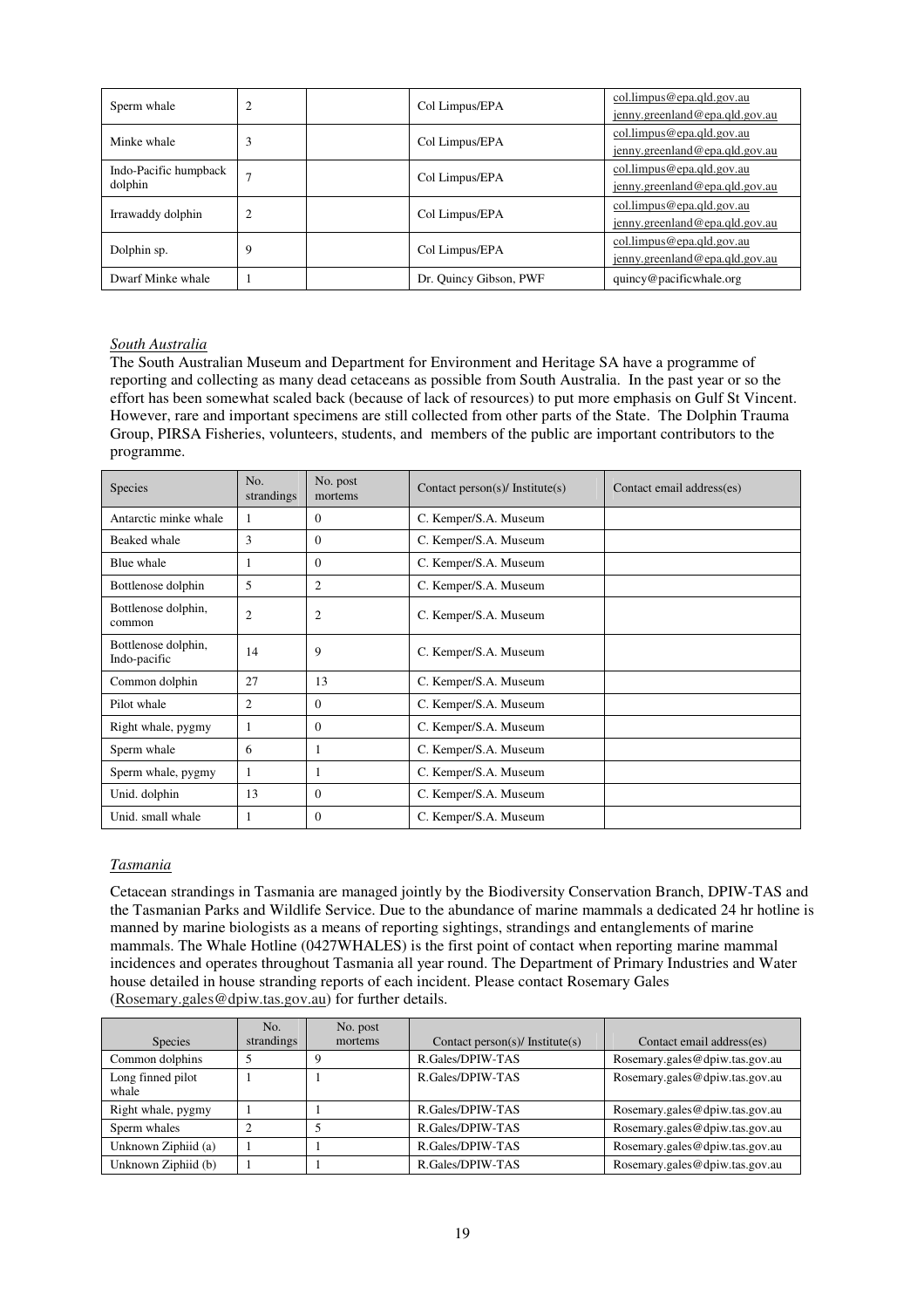# *Victoria:*

DSE-VIC receives opportunistic reporting of strandings. Strandings along the Victorian coastline were attended by Kate Charlton (Monash University), David Donnelly (DRI) and members representing Victorian Strandings Network, Zoos Victoria and the Melbourne Museum. Specimens (skulls) collected will be incorporated into the Melbourne Museum IWC report.

| Species            | No.<br>strandings | No. post<br>mortems              | Contact person(s)/ Institute(s) | Contact email address(es)       |
|--------------------|-------------------|----------------------------------|---------------------------------|---------------------------------|
| Bottlenose dolphin |                   | (gross post)<br>mortems only)    | Kate Charlton/MnU               | Kate.charlton@sci.monash.edu.au |
| Common dolphin     | 11                | 11 (gross post)<br>mortems only) | Kate Charlton/MnU               | Kate.charlton@sci.monash.edu.au |
| Sperm whale        |                   |                                  | Mandy Watson, DSE, Victoria     | mandy.watson@dse.vic.gov.au     |

# *Western Australia*

Opportunistic stranding reports are received by DEC offices from staff members and members of the public. Wherever possible a site visit is arranged to assist the animal to return to sea, to confirm identification and to determine the cause of death (if applicable). Stranding reports are entered into a centralised database once identification has been confirmed. Identification is undertaken by experienced staff in person if possible. If not possible, then less experienced observers are requested to provide photographs, measurements, teeth counts and/or DNA.

| <b>Species</b>               | No.<br>strandings      | No. post<br>mortems | Contact person(s)/ Institute(s) | Contact email address(es)   |
|------------------------------|------------------------|---------------------|---------------------------------|-----------------------------|
| Bottlenose dolphin           | 13                     |                     | D. Coughran, DEC                | doug.coughran@dec.wa.gov.au |
| Bottlenose dolphin           | $3(2$ dead,<br>1 live) | $\overline{2}$      | Dr Lars Bejder MU-CRU           | 1.bejder@murdoch.edu.au     |
| Bryde's whale                |                        |                     | D. Coughran, DEC                | doug.coughran@dec.wa.gov.au |
| Common dolphin               |                        |                     | D. Coughran, DEC                | doug.coughran@dec.wa.gov.au |
| False killer whale           |                        |                     | D. Coughran, DEC                | doug.coughran@dec.wa.gov.au |
| Humpback whale               | 5                      |                     | D. Coughran, DEC                | doug.coughran@dec.wa.gov.au |
| Minke whale, common          | 2                      |                     | D. Coughran, DEC                | doug.coughran@dec.wa.gov.au |
| Pilot whale, long-<br>finned |                        |                     | D. Coughran, DEC                | doug.coughran@dec.wa.gov.au |
| Right whale, pygmy           |                        |                     | D. Coughran, DEC                | doug.coughran@dec.wa.gov.au |
| Sperm whale                  |                        |                     | D. Coughran, DEC                | doug.coughran@dec.wa.gov.au |

#### **9. OTHER STUDIES AND ANALYSES**

*Acoustic surveys of Tasmanian & Southern Ocean waters— J. Gedamke, ACAMMS:* Three acoustic loggers were deployed in January- March 2007 along a line of longitude south of Tasmania to offshore of Dumont D'Urville, on the Antarctic Continent. They will be recovered in January-March 2009 supplying a year-long record of underwater sound ( $>$ 2000 Hz). This is the  $2<sup>nd</sup>$  year long deployment of acoustic loggers in these locations. These will be analysed to determine the seasonal presence of blue and fin whales and compared with data collected from the Cape Leeuwin hydrophone array for Comprehensive Nuclear Test Ban Treaty Organization as well as prior deployments of acoustic recorders off Antarctica. Tasmania. All three instruments were recovered after sampling (<2000Hz) approximately a year of data (15 minutes recorded every hour) and will allow assessment of seasonal presence of vocal whales and seals along this large north-south transect.

*Assessing interactions between dolphins, and fishing and aquaculture in Spencer Gulf, SA- Harcourt and Kemper***:** Kirsten Bilgmann has been awarded her PhD on the genetics of dolphins in the region. Sue Gibbs is expected to submit her thesis during 2008 on diet (including isotope concentrations in teeth) and species' ecology in Spencer Gulf.

*Beaked whale conservation genetics and molecular systematics- Dalebout/UNSW:***-** M. L. Dalebout (UNSW) continued her research on various aspects of beaked whale conservation genetics and molecular systematics. For the genus *Mesoplodon,* the comprehensive reference database of mitochondrial (mt) DNA sequences (control region and cytochrome *b*) compiled for DNA taxonomy, to assist with species identification in this poorly known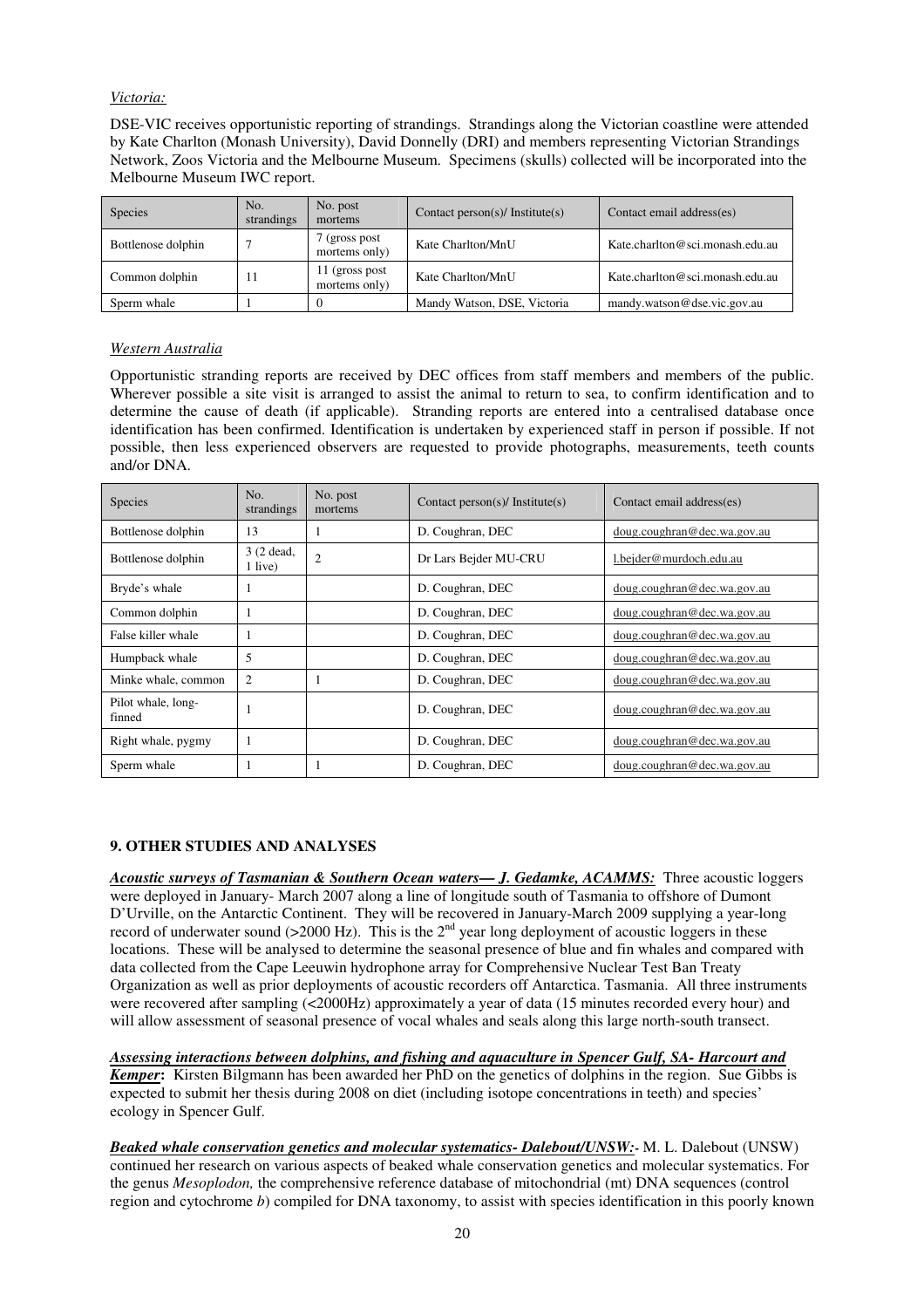group (Baker *et al.* 2003; Ross *et al.* 2003; Dalebout *et al.* 2004), was expanded to include multiple representatives for each species (Dalebout *et al.* 2007). Phylogenetic analysis of these data revealed a divergent genetic lineage related to *M. ginkgodens* (ginkgo-toothed beaked whale), which may represent a previouslyunrecognised species in the tropical Indo-Pacific (Dalebout *et al.* 2007). Molecular and morphological work is ongoing to determine the taxonomic status of the specimens concerned. This expanded mtDNA database was also used to determine the species identity of a juvenile *M. ginkgodens* confiscated from a Chinese (Taiwan) registered longline fishing vessel docked in Guam (Dalebout *et al.* in press). The whale was apparently caught in the waters of the Federated States of Micronesia. For *Ziphius cavirostris* (Cuvier's beaked whale), a study is underway to expand on the work of Dalebout *et al.* (2005) in which strong phylogeographic patterns were found among mtDNA lineages at the ocean basin level. The present study will use mtDNA markers to look at regional population structuring in this species and aims to identify appropriate units for conservation. In collaboration with museums, universities, stranding networks, and other organisations worldwide, over 500 specimens representing populations throughout the distribution have been sampled (approx. 75% osteological material). DNA extraction and analysis of these samples is in progress.

*Bottlenose dolphin research in 2007- MU-CRU:* Murdoch University has launched a Cetacean Research Unit. The majority of the group's research is currently focussed on bottlenose dolphins (*Tursiops* spp.) in Western Australia. The dolphins of Bunbury, south-western Australia, are a focal population in our research. The overall aim is to assess the long-term viability of the dolphin population by building an understanding of their biology and ecology, including gene flow with other geographic areas and interactions with the environment, food resources and human activities (tourism, port activities and port development).

Four synergistic research projects in the Bunbury region are contributing to achieving this overall aim: 1) Document abundance, habitat use and the effects of tourism and port development on dolphins (PhD candidate Ms Holly Smith); 2) Investigate the factors affecting the distribution of dolphin prey species (PhD candidate Ms Shannon McCluskey); 3) Investigate the population and conservation genetics of dolphins in Albany, Augusta, Busselton, Bunbury (PhD candidate Ms Anna Sellas); and 4) Evaluate the viability of the local dolphin population using models and results from Projects 1-3 (PhD student TBA). At a different location (Shark Bay, WA), honour's student (Mr Julian Tyne) is exploring possible correlations between the location of the spongecarrying dolphins and the density and distribution of marine sponges along transect lines in the western gulf of Shark Bay

Research Associate (Simon Allen) conducted two short contracts in 2007: Designing a dolphin monitoring program to assess the impacts of pearl oyster aquaculture in Port Stephens (New South Wales); and, Reviewing dolphin by-catch in the Pilbara Trawl Fishery. Furthermore, MU-CRU collaborated with Danish acousticians to estimate acoustic masking of vessel noise and its effects on the maximum communication range for bottlenose dolphins inhabiting the shallow Bunbury environment with high background noise.

# *Bottlenose dolphin studies, WA:*

- Dr J. Mann Behaviour and communication in bottlenose dolphins in Shark Bay
- Dr M. Krutzen Genetic study of bottlenose dolphins along WA coastline (PhD completed)
- Dr. B. Sherwin Genetic study of bottlenose dolphins.<br>
H. Smith Habitat utilisation by bottlenose dolph
- Habitat utilisation by bottlenose dolphins, Bunbury, WA. PhD project.

*Cause/circumstance of death of SA cetaceans- Kemper, Tomo, and Byard, SA Museum:* The Dolphin Trauma Group continues to study dead dolphins from the whole of Gulf St Vincent and upper Spencer Gulf, with carcasses coming from other regions when resources are available. The focus on Gulf St Vincent will contribute to management of *T. aduncus* in the Adelaide Dolphin Sanctuary.

Data from upper Spencer Gulf shows that there has been a dramatic increase in *T. aduncus* entanglements since about 2001. Most go unreported but are detected by necropsy by the SA Museum. There is an urgent need for an investigation into the issue.

Further progress has been made on the study of lung parasites in South Australian dolphins. Ikuko Tomo and Catherine Kemper presented a poster at the Society for Marine Mammalogy meeting in Cape Town on a new method of determining the severity of the pathology associated with lungworm burdens. During necropsy, lightcoloured nodules created by nematodes were visible on the lung surface. In fixed lungs, these varied from 0−26 per lung. Lungs were rated according to severity of infection: mild 0−5 nodules, moderate 6−10, serious ≥11. Nematodes were found in trachea, bronchi and alveoli. The percentage of the area of lung parenchyma affected by nematodes was significantly related to nodule count (Spearman's Rho). There was no significant difference between left and right lung (Mann-Whitney U). Microscopic examination of nodules showed a range of stages of infection: 1) whole nematodes, 2) degenerating nematodes and 3) scar tissue only. All three stages showed infiltration by inflammatory cells with well-developed connective tissue in the latter stage. There was a tendency for acute stages to be found in calves/juveniles whereas longer-term cases (i.e. chronic) were found in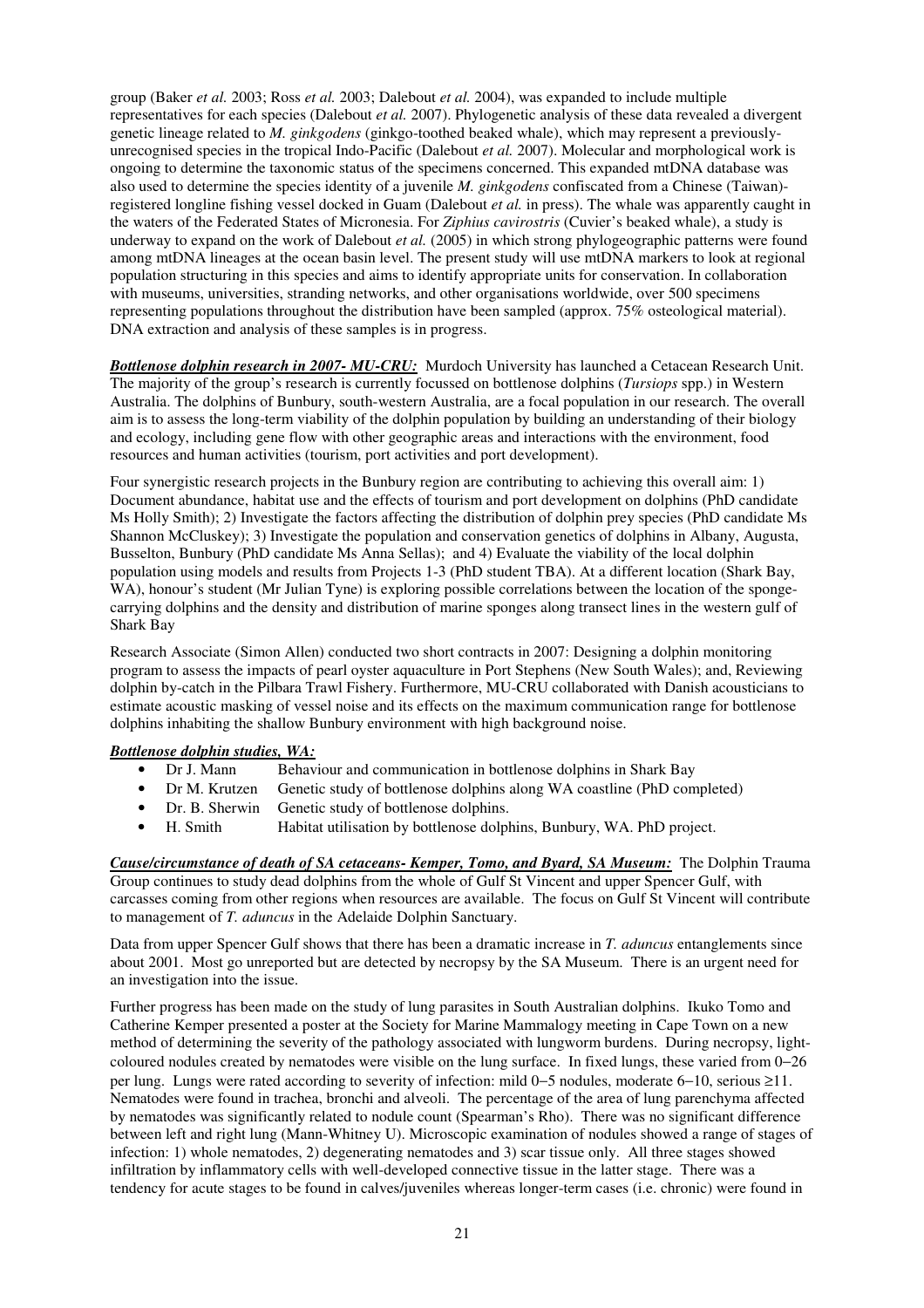subadults/adults. This study demonstrates that the severity of nematode infection can be determined by gross examination at the time of necropsy.

*Dolphin and seal interactions with mid-water trawling in the Commonwealth Small Pelagic Fishery, including an assessment of bycatch mitigation***-**  $AFMA$ : A study was conducted with 98 fishing shots where a camera was successfully used. There were no dolphin interactions during the period of the study. The report is being finalised and will be available when finished.

*Genetic differentiation of long-finned pilot whales of Tasmania & New Zealand-R Constantine UoA:* Oremus et al. (2008) investigated the diversity of mitochondrial (mt) DNA control region sequences (345 bp) and microsatellite alleles ( $n = 16$  loci) of 227 long-finned pilot whale samples from five strandings around Tasmania between 2002 and 2006 Analysis of mtDNA showed strong differentiation between New Zealand and Tasmania  $(F<sub>ST</sub> = 0.45)$ , as well as between east and west Tasmania (mtDNA,  $F<sub>ST</sub> = 0.32$ ), indicating highly restricted female gene flow. Significant but much weaker differentiation was also found for the nuclear microsatellite loci  $(F<sub>ST</sub> = 0.0084)$ , suggesting some degree of male-mediated gene flow. Despite the evidence for male-mediated gene flow, no direct evidence for male-biased dispersal between the New Zealand and Tasmanian populations was found. These analyses suggest that mating occurs during occasional contact between social groups that otherwise show strong matrilineal social organisation and maternal fidelity to regional populations, the spatial boundaries of which are unknown. The strong differentiation of mtDNA between strandings from New Zealand and Tasmania, as well as between the east and west coasts of Tasmania, provides new evidence that each of these populations represent independent genetic management units. The analysis of kinship within Tasmanian mass strandings confirms previous analysis from New Zealand, suggesting that social disruption is common during these events. This disruption of kinship bonds could help to explain the behavioural distress of stranded individuals and the tendency of many whales to re-strand after being re-floated. These results have implications for management and animal welfare of mass strandings, particularly efforts to unite mother-calf pairs during rescue attempts. Our understanding of population structure and social organisation of long-finned pilot whales would be improved by collection of genetic samples from social groups at sea, as well as by satellite tagging of rescued individuals and diet analysis from stomach contents or by stable isotopes.

*Humpback whale acoustic studies-UQCEAL:* Collection of east Australian humpback whale song continued in 2007 with the deployment of an autonomous recorder. This has yet to be retrieved, but data recovered will be used to help develop effective acoustic survey techniques for humpback whales.

Recordings of humpback whale songs were collected in east Australia, New Caledonia, Tonga, the Cook Islands and French Polynesia as part of a study on the dynamic transmission of changes song patterns through breeding stocks E and F. The results of this study will be used to infer dispersal patterns throughout the region and compared with those obtained using photo-ID and genetics to better inform metapopulation modelling.

*Identifying Tursiops spp. using pigmentation patterns- Kemper, SA Museum:* This study has not progressed beyond the draft manuscript stage.

*Investigating dolphin mortality in the South Australian Sardine Fishery- Hamer, Tomo, Kemper and Gibbs:*  This project is assessing the injuries and biology of dolphins that have died in the fishery and been collected for necropsy ( $n = 17$ ). It will provide a forensic validation of known cause of death (e.g. entanglement in purse seine fishery) that can be used to establish cause of death for dolphin carcasses washed up in South Australia. This may give a more realistic minimum mortality rate associated with the industry.

*National Centre for Aging Marine Mammals- SA Museum:* The South Australian Museum (funded by ACCAMS) has set up a laboratory to age cetaceans and pinnipeds using teeth. A workshop was run at the Museum during August 2007 at which seven participants from Australia learned the specialised techniques of preparing and interpreting tooth sections.

An international student (Elena Trentin, Istituto di Biologia e Genetica Università Politecnica delle Marche, Italy) has begun a project to age *T. aduncus* from South Australia. It is envisaged that 80-100 animals will be studied. Special attention will be paid to dolphins in the Adelaide region (some of which are known-age) and to males so that the age at sexual maturity can be determined.

*National Whale and Dolphin Database- ACAMMS:* ACAMMS is currently developing a National Whale and Dolphin Database. Initially it will hold survey data (e.g. from seismic vessels), individual identification data and opportunistic sighting data with additional modules being developed in consultation with government, industry and the scientific community. The survey based component is currently being trialled with industry and work is commencing on the individual component. A steering committee has been established for its development.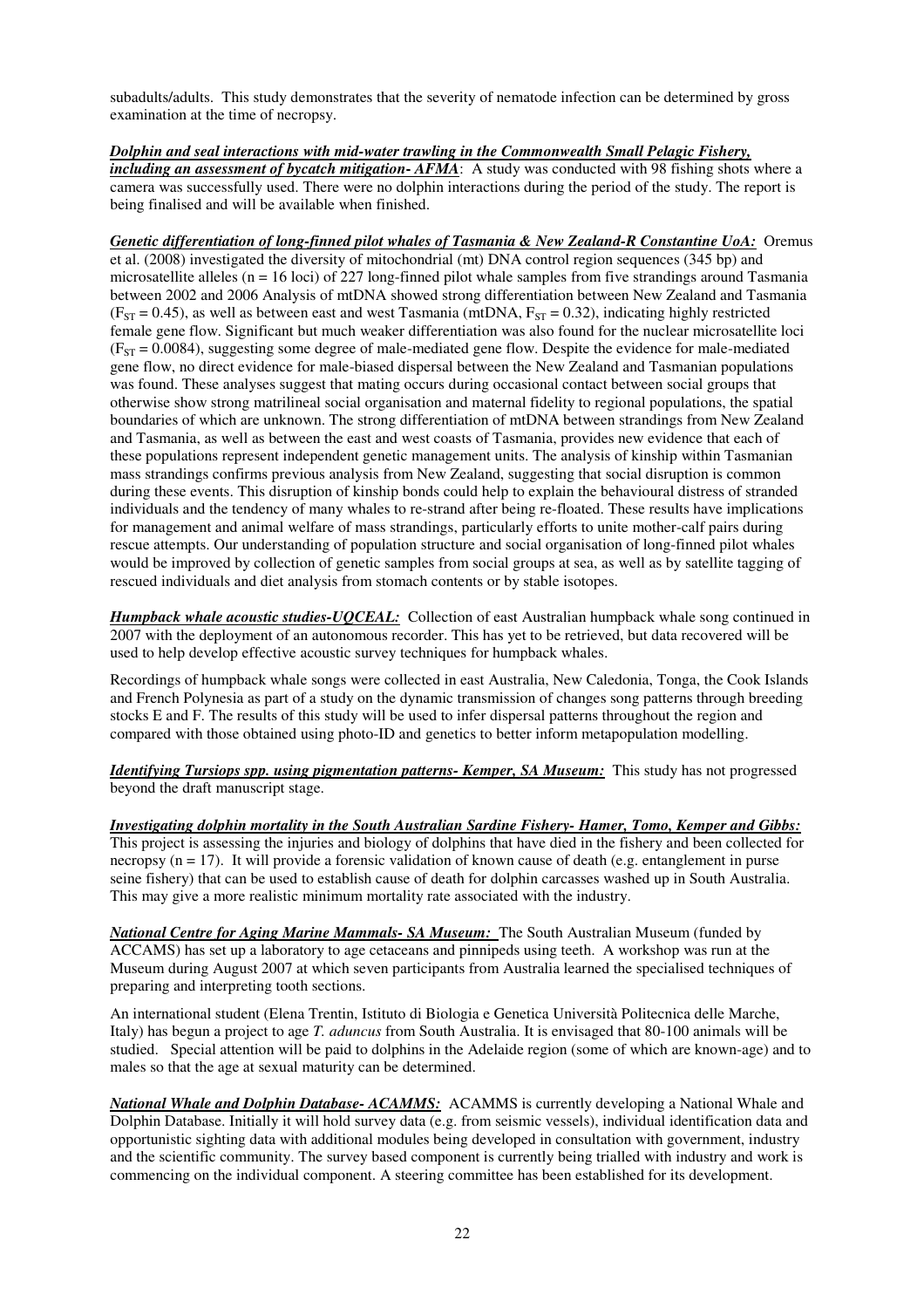# *Oceanographic influences on the distribution of pygmy right whales- Kemper, Middleton and Van Ruth, SA*

*Museum:* A 4-year pattern of *C. marginata* records from Australia and New Zealand was identified, with peaks generally in summer (November−April). This appeared to be related to cycles in the Antarctic Circumpolar Wave and El Nino index. In the eastern Great Australian Bight, El Nino enhances shelf upwelling during summer and may drive high levels of primary productivity. Likely flow-on effects include more zooplankton food resources for baleen whales. The region incorporated 72% of mainland Australian records of *C. marginata*, including sightings for up to 6 weeks in shallow, protected bays. Some observations in coastal waters have described behaviour consistent with surface feeding.

A pilot study relating whale presence/absence to bio-oceanographic data from shelf waters south of Eyre Peninsula was conducted during 2004−2006. *Caperea marginata* was present when productivity signals were strong but absent when these were weak. If such a pattern holds for other areas of southern Australia, it may be possible to predict whale presence and the optimal time to conduct sighting surveys. At present, knowledge of the distribution of this little-known baleen whale is primarily limited to strandings.

*Physical condition of blue whales- BWS*: During suction-cup tagging studies in March 2007, P. Gill and M. Morrice (BWS & DU), J. Calambokidis and G. Schorr (Cascadia Research) documented blue whales in low physical condition. These whales (approx. 3 ind.) showed evidence of emaciation (from advice by J. Calambokidis using IWC guidelines of protruding vertebrae, scapula and ribs), skin lesions and some were heavily parasitized. This has been reported and photographs provided to Bob Brownell including discussion about similarities to whales off southern Chile. This demonstrates the importance of routinely documenting whale condition as part of our photo-ID cataloguing system.

# *Relatedness, affiliations and social network in female bottlenose dolphins, Shark Bay, Western Australia- C.*

*H. Frère/UNSW:* PhD dissertation is due for completion in August 2008. W. B. Sherwin (UNSW) is the principle supervisor. Focusing on female-female association patterns, over 17 years of group composition, behavioural data, and genetic information from both maternally and bi-parentally inherited markers have been analysed to investigate the complex socioecological interactions that occur in this wild population of bottlenose dolphins (*Tursiops* sp.).

*Relatedness of humpback dolphins- C.H. Frère/UNSW:* Work from Frère's BSc Honours thesis (Frère 2002; University of Queensland) on the phylogenetic relationships among humpback dolphins (*Sousa* spp.) was also recently accepted for publication (Frère et al. in press). MtDNA control region sequences (338 base pairs) were generated from 72 humpback dolphins representing three populations in the Indo-Pacific (South Africa – *S. plumbea*, n = 23; China – *S. chinensis*, n = 19; and, Australia – *S. chinensis,* n = 28), and *S. teuszii* in the Atlantic (Mauritania,  $n = 2$ ). All three Indo-Pacific populations formed robust, monophyletic clades with high bootstrap and Bayesian posterior probability scores. Surprisingly, humpback dolphins from South Africa and China formed a strongly-supported clade with the Atlantic *S. teuszii,* to the exclusion of animals from Australia. Genetic divergence between animals from China and Australia was greater than between China and South Africa. These results strongly suggest that Australian humpback dolphins are not *S. chinensis* but may represent a distinct species or subspecies in their own right (Frère et al. in press.).

*Sperm whale tooth aging-UTAS*: Teeth derived from stranded sperm whales were assessed for their ability to represent time series of growth in individuals. The influence of environmental and life history factors on growth were then assessed in an effort to better understand influences on growth and foraging success in this species in the southern Australian region.

**Stranded cetacean tooth aging- DPIW-TAS:** Teeth derived from stranded cetaceans are currently being aged using the acid etching technique, by DPIW-TAS staff. A further 8 sperm whale individuals stranded on Tasmanian beaches were aged using the acid etching of the teeth dentine to determine annual growth layer groups. Ages ranged from 16 to 31 and included animals from two separate stranding events. The total number of individuals aged using this technique in the past two years is 31. A total of 23 long finned pilot whale individuals from a mass stranding on Ocean Beach (2006) on Tasmania's West Coast have been aged using stained thin sections of teeth dentine. Teeth from a further 130 individuals represented from a mass stranding on Marion Bay (2005), are being processed for this analysis to be performed. Further outcomes of the project will be included in subsequent reports.

*Stranded cetacean diet-DPIW-TAS:* The analyses of the diet of stranded cetaceans through the identification of squid beaks and fish otoliths is currently being processed. The project is expected to be completed mid 2008 and will be reported on in the following activity report.

*Stranded cetacean stable isotope & fatty acid analysis-CSIRO:* Tissues derived from Tasmanian stranded cetaceans have been sub-sampled from long-finned pilot whales and sperm whales and a variety of beaked whale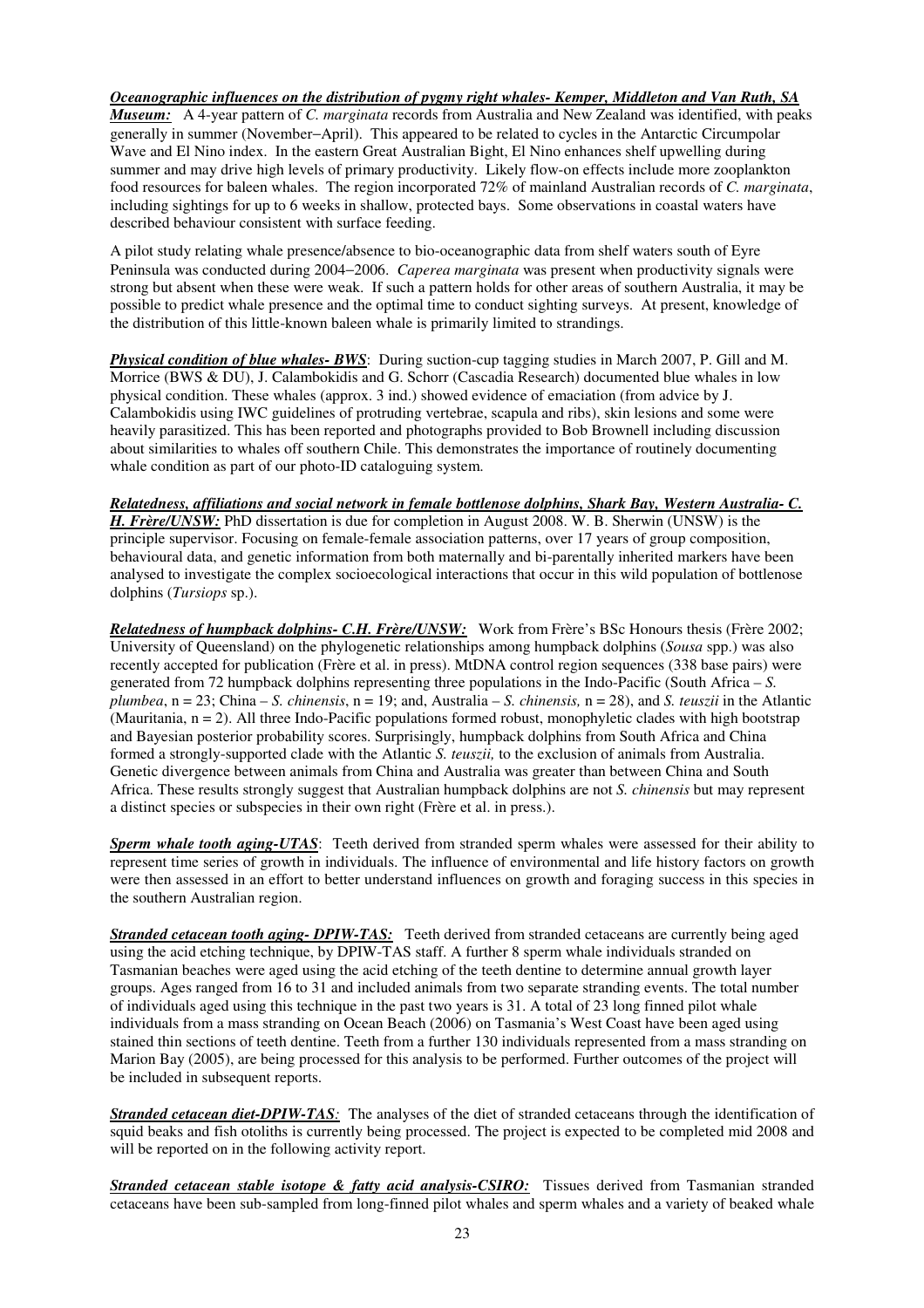species. Skin from all species have been sampled, freeze-dried and ground for stable isotope analysis. Stable isotope analysis will be compared to fatty acid analyses. Pilot whales: Results will then be analysed in relation to ontogenetic changes in trophic level as well as any temporal or geographic differences in foraging patterns. Sperm whales: Sperm whale samples have been obtained from strandings of both male and female pods since 2002 to enable spatial, temporal and gender comparisons. Fatty acid analysis has been undertaken for all sperm whales and will be compared with stable isotope analysis to better understand the trophic feeding ecology of sperm whales around Tasmania. Beaked whales: Samples were obtained for ten beaked whales representing four different species. As the feeding habits of these whales are virtually unknown, this information will provide novel and extremely significant information. Total lipid, lipid class and fatty acid analysis has been undertaken on all specimens to determine the level of stratification and potential differences between species in relation to feeding ecology. Prey species: Potential prey species of fish and squid have also been obtained and prepared for stable isotope analysis. Fatty acid profiles are yet to be undertaken. When complete they will be compared to the stable isotope and fatty acid profiles of the beaked whales, sperm whales and pilot whales. Results from this project will be reported in subsequent activity reports.

### *Summary of cetacean permits current in 2007- GBRMPA:*

- six permits were current for the conduct of a research program involving whales or dolphins:
	- o The study of dwarf minke whales (*Balaenoptera acutorostrata*) in the northern Great Barrier Reef and opportunistic observation of other cetacean species.
	- o Distribution and abundance of the Australian snubfin dolphins (*Orcaella heinsohni*) and Indo-Pacific humpback dolphins (*Sousa chinensis*) in the southern Great Barrier Reef – permit expires 30 April 2008.
	- o Conserving Australia's endemic dolphins in the Great Barrier Reef Marine Park.
	- o Taxonomic status and phylogeographical population structure of inshore.
	- o Conservation genetics of three species of cetaceans: Australian snubfin, Indo-Pacific humpback dolphins and Bottlenose dolphins in northeast Queensland.
- A fifth Dwarf Minke Whale Tourism Monitoring Program Research Contract began in the 2007 dwarf minke whale season (June-August).

#### *Summary of cetacean permits current in 2007- Cleveland QPWS:*

- Status of spinner and bottlenose dolphins in SE Qld waters. Simon Allen (MqU) The purpose of this research is to document the existence and range of spinner and bottlenose dolphins in coastal waters, and further knowledge of inter-specific associations of delphinids in the marine environment. Research methods involve taking biopsy samples for DNA extraction and photographic identification
- Acoustic and surface behaviour of coastal dolphins in Queensland- Alvare Berg (UQ): The research aims to investigate schooling dynamics, social structure and spatial-use patterns; the relationship between the acoustic and surface behaviour of each species; and the response of dolphins to acoustic stimuli including acoustic alarms (pingers) used to reduce by-catch in gill nets and acoustic modems used by marine scientists. Research methods involve land based photographic identification and video monitoring and deployment of acoustic alarms and acoustic modems.
- Population genetics of provisioned and non provisioned bottlenose (Turiops spp.) dolphins in Moreton Bay Marine Park.- Dr. David Neil (UQ): The research aims to investigate the genetic relationships within the provisioned dolphin sub-population and the relationship of that sub population to the wider Moreton Bay dolphin population. Research methods involve taking of skin-swab genetic samples from provisioned dolphins at Tangalooma resort; taking of biopsy samples from non-provisioned dolphins using PAXARMS biopsy method and photographic identification
- Ecology and population genetics of Australian humpback (Sousa chinensis) and bottlenose (Turiops spp.) dolphins in Moreton Bay Marine Park- Dr Guido Parra (UQCEAL): Also see Section 2.1.1 This research aims to: investigate documenting ecology and population genetics of Moreton Bay dolphin populations; provide information on population sizes, inter- and intra specific relationships; and provide information on delphinid diet compositions, feeding behaviours and trophic level. Research methods involve Taking biopsy samples for DNA analysis photographic identification.

*Trials to prevent dolphin depredation of drumline baits - QDPI & F:* Natural and artificial baits continue to be trialled in an effort to reduce scavenging of baits by dolphins. Dolphins in some locations have become adept at removing baits, (particularly mullet) from drumlines, thus rendering them ineffective at catching sharks (although dolphins are rarely caught on drumlines). Similarly, chicken frames were not often scavenged by dolphins but to date insufficient catches of sharks have precluded any statistically conclusive results to be derived for baits based on poultry. Two modifications to baited drumlines have also proved effective at reducing scavenging by dolphins. These were placing trawl mesh over baited hooks, and covering baited hooks with a shroud made from plastic drink containers. These modifications reduced scavenging by 84% and 92% respectively although there was evidence that some individual dolphins had learned to remove baits from these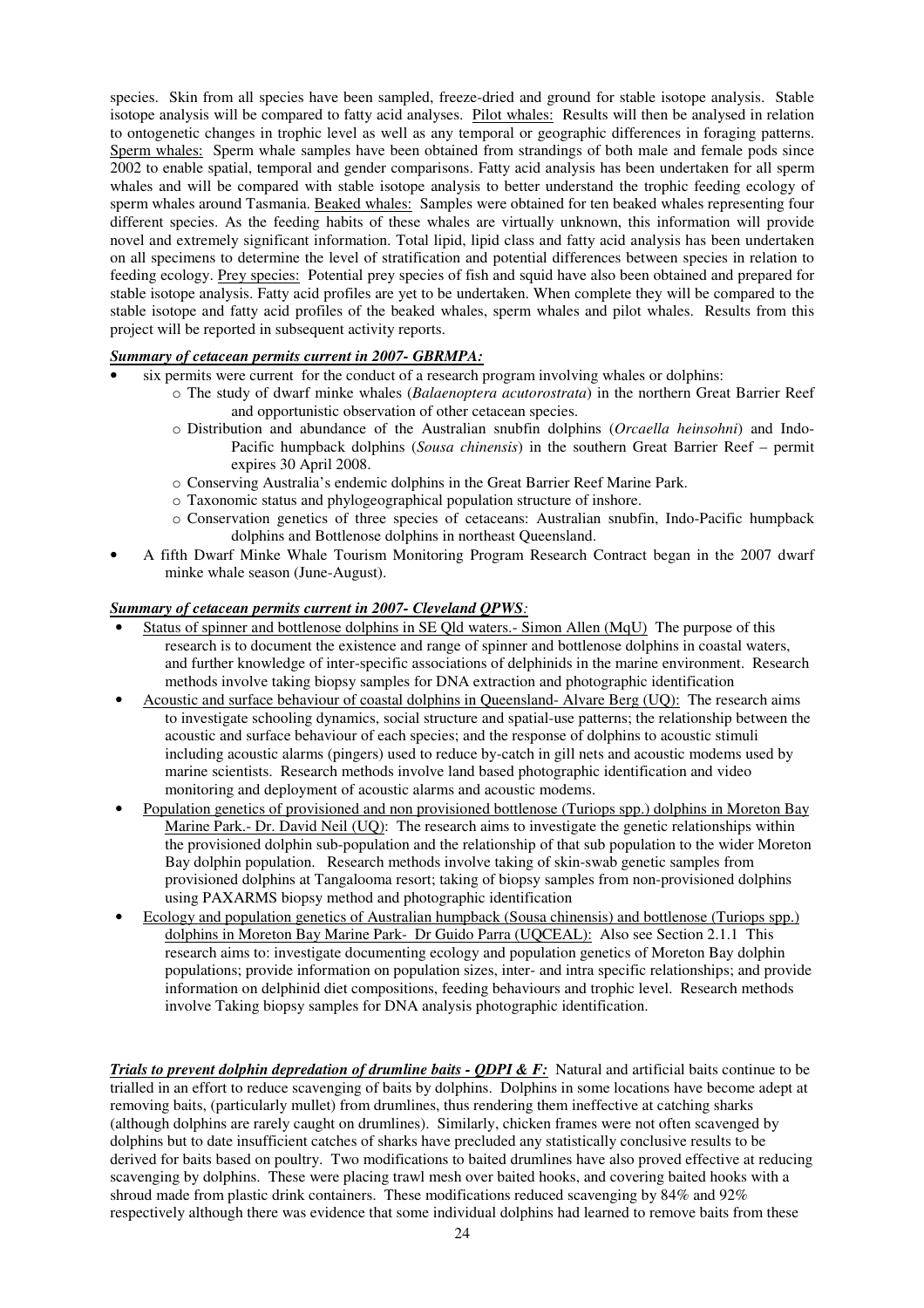modified rigs. Trials with other artificial baits and various lures are ongoing with inconsistent results being recorded and to date no statistically significant results have been obtained for artificial baits and baits based on tuna derivatives. Other modified configurations of drumlines have been trialled including use of stainless steel traces rather than chain traces, but all were rejected due to lack of statistical differences in catches, work place health and safety issues or other logistical concerns

The QSCP has begun trials at 5 locations in southern and central Queensland in February 2008 to compare the efficacy of single frequency versus multi frequency pingers in an effort to reduce dolphin entanglement in nets.

*Whale Disentanglement- DEWHA:*The Department of the Environment and Water Resources hosted the fifth Disentanglement Workshop in Hobart in April 2007, in conjunction with the Tasmanian Department for Primary Industries and Water. The workshop consisted of one day of theory and one day of intensive practical training on the water, specifically focused on training Australian and State Government employees. Mr Scott Landry from the Provincetown Centre for Coastal Studies (CCS) in the United States, a world leader in this field, presented information on the CCS' experiences in large whale disentanglements. Mr Doug Coughran, one of Australia's leading experts on large whale disentanglements from the Western Australian Department of Environment and Conservation, also contributed to the workshop, presenting information on disentangling whales and training people in practical exercises. More than 45 representatives from Queensland, New South Wales, Victoria, South Australia and West Australian Government agencies attended the workshop.

#### **10. LITERATURE CITED**

- Baker, C. S., M. L. Dalebout, S. Lavery, and H. A. Ross. 2003. www.DNA-surveillance: applied molecular taxonomy for species conservation and discovery. *TREE* 18:271-272.
- Dalebout, M. L., C. S. Baker, V. G. Cockcroft, J. G. Mead, and T. K. Yamada. 2004. A comprehensive and validated molecular taxonomy of beaked whales, family Ziphiidae. *J. Hered.* 95:459-473.
- Dalebout, M. L., C. S. Baker, D. Steel, K. M. Robertson, S. J. Chivers, W. F. Perrin, J. G. Mead, R. V. Grace, and D. Schofield. 2007. A divergent mtDNA lineage among *Mesoplodon* beaked whales: molecular evidence for a new whale in the Tropical Pacific? *Mar. Mamm. Sci* 23:954-966.
- Dalebout, M. L., K. M. Robertson, S. J. Chivers, and A. Samuels. in press DNA identification and the impact of Illegal, Unregulated, and Unreported (IUU) fishing on rare whales in Micronesian waters. *Micronesica* (accepted March 2007).
- Dalebout, M. L., K. M. Robertson, A. Frantzis, D. Engelhaupt, A. A. Mignucci-Giannoni, R. J. Rosario-Delestre, and C. S. Baker. 2005. Worldwide structure of mtDNA diversity among Cuvier's beaked whales (*Ziphius cavirostris*); implications for threatened populations. *Mol Ecol.* 14:3353–3371.
- Frère, C. H. 2002. *Molecular taxonomy and population genetic processes in the genus Sousa*. Honours Thesis, University of Queensland, Brisbane, Queensland, Australia. 42 pp.
- Frère, C. H., Hale, P., Cockcroft, V.G., Porter, L. and Dalebout, M.L. in press. Phylogenetic analysis of mtDNA sequences suggests revision of Sousa taxonomy is needed. *Mar. Fresh Water Res.* (accepted October 2007).
- Ross, H. A., G. M. Lento, M. L. Dalebout, M. Goode, G. Ewing, P. McLaren, A. G. Rodrigo, S. Lavery, and C. S. Baker. 2003. DNA Surveillance: molecular identification of whales, dolphins and porpoises. *J. Hered.* 94:111-114.

#### **11. PUBLICATIONS**

#### **11.1 Published or 'In Press' papers only**

- Bejder, L. and Lusseau, D. In Press. Valuable lessons from studies evaluating impacts of cetacean watch tourism. Bioacoustics (Special Issue).
- Constantine, R. and Bejder, L. 2007 . Managing the whale-and dolphin watch industry: Time for a paradigm shift. In: J. Higham and M. Lück (Eds). *Marine Wildlife and Tourism Management*. Invited book chapter. CABI Publishing (Oxford).
- Dalebout, M. L., C. S. Baker, D. Steel, K. M. Robertson, S. J. Chivers, W. F. Perrin, J. G. Mead, R. V. Grace, and D. Schofield. 2007. A divergent mtDNA lineage among *Mesoplodon* beaked whales: molecular evidence for a new whale in the Tropical Pacific? *Mar. Mamm. Sci* 23:954-966.
- Dalebout, M. L., K. M. Robertson, S. J. Chivers, and A. Samuels. in press DNA identification and the impact of Illegal, Unregulated, and Unreported (IUU) fishing on rare whales in Micronesian waters. *Micronesica* (accepted March 2007).
- Dunlop. R.A., Cato, D.H. and Noad, M.J. In Press. Non-song acoustic communication in migrating humpback whales (*Megaptera novaeangliae*). *Marine Mammal Science*.
- Dunlop, R.A., Noad, M.J., Cato, D.H. and Stokes, D. 2007. The social vocalization repertoire of east Australian migrating humpback whales (*Megaptera novaeangliae*). *Journal of the Acoustical Society of America* 122(5):2893-2905.
- Forestell, P.H. and G.D. Kaufman. 2007. Speaking from experience: Whale and dolphin watching boats as venues for marine conservation education. In M. Lück, M. Miller, A. Grãupl, M. Orams & J. Auyong (eds.) *Proceedings of the 5th International Coastal and Marine Tourism Congress*, AUT University, Auckland, NZ (pp. 63-67).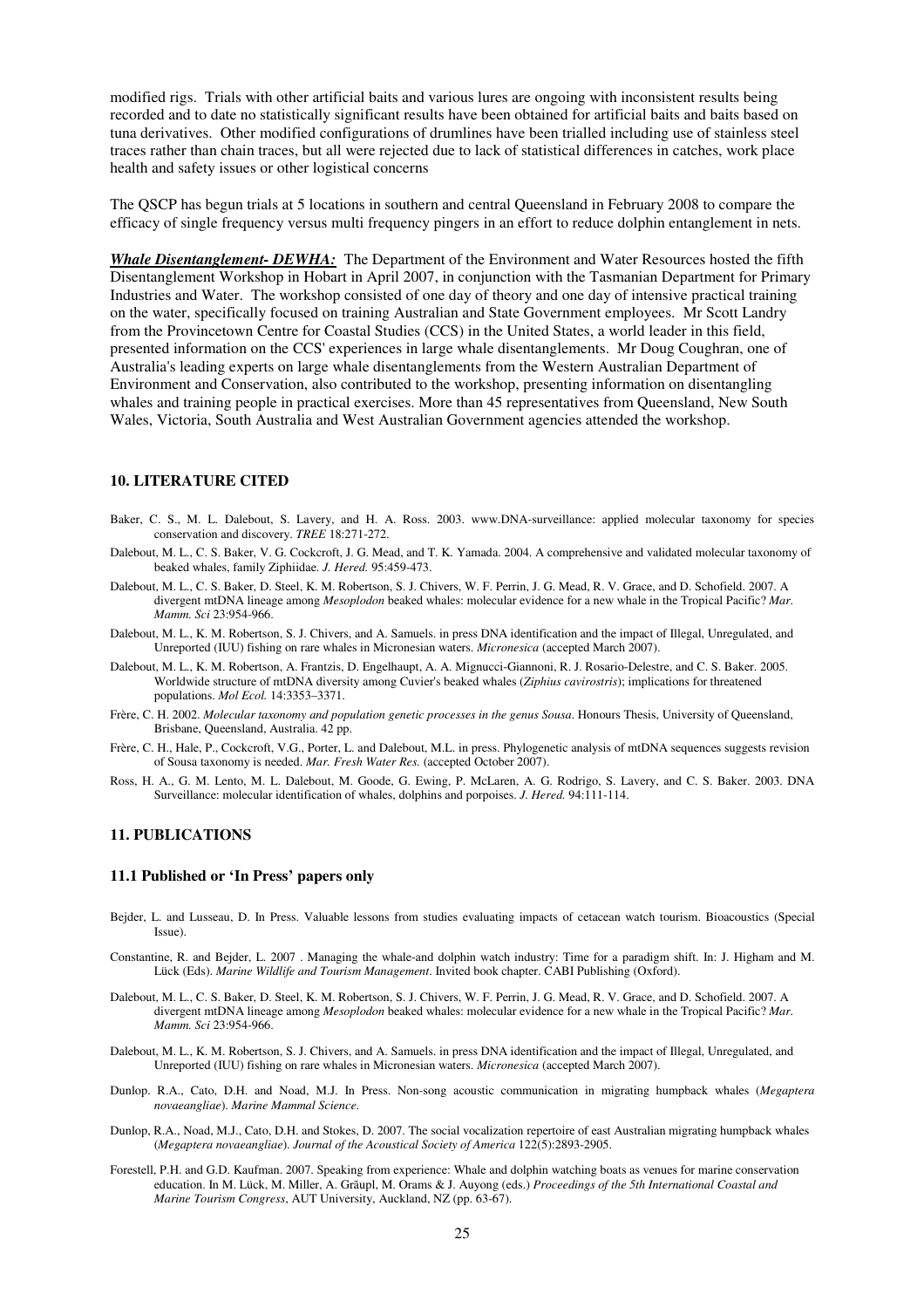- Forestell, P.H. 2007. Protecting the ocean by regulating whalewatching: The sound of one hand clapping. In J. Higham and M. Lück (eds.) *Marine Wildlife and Tourism Management: Insights from the Natural and Social Sciences*. CABI Publishing, Oxfordshire, UK (pp. 272-293).
- Frère, C. H., Hale, P., Cockcroft, V.G., Porter, L. and Dalebout, M.L. In press. Phylogenetic analysis of mtDNA sequences suggests revision of Sousa taxonomy is needed. *Mar. Fresh Water Res.* (accepted October 2007).
- Gill, P. C., Kemper, C. M., Talbot, M. and Lyons, S. A. In press. Large group of pygmy right whales seen in a shelf upwelling region off Victoria, Australia. *Mar. Mam. Sci.*

Kemper, Catherine and Evans, Karen. 2007. Marine mammal research comes of age. *Australian Antarctic Magazine*. Issue 12: 29.

- Kemper, C. M. 2008. Family Neobalaenidae pygmy right whale. P. 790 In: S. Van Dyck and R. Strahan (eds) *The mammals of Australia*. Reed New Holland, Sydney. 887 pp
- Kemper, C. M. 2008. Pygmy right whale *Caperea marginata*. Pp. 790─1 In: S. Van Dyck and R. Strahan (eds) *The mammals of Australia*. Reed New Holland, Sydney. 887 pp
- Kemper, C. M. 2008. Family Balaenopteridae rorquals and the humpback whale. P. 792 In: S. Van Dyck and R. Strahan (eds) *The mammals of Australia*. Reed New Holland, Sydney. 887 pp
- Kemper, C. M(2008. Andrew's beaked whale *Mesoplodon bowdoini*. Pp. 823─4 In: S. Van Dyck and R. Strahan (eds) *The mammals of Australia*. Reed New Holland, Sydney. 887 pp
- Kemper, C. M. 2008. Short-beaked common dolphin *Delphinus delphis*. Pp.845–6 In: S. Van Dyck and R. Strahan (eds) The mammals of *Australia*. Reed New Holland, Sydney. 887 pp
- Kemper, C., Bossley, M. and Shaughnessy, P. (in press) Chapter 25. Marine mammals of gulf St Vincent, Investigator Strait and Backstairs Passage. Pp. XX In: S. Bryars, S. A. Shepherd, P. Harbison and I. Kirkegaard (eds) *Natural history of Gulf St Vincent and Investigator Strait*. Royal Society of South Australia, Adelaide.
- Kemper, C., Coughran, D., Warneke, R., Pirzl, R., Watson, M., Gales, R., and Gibbs, S. (in press) Southern right whale (*Eubalaena australis*) mortalities and human interactions in Australia, 1950-2006. *J. Cet. Res. Manage.*
- Lavery, T. J., Butterfield, N., Kemper, C. M., Reid, R. J. and Sanderson, K. 2008. Metals and selenium in the liver and bone of three dolphin species from South Australia, 1988−2004. *Sci. Total Environ.* 390: 77–85.
- Lawler, I.R., Parra, G. and Noad , M. 2007. Chapter 16: Vulnerability of marine mammals in the Great Barrier Reef to climate change. In: *Climate Change & the Great Barrier Reef: A Vulnerability Assessment*. J.E. Johnson and P.A. Marshall (eds), Great Barrier Reef Marine Park Authority & Australian Greenhouse Office, Australia.
- Lusseau D. and Bejder, L. In Press. The long-term consequences of short-term responses to disturbance: Experiences from whalewatching impact assessment. *International Journal of Comparative Psychology* (Special Issue).
- Noad, M.J. and Cato, D.H. 2007. Swimming speeds of singing and non-singing humpback whales during migration. *Marine Mammal Science* 23(3):481-495.
- Parra, G. J. 2007. Observation of an Indo-Pacific humpback dolphin carrying a sponge: object play or tool use? *Mammalia*, 71, 147-149.
- Parra, G.J. and Arnold, P. in press. The Australian Snubfin Dolphin, *Orcaella heihnsohni.* In: *Mammals of Australia* (Ed. Van Dyck, S.).
- Scarpaci, C., E. C. M. Parsons and M. Lück. (in press). Recent advances in whalewatching research: 2006-2007. *Journal of Tourism in Marine environments*.
- Smith, J.N., Dunlop, R.A., Goldizen, A.W. and Noad, M.J. In press. Songs of male humpback whales (*Megaptera novaeangliae*) are involved in intersexual interactions. *Animal Behaviour*.
- Stamation, K., Croft, D., Shaughnessy P., Waples, K. and Briggs, S. 2007. Educational and conservation value of whale watching. *Tourism in Marine Environments*. 4(1): 41-55.
- Stamation, K., Croft, D., Shaughnessy P. and Waples, K. 2007. Observations of humpback whales (*Megaptera novaeangliae*) feeding during their southwards migration past the coast of southern NSW, Australia: Identification of a possible supplemental feeding ground. *Aquatic Mammals.* 33(2): 165-174.
- Stamation, K.A. . In Press. Understanding human-whale interactions: A multidisciplinary approach. *In*: P. Hutchings and D. Lunney (ed.) *Too Close for Comfort: Contentious Issues in Human-wildlife Encounters*. Royal Zoological Society of New South Wales, Sydney.
- Yamada, T. K., Kemper, C. M., Wada, S. and Oishi, M. 2008. Omura's whale *Balaenoptera omurai*. Pp. 801─2 In: S. Van Dyck and R. Strahan (eds) *The mammals of Australia*. Reed New Holland, Sydney. 887 pp

#### **11.2 Unpublished literature**

- Attard, C., Möller, L.M., Jenner, C., Gill, P., Kanda, N., Jenner, M., Morrice, M., Bannister, J., LeDuc, R., Beheregaray, L.B. 2007. Novel genetic markers for stock identification of blue whales and genetic differentiation between two Australian feeding aggregations. 17th Biennial Conference on the Biology of Marine Mammals, Cape Town, South Africa, November 2007. Luciana.Moller@gse.mq.edu.au
- Bannister, J L, 2007. Southern right whale aerial survey and photoidentification, Southern Australia, 2006. Final report to the Department of the Environment and Water Resources, Canberra, 20pp. (Unpublished, available from Department of the Environment, Water, Heritage and the Arts, GPO Box 787, Canberra ACT 2601, Australia)